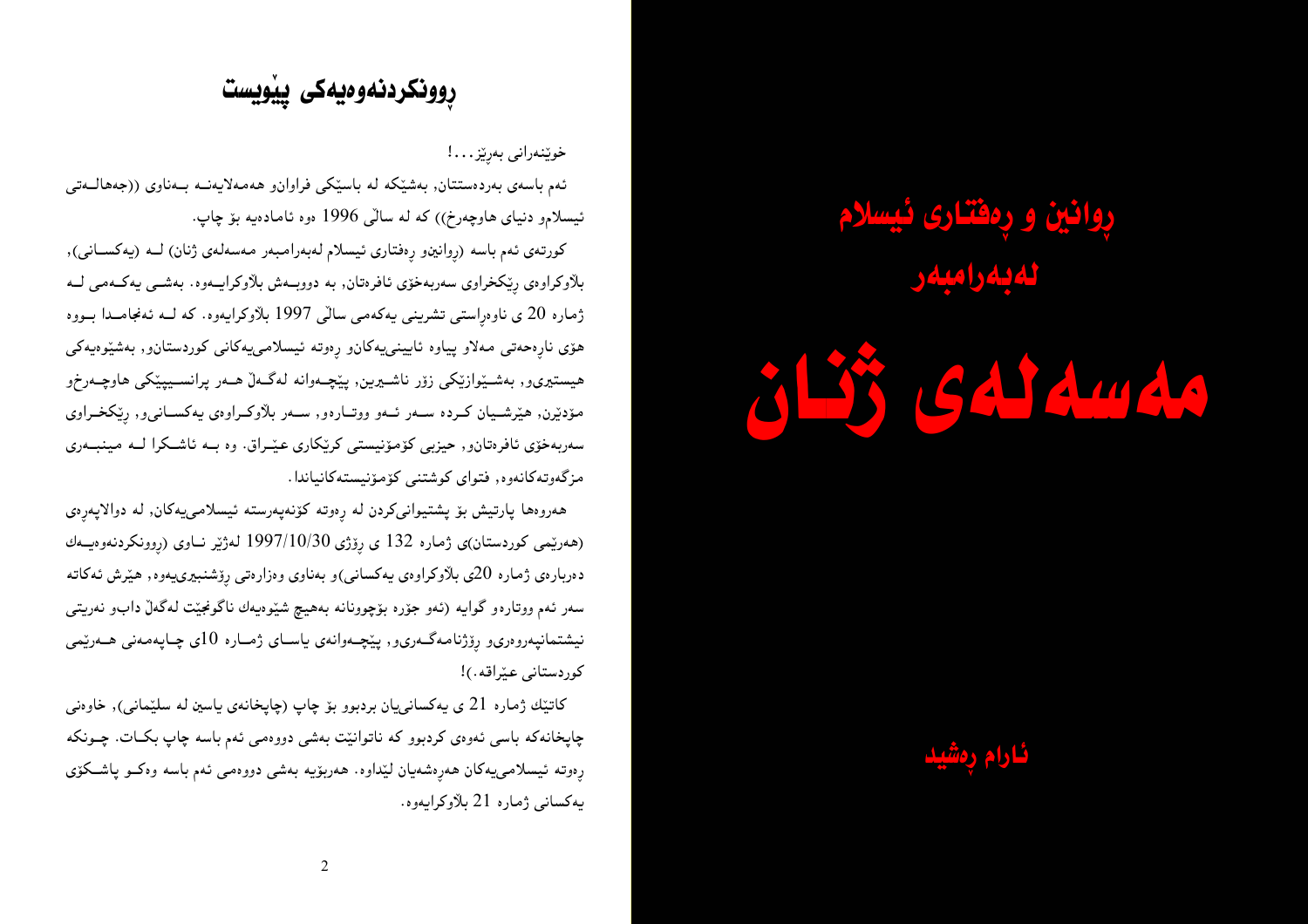ئەوەي شايانى باسە لەم دەورەيەدا, كێشەو ململانىێ لە نێوان حيزبو ڕێكخراوى سەربەخۆ لەلايەكو, رەوتە ئيسلامىيەكانو پارتى ديموكراتى كوردستان لەلايەكىتر زۆر تونـد ببــۆوە. هـمتا كـار گەييشــته ئــهوهي كــه گرووهــه ئيســلامىيەكان دەســتيان بــۆ ناشــيرينترينو ترسنۆكانەترین چەك برد, كە ئەويش چـەكى تــيرۆر بــوو لــە بەرامبــەر ھاوړێيــان (شــاپور عبدالقادرو قابیل عادل) له بهرواری 1998/4/18دا, که بۆخۆی نیشانهی ئیفلاسی و فشهانی بیروباوهږو نامۆیپییانه به دنیای ســهردهم. وه پــاش چــهند رِۆژێکــیش, بنکــهی رِێکخـراوی سەربەخۆي ئافرەتانيان لە سلێمانىي تەقاندەوە.

هەروەها پارێزگاری شاری هەولێر(فرانسـوا حــهریری) بــه پــیێی کیتــابی رەسمــی ژمــارە (230)ی رِوْژی 12|5|1998 بۆ (رِیْکخراوی ســهربهخوّی ئافرەتــان), بــه نــاوی ئـهنجومـــهنی وهزیرانموه دهانیت که (رِهزامەندی وهرنەگیرا لـه سەر دامـەزراندنـی رِینکخراوهکەتان, بـه برِیاری ژمــارە 2176ى ســەرۆكايـەتىي ئـەنجومـــەنىي وەزىيرانـــى بــەروارى 1998/4/18 ). بـەوشـــێوەيـە ئیجـازهي فهعالیــهت لــه ڕێکخــراو وهردهگرنــهوه, بنکهکــهیان دادهخــهنو, بلاّوکــراوهي (يەكسانى)ش قەدەغە ئەكەن.

ئیْمه لیْرەدا تەواوى ئەم ووتارە, بۆ جارێکىتر لەم نامىيلکەيەدا بلاّودەکەينەوە. ھــەروەھا بهشینك لهو فتواو بهیانو چـاوپیکموتن6 ږووداوانــهی ئـهودهورهیــه, وهکــو پاشــکۆ ئـهخهینــه بەردەستتان.

بههیوای ئەوەی لە فرسەتێکیتردا بتوانین ((جەھالەتی ئیسلامو دنیای ھاوچەرخ))یش لــه دووتوێێی کتینبیکدا بەچاپ بگەيەنینږ بکەوپتە بەردەستى خوپننەران.

## روانین و رهفتاری ئیسلام لهبهرامبهر مهسهلهی ژنان

یاش ئەوەي لايەنە بنچينەيپىيەكانى روانينو رەفتارى ئيسلاممان لە بەرامبەر كۆيلەو نەزمى كۆيلەدارى باسكرد، ئېنستا دېينە سەر توپژېينەوە لەبەشپكى ترى كۆمەلى ئەو سەردەمە كـە ئەوانيـــــــش هـــــــــــــەر كۆيلــــــــه بوونـــــــــهو، كۆيله كانيشيان دووجار كۆيله بوونــه، ئەويش ژنە لە كۆمەلىّى عەرەب لە سەردەمىي يەيدابوونى ئېسلامو دەسەلاتداريّتى ئېسلامدا . ئینمه له بهشی دووهمی ئهم باسهدا تهسویریکی گشتیمان دهربارهی ژن له سهردهمی پیش پەيدا بوونى ئيسلامدا دايە دەست، كـه هەلومــەرجى ژيـان وكـارو پەيوەنـدى هاوســەرىو ئازادېو مافي له چوارچـێوهي هەلومــهرجي ئــابووري ئــهو ســهردهمهدا چـووهته پێشــهوهو يەيوەندى بەرھەم ھێنانو ناكۆكى چـينايەتىيو سەنگوسـوكى ھێـزى چـينايەتىيو ئــازادى خوازی و پیشکهوتن موری خوی له بزووتنهوهی ئهوبهشهی پمرؤفرواته ژنان داوه.

هەروەكوو باسمان كرد ژنان له سەردەمى پێش پەيدابوونى ئيســلام، لەوپــەرى بىێصـافى١ ژیانیان بهسهر بردووهو بهنیوه مرۆڤیش نهژمیردراوون .پیاو لهو کۆمەڭدا نـهك هـمرخاوەن هۆپەكانى بەرھەمھێنان بوو، بەلكوو خاوەن ژنيش بوو, ھەروەكو چۆن خاوەن مــەرومالات و ووشترهکانی بوو.

بینگومان لەوسەردەمەوە كە ژن تياپدا جیکاو ئۆتۆریتـمى خـۆى لەدەسـتداو، بـووە ژیبـر دهستهی جنسی نیر، ئەو نابەرابەرییه لــه نیْــوان ئــهو دوو جنســـهی مرۆڤـدا هاتـهکاپــهوهو مەسەلەي ژن وەك مەسەلەيەك لە كۆمەلكا سەرى ھەلكاو لە بەرامبەر ئەونابەرانبەرىيەو لە بەرامبەر ئەو زولىمو زۆرو ستەمەدا, بزووتنەوەيەك بەرى كەوتووە كەنيشـانەي نارەزايــەتىىو ئیعتیرازه له بەرامبەر ژنیر دەستەيى ژنبانو, ئامانجیشى هیننانـەوەو گەرانـەوەي ئاسـتى ژنانـــــــــه بۆ ئاستى پياوو گەرانەوەي جێگاو شوێنى ژنه بۆ جێگاو رێگاى سروشــتى خــۆى وەك مرۆڤێكو هێنانه كايەوەي دووبارەي بەرابەرى ژن وپياوە.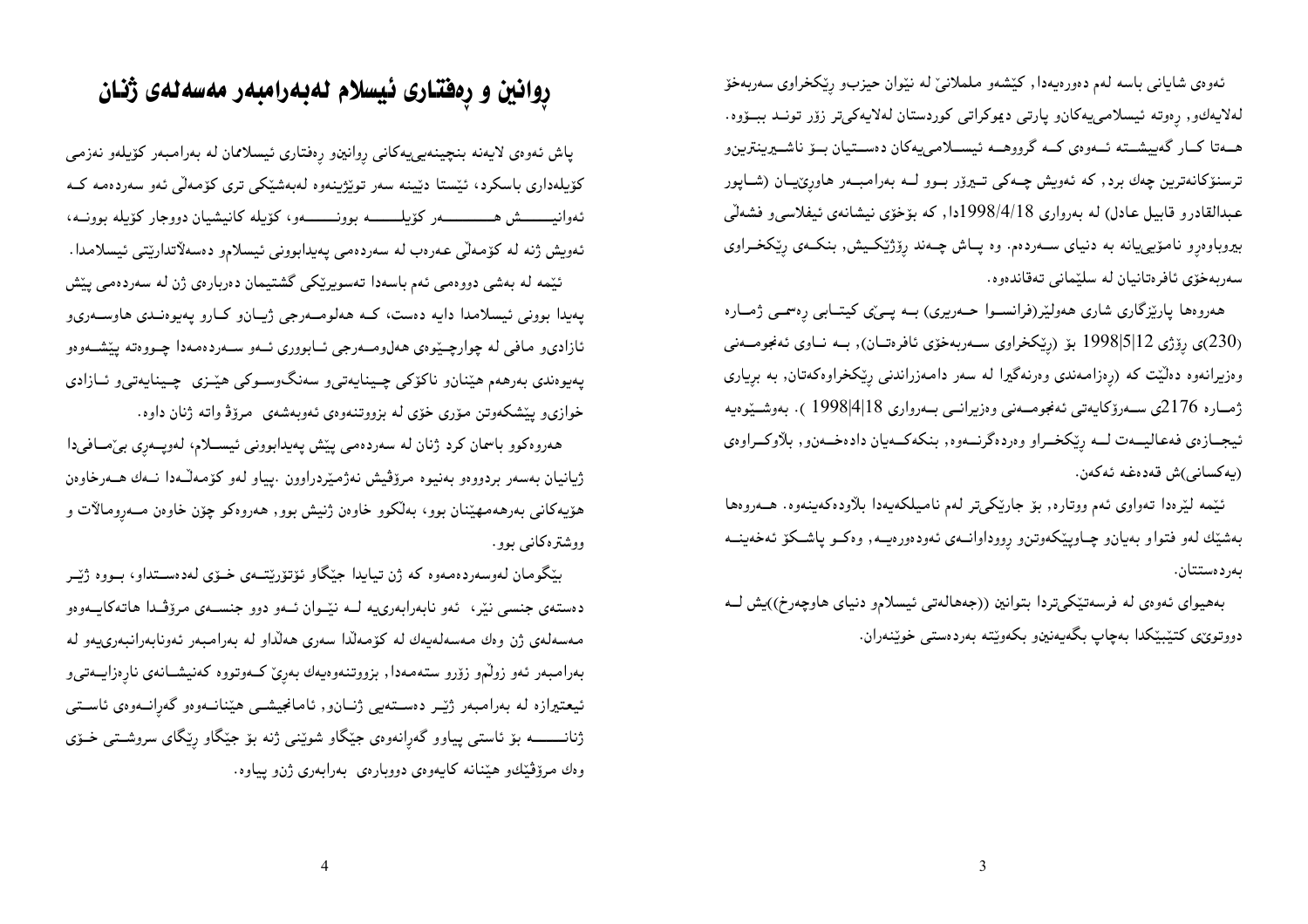بزووتنهوهی بهرابهری ژنان به درپیـژایی مینـژووی ئـهم ستهمکینشــی4 , شــیدوو شــکلی جیاوازی به خۆیەوه گرتووەو له هەر سەردەم٫ قۆنــاغینکی پەرەســەندنى كۆمــەلْمى بەشــەرىيدا يينناسەي خۆي كردۆتەوە.

کاتیْك بزووتنەوەی ئەحنافەكان وەیان دواتر بزووتنــەوەی ئیســلام بــه رِەهبــەری (محمــد) هاتەكايــەوه لــە ھەلومـــەرجى چــينايەتىو نــاكۆكى چــينايەتىو نــەزمى كۆيلايــەتىو دەسەلاتداریتی ئەريستۆكراتيەتی قورەيشىدا، پەيوەندى خیزانی ژنو میرد، لەچوارچىيوەی سیستهمی پیاو سالاریدا بووەو ژن لەھەلومەرجیْکی زۆر نزم<code>و خراپی کۆمەللاا ژیاوە.</code>

بۆ (محمد)و بزووتنـەوەي ئـيسلام ئـەم ژێردەستـەيـىو ستـەمـەي كـە بـەسـەر ژنانـەوە بــووە نــەك هەر پێچـەوانەوە نــەبووە لەگــەلٌ ئامــانجى تەوحيــدى ئــەو بزووتنـەوەيــە، بــەلْكو وەك هــەر ئاپنیٽکيترو بیروباوەریکی کۆنەپەرستانە قازانج و بەرژەوەندیشی هەر لەونەزمو نیزامەو ئــەو نهریت و دهستوره پیاو سالارییهدا بووه و ئهویش ههر هـهمان سـونهتو نـهزمـی تـهئکیــد کردۆتەوەو هەر ئەوەشى زياتر چەسپاندوە ,مەگەر ئەوەندەى كەوتبێتە بەر فشــارى ئــيعترازو نارِهزايەتى بزووتنەوەي يەكسانى خوازى ژنانو ناچار بەپاشەكشە بووبێت.

بزووتنەوەي ئېسلام بزووتنەوەيەك نەبوو بۆ ژێرەوەو ژووركردنى كۆمەلْ(و ئالْ(و گۆردان بــە نەزمىي كۆيلايەتىيو سەرلەنوي دارشتنەوەي پەيوەندى دوو جنسىي مرۆۋ واتە ژنو پياو بەپىێى هەل ومەرجێكى نوێ.

ئهم بزووتنهوهیه زادهی ئهو ههلوممرجه ماددیبییه بوو، وه دهبوو وهلام دهرهوهبیّـت بــهو بناغه ئابووري وپهيوهنده له بەرهەمهيّنان كه مەوجووده . دهبوو پاكانــه بــۆ ئــهو نەزمــه بکاتو له باری فیکریو رِهوشــتو یاســاو . . هتــد, وهبــهرگری لیٌبکــاتو بینـهخشــیێنی . هەربۆيە لە سەروبەندى پەيدابوونى ئيسلامدا سەربارى ئەوەي لە خێزان٫ لە كۆمەللا نەزمى پیاو سالاری باوو چەسپاو بوو، بەلاّم لەگەلْ ئەوەشدا پاشماوەی ڕۆڵى ژن؋و نەزمىي مافىي دايكى هەرمابووەوە , كە نيشانەي ئەوەيە ئەم كۆمەڭمش وەك ھـەر كۆمـەڭێكىتر, بــە قۆنــاغىي سەرەتايىي بېخچينو يەكسانىي نێوان ژنو پياوو رەچەلەكى دايكيدا تىێپەريوە, وە لەو بارەيــەوە (محمد)يش رِهخنهيان ليٌدهگريّت. تا ئـهوكاتـهش لـه نـيْو هـهنديّك لـه تيرهكاندا, مـندالٌ هــهر بــه

رِهچەلّەكى دايك ئەخوێنرايەوە<sup>(1)</sup>. وە لە پــالّ شــێوەكانىترى خێزانــدا , شــێوەخێزانى چــەند پیاوییش تا ئەوكاتە ھەرمابووەوە<sup>(2</sup>). ئــەم شــێوەیە لــە پەیوەنــدی جنســی وەك عـادەتێــك, بەتەنھا لە ناو گەلى عەرەبدا نـەبووه, بـەلكو لــە يۆنـانى كـۆنو لــەناو گــەلانى ئاسياشــدا همبووه<sup>(3</sup>). وه کاتێك که بزووتنـهوهى ئـيسلام سـهردهکموێت، ئـيتر ئـهم پـاشماوهيـهش دهسڕێتـهوهو نايھێڵێت.

کەواتە ئاينى ئيسلاميش زادەى ھەمان ھەلومەرجى چينايەتىږ پړ لە چەوسانەوەو ژێـر دەستەيى ژنږ، پياومەزنىيو فەرھەنگى خێڵەكىږ عەشايەرى بووەو دووبارە ئەميش بەدەورى خۆی هەمان هەلومەرجى پاراستووه و پتەوترى كردووه.

پینش ئەوەي بچـینـه ســەر یاســاکانى ئیســلام دەربــارەي ژن٥و خینـزان٥و ژن لـهکۆمـەلـْـدا, پینویسته نهزدری ئیسلام دهربارهی ژن بزانین. که دیاره نهزدرپیکه رهنگدانــهوهی ههلومـــهرجی نابەرابەرىيەو، ئەويش نەك ھەر لىږى بەرەخنەنىيە, بەلكو بەشێوەيەكى ترو لەبەرگى ئايندا خزمەت بەو ھەلومەرجە ئەكات.

همروهکو زانیمان همر ئایینێك بەپیێی سەردەمەكەی كــهمو زۆر ســوودی لــه ئاینـــەكانى پینش خۆی وەرگرتووە كەبەدەورو پشتىىيەوە بووە. يەكێك لەو مەسەلانەی كە ئاينى ئيســلام له ئاينەكانى پێش خۆيەوە وەرى گرتووەو تەبليغى كردووە، ئەفسانەى ئادەمو حـەواو باســى يەكەم گوناھە( الْمَخ بِنْـة الأولـ )، كە لە كتيْبـى تەوراتـەوە وەرىگرتـووە.

(ئیسلام)یش پیّی وایـه خـودا ئــادهمی لــه قــوړ دروسـت کـردووه، پاشــان ړوحــی بــه بهرداکردووهو له بهههشتدا جێگیریکردوه. ئادهم بهبێ هاورِێو هـاودهم دهسـورِایـهوه، خــودا خەوي لېۆخستو پەراسوويەك لە پەراسووەكانى لاي چـەپى سـينگى دەرهيننـا بــەبىيْ ئــەوەي ئادەم ھەست بكات وەيان ئازارى ل<sub>ى</sub>نپەيدابينت<sup>(4)</sup>، (حــەوا)ى لىن دروســت كــرد، بــۆ ئــەوەى

<sup>(1)</sup> جواد علي, المفصل في تأريخ, 258/5.

جي رسمي في سريع ( 145/1 ـ 146 ـ 146).<br>(2) صالح أحمد العلي, محاضرات في تأريخ, 145/1 ـ 146.<br>(3) أنجلس, أصل العائلة, ص25.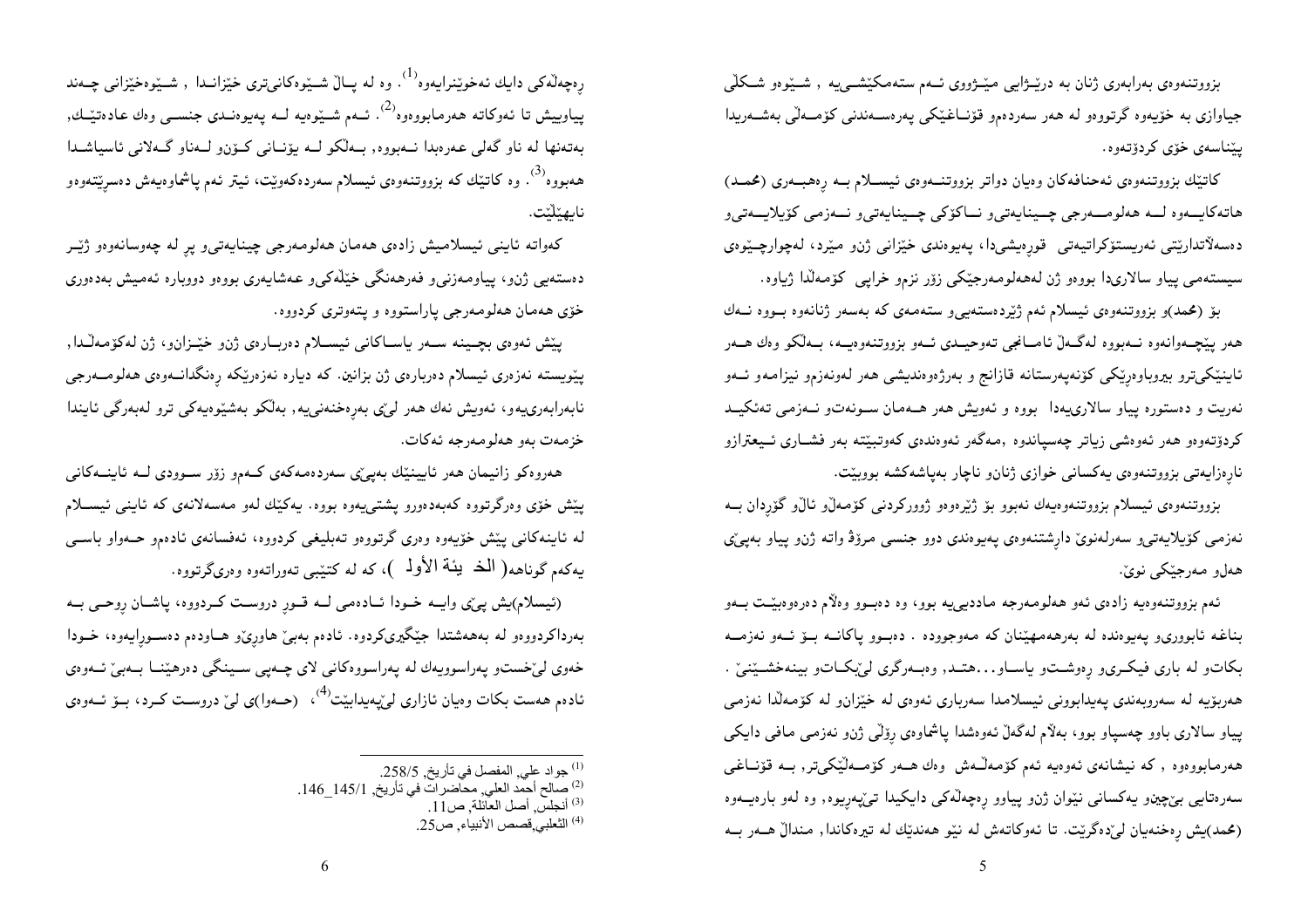هاودەمىيى ئادەم بكات. ھەروەكو لەقورئانىشدا ئاماژە بۆ ئەمە كراوەو ئەلێت: (ھو الْمَـٰدِي خلق م من نفس واحدة وجعل منها زوجها ليسـ ن اليهـا)<sup>(5)</sup>. هــــدر لــــم ليــُكدانــــدوه خورافي پیهشهوه ئهوه ئهنجام گیری کراوه که دهٽينت: پياو روّژ لهدوای روّژو ســالٌ لــهدوای ســالٌ جوانتر ئەبپنت, چونکە لە قور دروستکراوە، بەلام ژن بەيپنچەوانەوە ھەتا بېنت ناشیرىين ئەبپنت, چونکه له گۆشت دروستکراوه، گۆشتیش هەتا بیّت خراپو بۆگەن ئەبیّت<sup>0)</sup>.

سەرەتا دەبىٰ ئەوە بزانين كە ئەفسانەو خوراڧەي لــەم چەشــنە كــە لــە ئــايـنى ئيســلامو تەوراتدا ھاتووە، لە ئەفسانەو ئەدەبى گەلانى تريشدا بەرچـاو ئەكـەوپت. لــە ئەفســانەي ( ئــەزیس)دا دەرئەكــەوێت كەچـۆن باســى لــەدابك بــوونى (ئــەزوریس) ئــەكات لــە ســەرى (ئەزيس)ەوە<sup>(7)</sup>، ھەروەكو چۆن (حەوا) لە پەراسووى (ئادەم)ەوە پەيدا بووە.

لەم ئەفسانەيەوە ئەوەمان بۆ دەرئەكەوپت كە بېروباوەرى لەم چەشىنەو لێكدانىەوەي لىەم جۆرە لە ھەلومەرجێکدا يەيدابووەو سەرى ھەلْداوە, کە تياپـدا مــرۆۋ ســەردەمى کۆمــۆنى سەرەتايى بريوەو ژن جێگاو ئۆتۆريتەي بــەرزى خــۆى لەدەســت داوەو كۆمــەلْ بــۆ چــينەكان دابــهش بــووه، جنســـي مـــيّ لهلايــهن جنســـي نَيْــرو بــه قــازانجي چــينـه دهســهلاتدارهكان دەچەوسىيىتەوە. ھەربۆيە كاتېك ئاينە بەناو ئاسمانىمپيەكان يەيدابوونە لە زەمــان٫ زەمـيـنىيْكــى لەوچەشنەدا, يېنويستە لېكدانەوەكانيان جووت بېتتەوە لە گەلٌ ئــەو ھەلومەرجـە ئــابوورى ــ كۆمەلايەتىيەو, خزمەت بەو نەزمو نيزامە بكات.

ئەوەي ھەتا ئېيستا زانرابېيت ئەوەپە كە (تەورات) يەكەم كتيببە باسى (ئادەم)و (حــەوا)ى هیننابیّته گۆر<sup>89</sup>, بەو چەشنەی کە دواترو ئی٘ســتاش لــەلای ئاينــەکانىترى وەك مـەســيحىو ئیسلام بلاّوه، که ئەوانیش هەر لە تەوراتەوە وەریان گرتووه. بی٘گومــان تەمــەنىي مــرۆﭬ زۆر كۆنەو, بەھيچ جۆرپّك لەگەلْ ميْزووى پەيدابوونى ئايينە بەناو ئاسمانىيەكان بەراورد ناكريّت،

کەخورافەی (ئادەم)و (حەوا)يان هێناوەتە گۆڕ. بەواتايەکىتر: پەيدا بوونى ئەم تەفســيرە بــۆ یەیدا بوونی مرۆۋ میژوویەکی نزیکی هەیەو، بیْ ناگاپــه لــه میْــژووی ییْشــووتری کۆمــەلْی بهشەرىو, كۆمـەلْ بــه وەسـتاوىو بــهو شــێوەيه ئــهبينـێ كــه لــهو زەمـانو زەمـینــهدا بــه بەرچاوىيەوه بووه, نەك لە حالەتى بزووتنەوەو گۆران ويەرەسەندندا. ھــەروەكوو ووتمــان ئــەم لیکدانموهیه کالاً به بالای ئەو سەردەمە بووەو ئەبینت لیکدانەوەپەك بەدەستەوە بىدات كــە سیستهمی پهتریارکی بچهسپیننی و خهبهریک له میزووی پهکسانی پر له شانازی ژنان نهبیت. كاتيْك ئاينىي يسلاميش پەيدا بوو, ھەمان ليْكانەوەي بۆ پەيدابوونى (ژن) دايە دەست. لینکدانهوهیهك كه بۆ خۆی له سەردەمینکی میژوویپروه له زەپنسی ئینسسانهکاندا چەسىپيوه، ووتنەوەي تووشى زەجمەتىيىەكت ناكىات. چونىسكە ھەلومىەرجى دواكىەوتوويىيو نىەزانىيو خورافهو دوور له زانست, چوارچێوەي فیکریــی مرۆڤــی ئــهو ســهردەمانهي پێــك هێنــابوو، كەھاوشــان بــوو لەگــەلْ ژێرخــانى ئــابوورىو بەرژەوەندىيــە چــينايەتىيەكان. ھــەروەھا لینکدانەوەيەکى وەھا سووكو ئاسان٫ بەرجەستە بۆ ئەو سـەردەمە, گونجـاوى ئــەو يرســيارە گرنگەی مرۆۋ بووه کە ھەمىيشە بىرى لێکردووەتەوە, ئەويش چۆنيەتى يەيدابوونى مرۆۋە.

خورافەي ئادەم٫ حەوا ھەولێکە بۆ لێکدانەوەو وەلاْم دانەوەي چۆنيەتى يەيدابوونى مــرۆۋ بەقازانجرو بەرژەوەندى يياو. لێكدانەوەي لەم چەشنە بە ھيچ جۆرێك لە كۆمــەڵى ســەرەتايىي مرۆڤـدا نــهك هەرنــەبووه، بــەهيىچ جــۆرێكيش نەيــدەتوانى پەيــدابێتو ســەردەربێنێ. لــەم خورافهیهدا پیاو یهکهم جار دروست کراوه نـهك ژن، ئــــــــــهوهی ئـهصــلو ئـهساســه لێــرهدا پیاوه، وەیان له راستیدا (خودا!) مەبەستىي نەبووە ژن ھەر دروستیش بكــات، بــەلام كاتێــك روانيويەتى ئادەم كە بەتەنھا ئەسورىتتەوەو كەسپىك نىيە لەگەلىدا دابنىشىنى گفتوگۆيـەكى لهگهلّدا بکاتو, هاودهمیمیبکات, هاتووه له ههنگاوی دووهمدا (حهوا)ی دروست کرد.

بهگویرهی ئهو خورافهیه (حهوا) له بهشیکی زوّر بچووکی ئادهم کهپهراسوویهتی دروست کراوه، ئەمەش نیشانەی بېێرخېږ کەم بايەخى (حەوا)په لـه چـاو ئـادەم، ئـەو پەراسـوەش پەراسوويەكى چەپى سينگى ئادەم بووە! كە لە ئــاينى ئيســلامو گشــت ئاينــەكانى تــريش،

<sup>&</sup>lt;sup>(5)</sup> قرآن, أعراف:189.

<sup>&</sup>lt;sup>(6)</sup> الثعلبي. قصص الأنبياء. ص25.

<sup>&</sup>lt;sup>(7)</sup> أزيسٌ و أزوريس،ترجمُها عن اليونانية: حسن صبح الد ري، الألف تاب (235)، دار القلم، االقاهرة،

<sup>.&</sup>lt;br><sup>(8)</sup> د. نوال السعداوي, الرجل والجنس, القاهرة, 1975, ص14.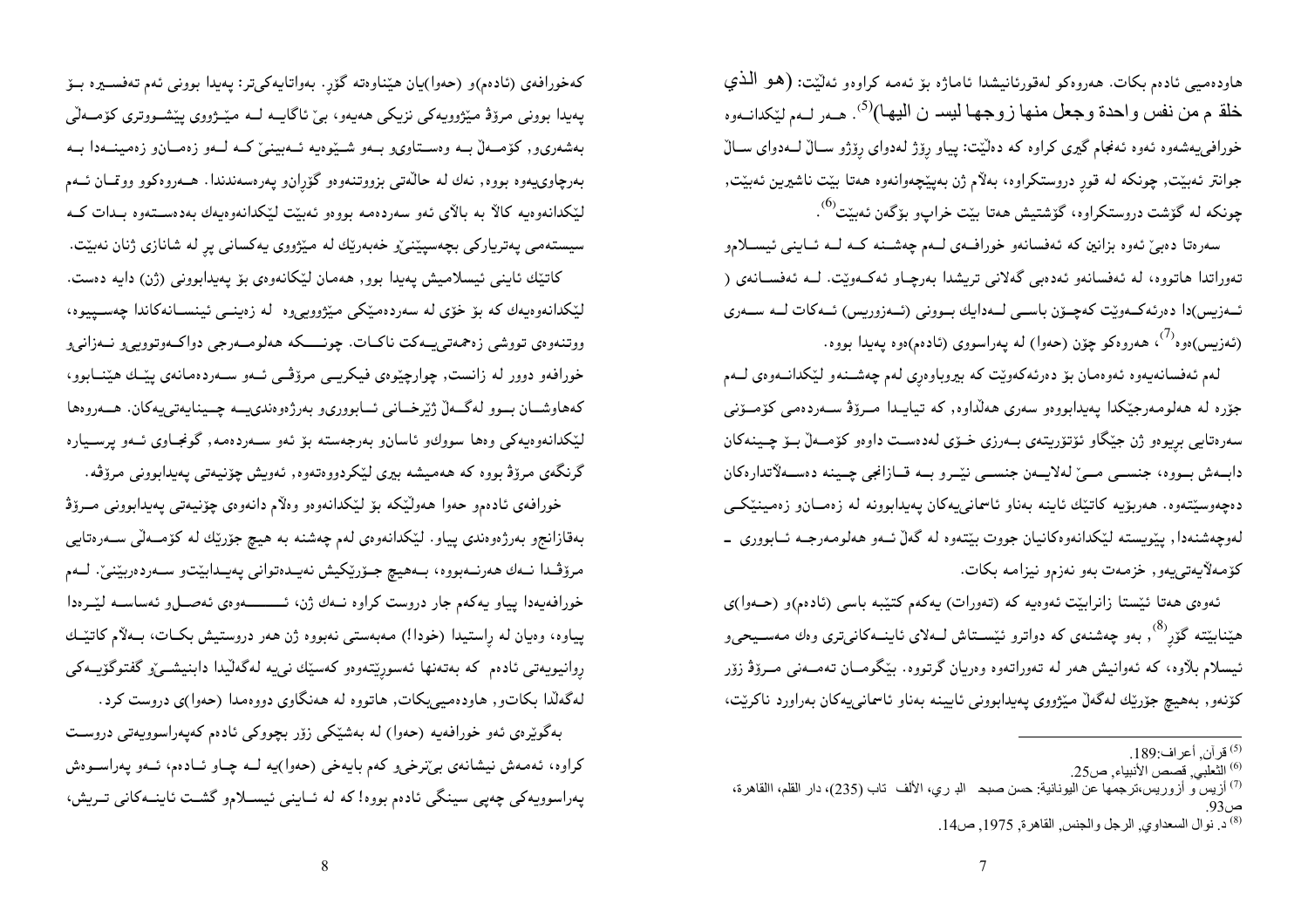چەپو راست يەكسان نين بەيــەكو پلــەي راســت زيــاترە وەك لــە چــەپ، هــەروەكو لــە زۆر مەسەلەي تردا ئەم لێكدانەوەيە ھەيە.

کهواته حهوا له پهراسوویهکی چهپ دروست کـراوه، کــه نیشــانهی بیێزخــیو خراپــیو شەرەنگێزىيە، ئەمە سەربارى ئەوەي ئەم پەراسووە گێرِيش بووە.

ئیستا ئەگەر بیرسین بۆچی (خودا!) بەم شیْوەیە (حەوا)ی دروست کـردووە؟ ئاوھــا نــزمو بېنزخ خولقاندې؟! ئەوه دياره پياوانى ئايينى هيچ وەلامێکيان پېٽىيە ناچار بە عــادەتى کۆنبی رابەرەكەيان دەلٽين: (الله يعلم)! بەلاّم بۆ كەسانێك كە لە روانگەي مىێژوويىيەوە، وەيان راستتر ماتریالیزمی میزوویه یهوه بروانیته کومهل، تی تهگات کـه (ئـادهم)و (حـهوا) خـودا دروستبی نهکردوون، بەلکو خودی ئەو مرۆڧەی کــه پێشــتر خوداکــانـی لــه مێشــکـی خۆیــدا دروست کـرد, ئـەويشــي لــه مـێشــکي خۆپــدا دروســت کــرد . ئـهمـــهش بۆئـــهوهي وەلاّم بــه يێويستىيەكانى ھەلومەرجى چيناپەتى ئەو سەردەمەو نەزمىي باب مەزنى بداتەوە بەقازانجى پیاوو بەزيانى ژن.

ئهم ئەفسانەيە لـه درێـژەي خۆيـدا دەچـێتە سـەر ئــەوەي كـه چـۆن شــەيتان ( حــەوا) هەلتەخەلەتتىنى ويەيوەندى جنسى لەگەللا ئەكات، بەمەرجيْك ئەويش ھـەمان كـار لەگـەلْ ئادهم دا بکاتو (لەخشتەی!) بەرپّت، ئەمە لەکاتپکدا کە لەلاپەن خـوداوه ئــەم کارەيـان لمینقهدهغهکراوه. لیمردا پرسیاری زۆرو جۆراوجۆر دیته پیشهوه که دهکریت ههر لهچوارچیوهی ئەفسانەكەدا بيكەين: (حەوا ) وەك ئەوەي بەشێكى بچووكى (پەراسوويەك)ى ئادەمە, كەچى بههینز تره لهئادهمو, توانی لهخشتهی بهریت؟ بۆچی (حـهوا) بــه تــهنها تاوانبــار بیّــت, لــه کاتیکدا هەردووکیان پیکەوه هەمان کاریان ئەنجام داوە؟! ئەگەر بیّ تاوانی ئادەم لەوەدا بیّت که دهسپینشکهری نهکردووه، ئەی بۆچی لینرهدا (حەوا)ش بــیْ تــاوان نـــەبـیْ، لـەکاتینکــدا کــه شهیتان دهسپینشکهریکردووه؟ کاری جنسبی بۆچـی بـهخراپو گونـاه زانــراوه؟ ئــهی دهٽـینن ههموو کارټك ئيرادەي خوداي لەسەرە .. ئەگەر وايە, ئـيتر چ شــەيتان٫ چ حــەوا گوناهيــان

چی،یه که ئیرادهی هینزیکی خارقی لهسهرهو پیشتر دانراوه؟! خودا بۆچی بهو جــۆره ئــیرادهی کردووه<sup>(9)</sup>؟…هتد.

ئەوى ليْرەدا تَيْبِينى ئەكريْت ئەوەيــە كــە ھــەمـوو ھــەولْيْك بــۆ ئــەوە دراوە كــە بليْنــت: پەيوەندى جنسى لەنێوان نێرومێ كارێكى خراپو ناشىيرىينو گونـاەو عەيبەيــە ئــەوەي لــەم نیوهشدا تاوانباره (حهوا)یه، وه بۆیه ئەم کباره جنسمی یهش بـه گونـاه ئــهزانن, گواپــه لــه فەرمانى خودا دەرچوونە. ئەوەي تەنھا ھۆكارى ئەم بى فەرمانىيەيــە (حــەوا)يــە، ھەربۆيــە خودا هەرەشە لە (حەوا) ئەكاتو ئەلێت: لە تۆلەي ئەو بېۆەرمانىيە ئەبێت وا بكـەم ئـەو مندالهی کهبههوی جووت بونتانهوه دروست ئهبینت، بهئینشو ژانهوه له دایك بیت. نهك ههر ئەوەندە ... بەلگو ھەر بەھۆى ئەم گوناھەي تۆوە، ئەبێت ئەوژانە بەسەر ھەموو نەوەيــەكى دوای خۆتدا بهیننم! بینگومان لهو سهردهمهدا، وایان دهزانی دنیاو کۆمەلٌ هــهر بــهو شــیدوهیه بووەو ھەرواش ئەمێنێتەوە. نەيان ئەزانى ڕۆژگارێك دێت, مــرۆۋ ئەگاتــە ئاســتێك لــەپێش کەوتن کە بتوانێت لەبەرامبەر (حوکمی خودایی!)دا بووەستێتەوەو ژانی مىندالٽبوون نەھێلێ! ئەوەي شايانى باسە (فاتيكان) دژى مندالْ بوونى بىيْ ئېش رژانــه، چـونكه دژى خـوداو ئابنە<sup>(10)</sup>!! هەر لی٘رەشەوەیە ژن<sub>ی</sub> حەیزدارو زەیستان بە پیسو خراپ سەیردەكری٘ت, بەتایبەت له ئاينى يەھودىدا، چونكە ئەو دياردانە پەيوەندى بەكارى جنسىيەوە ھەيە، كارى جنسيش کارێکی مهکروهه! همر بۆیه ئەو حۆرىيانــهى کــهبرياره بدرێنـــه بــرواداران پــاكو خــاوێنو بي حەيزن!!

بەلام مندال بوونەكـه بــەكارێكى خـراپ ناژمێردرێـت، چـونكە گونـاهى ژنەكــەي پــێ ئەشۆردرېتتەوە. بەلام لەگەلْ ئەوەشدا لايەنگرانىي ئاينىي مەسىج، مىندالْيى تازەبوويــان دەبەنــە كەنپسەو بە ئاوي (پيرۆز!) ئەيشۆرنەوە(التعميد), وە پێش ئـەم كـارە ئــەو مىنداڭـە بــەپيس

<sup>&</sup>lt;sup>(9)</sup> بۆ ووروژاندنى پرسيارى ترى لەم چەشنە و لێکۆلینەوە لەناكۆكىيەكانى ئەفسانەي ئادەم و حەوا و شەيتان، بږوانە پەرتووكى: \_ هەمان سەرچاوەي يېشىوو.

صادق جلال الع م، نقد الف ر الديني ِ نوال السعداوي ، الرجل والجنس، ص41. <sup>(10)</sup> نوال السعداوي ، الرجل والجنس، ص41.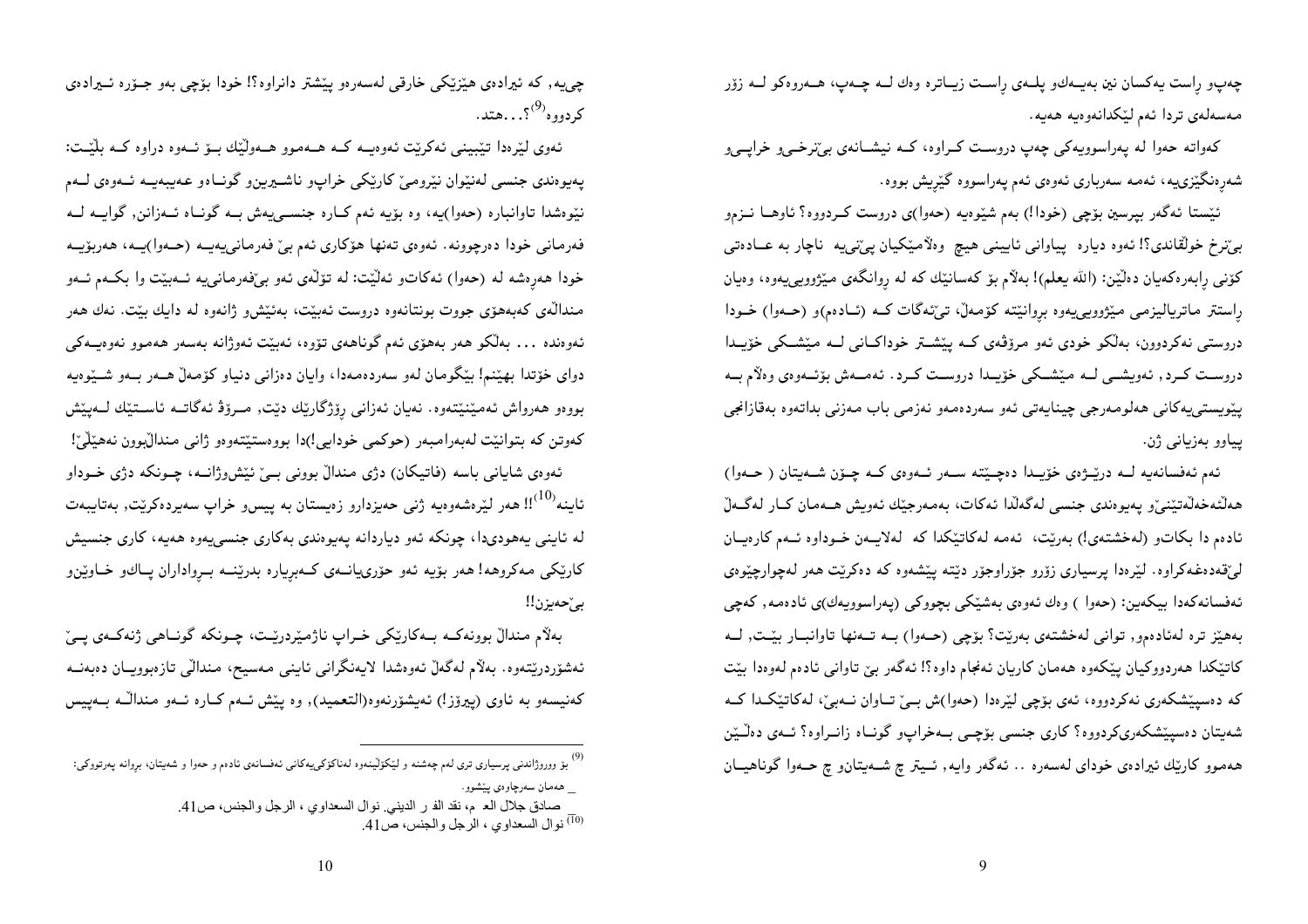دائەنرى<sup>‹(1)</sup>؛ بەلاّم بەھۆى ئەو شۆرىينەوە لەو گوناھە پاك دەبێتەوە كە بووەتە ھــۆى دروســت بووني, واته پهيوهندي جنسي نێوان دايكو باوكي.

هەروەها بەپئی پەيرەوي ئاينى ئيسلاميش هەركەسێك كـە پەيوەنـدى جنســى لەگـەلْ هەركەسپكدا ئەكات، بەواقيعى يان لەخەودا، ييويستە خۆي بشۆرپت(غوسلٌ). ئەمەش نەك لەبەر ھۆي پاكوخاوێنىي تەندروستىيەوە، بەلكو بەھۆي بېروباوەرى خىورافى ئاينى يــەوە. چونکه له نهزهری ئاییندا پیْویسته ئهو مرۆڨەی کارێکی وهها ناشیریینو خراپ ئــهکات، لــه بەرامبەر خوداي خۆيدا خێرا خۆي پاك بكاتەوه. ئەگەر نا.. گوناهىي ئەگاتو لەلايەن خوداوە تووشی سزا دەبینت. هەروەها ئەوكەسە پینش خۆشــۆرىين نابینــت بچــینته مزگــەوتور( شــویینـه پیرۆزەكان !)و دەست لە قورئان بدات. . .پیسىیو تاوانبــارى ئـەوكەســـەش بــە جۆرێكــە, ئــەو زەوىيەى ژێر پېێى كە بەسەريدا ئەروات لە تاوا ھاوار ئەكاتو ئەزىرپێنىێا!. . .ھتد.

ئەگەر ژن(حەوا) ھەر لە سەرەتاوە لە شەيتانەوە نزيك بووبێتو پەيوەندى جنسى لەگەلْدا کردبینت، بەپیێی بیروباوەری ئاينبی, ئەوا ہەر لــه ھــەمان بیرکردنــەوەوە دەڭـینن: ژن ھــەمـوو کاتێك لمێی دوورنېيه ئەو يەيوەندېيــه دووبــارە بكاتــەوە، چــونكە ئــەو.. دايكــه گــەورەی .<br>وه ابووهو سروشتو ییکهاتن<sub>ی</sub> بهو جۆرەیە. هەر لەسەر ئەم بیروبـاوەرە بۆگەنــەوە لەســەدەی سىيانزهەمى زاينيىدا, مليۆنىەھا ژن بوونەتــە قوربــانى كۆنەيەرســتى ئــاين٫ قەشــەكان٫ سووتێنراوون، گوایه ئەمانە پەيوەندى جنسىيان لەگەلٌ شەيتاندا كردووە<sup>(12)</sup>.

هەروەها هەندێك لە تەفسىر نووسەكانى ئىسلامىش ئايەتى (وشىار ھم فىي الامىوال والاولاد)<sup>(13)</sup> هەربەو شێوەپە لێك ئەدەنەوە .

هـمر لـمم ئەفســانەيەو گونــاهى يەكەمـــەوە، ئــەو ئەنجامـــە ئەدرێتـــە دەســت كــە ژن كەساپەتىيەكى لاوازى ھەيە، ناكاملار كەم عەقلە، سـۆزاوىيەو زوو ھــەلْ ئەخەلْــەتىێ، زوو تووشی کاری خراپو هەلّە ئـــەبیّت، هەربۆیـــه ژن نیشــانەی کــاری خــراپو فەســادە، بۆیـــه

پینویسته له لایهن جنسی نیرهوه چاودیریو ئاگاداری بکریت. غافلْ نهکریتو جلّهو بکریّـت، لەنێو رەشمالٌ وەپان چوار دىيوارى ماللّدا نەچێتە دەر، ئەگەر چووە دەرەوەش ئەبێت لەشى خۆى بشارتیتهوه. بهم شیّوهیه چاکه بهسهر خراپهدا زالٌ ئــهبیّت. بهپیّچهوانهشــهوه خراپــه بهســهر چـاكەدا زالْ ئــەبيّتو خــوداش لـــە تۆلّـــەي ئـەمـــەدا فـەلاكـــەتو هـــەژارىو قــاتو قــرىو باوبۆران و…هتد بەسەر خەلكيدا دەبارتينين.

ئەمانەو ھەزارەھا خورافىەو ئەفسـانەو لێكدانــەوەي مەزھــەبى پــاش شكســتى مــافى دايكىو, سەركەوتنى نەزمى خێزانى پاترياركى ھاتۆتە كايەوە, تاوەكوو خزمەت بەو نەزمەو بەكۆمەلىّى چينايەتىي ئەو سەردەمە بكات كە لەلايەكىي ترەوە بەھۆى زەبرو زەنگو زېنىدان و سوپاو دەولەتەوە رِاگیراوە.

کەواتە ھەرچى بيروباوەڕێك كە نابەرابەرى ژنiو پيـاو پيشـان ئــەداتو ڕەسميــەت بــەژێر دهستهیی ژن ئهداتو لاوازیو بیّ توانایپو خراپپو شتبی لهم جــۆره ئـهداتــه پــالٌ ژن، زادهی هەلومەرجێکە کە تيايدا خێزانى ياتريارکى خۆى چەسياندووەو چينە دژبەيەکەکان ھاتونەتــە كايەرە.

ئاينى ئيسلام٫و بزووتنەوەكەي لە ھەلومەرجێكى ئاوەھادا ھاتونەتەكايەوە، بۆيە ئەوانيش بەش بەحالى خۆيان خزمەتى ئەو ھەلومەرجە ئابورىو ئەو نەزمو نيزامەيان كردووە. نــەزەرو لینکدانهوهشیان بهو شینوهیه بوو که باسمان کرد.

ئەو نەزەرو لێکدانەوانەش لە ئاينەكانى پێش خۆى وەيان لە بىروباوەرو نــەرىتى خێڵــەكى خێڵەكانىي جەزىرە وەرگرتووە، ھەمان ئــەو شــتانەي چەســپاندوە، مـەگــەر ئـەوەنــدەي لــەژێر ئیعتیرازو نارِهزایهتی بزوتنهوهکاندا وهیان بۆ بـی ئیعتیبـارکردنی ئاینــهکانی تــر وهیـان بــه ئامانجى سياسى ئالوگۆر پېدابينت.

كەواتە ئەوەي لەم ئاينەو لەم بزوتنەوەيەدا بەتـەواوىو بــيّ دودڵـى غائيبــە، ھــەلْگرتنى دروشمي يەكسانى خوازى ژنو پياوە، لابردنى سىتەمە لەسـەر ژنـان، بەپێچـەوانەي ھــەولْي نەزۆكى ھەندێك لەمەزھەبىيەكانى كۆتايى ئەم سەدەيە.

<sup>&</sup>lt;sup>(11)</sup> هەمان سەرچاوەي پێشوو، ل5.

<sup>.20-</sup> مەمان سەرچاوەي پێشوو، ل99- $^{(12)}$ 

<sup>&</sup>lt;sup>(13)</sup> قرآن، إسراء: 64. الثعالبي، فقه اللغة و سر العربية، ص118.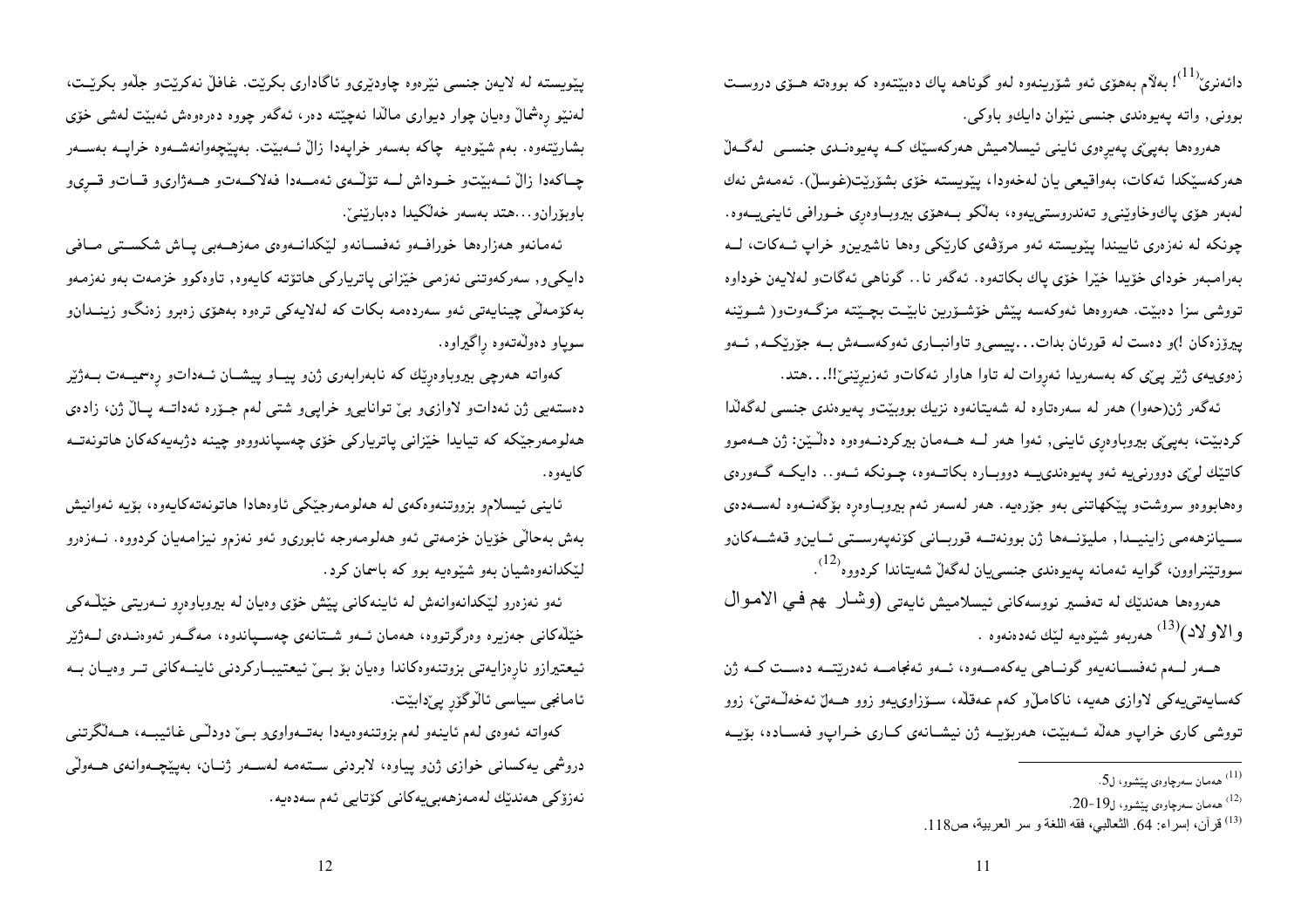يەكێكى تر لەو مەسەلانەي كە جێگەي سەرنجە ئەوەيە، ھەروەكو چۆن لە كۆمەلْدا پيـاو خــاوەن ســـەروەتو هۆپـــەکانـي بـەرهـــەمـهيێنـان بــووەو, هـــەر لـێرەشـــەوە جێگــەو دەســـەلاتـي پەيداكردووەو خاوەن برياربووە لە كۆمەلىر خيزانيشدا، بەھــەمان شــيْوە ئــەم دەســەلاتـە لــە ئاينيشدا رەنگى داوەتەوە.

بەلىّ...! هەر لەوكاتەوە كەيياو بووە خاوەن دەسەلاتو شكستى گەورە برايــه بــەر ژن, ئيتر ورده ورده خوداكانو پيغهمبمورهكانيش له ئايندا جنسيان بۆ جنسى پياو گۆرا، وەپاش ئەوەش كاھينەكان(خاخا، قەشە،مەلا) ھەر بوونە تايبەتى نێر. ئەگەر بروانينە ھەرسىّ ئاينە بەناو ئاسمانى يەكە بە ئاينى ئيسلاميشەوە, ئەم مەسەلەيەي بەرۆشىنى تيـادا دەرئەكـەويّت، چونکه همروهکوو باسمان کرد پیاوو ژن له نهزهری ئــایـنی ئیســلامدا وهك یــهك نبییــه، پیــاو باشترو بەرزو بالاترو كــامـلْ تــره وەك لـــه ژن، ژن كــهمتره لـــه ييــاو, كــهم عـــهقلْ(و نــهفامو سۆزاوىيە، ترسنۆكو بېێھێزە، بېێدەسەلاتە، زەعيفەيە سەرچاوەي شەرو ئاشـوبو فەسـادە، پیاو دروشمی خیرو, ژن دروشمی شهرو شهیتانه، پیاو نویننهری خودایهو ژن نوینسهری شــهیتانه لەسەر زەوي ....ھتد.

کەواتە گیزەوە بەوەلامىي ئەو پرسيارە ئەگەينەوە: کە بۆچى خوداکـان٫ پیێغەمبـەرەکان٫ گشت کاري ئاينبي ئەبې سەر بەجنسى نێر بێتو ئەو حـاکم٫و بەرێوبـەربێت، لــە روانگــەي كۆنەيەرستى ئاينىيەوە؟

ئەويش لەبەر ئەوەي (خودا) خوداي چاكەيە نەك خراپىە، كامللە، بىەھێزە، سەرچاوەي خۆشى،يە، ھەربۆيە كەسێكى وەك (محمد)و كەسانێكى;تر كەلــەو ھەلومـەرجـەي يـەرەســەندنى كۆمەللّا ژياوون، تەصەوريان بۆ جنسى خوداى خۆيـان نَيْربـووە نــەك مــێ. بـەواتايــەكىتر, هەروەكوو چۆن ھەلومەرجى مادى ژيانى كۆمەلى ئەو سەردەمەي عەرەب، بۆتەھۆي دروست بورن و پهیدابوونی خوداکانو, دابرینی سیفاتو رەوشتی خیلامکی بے خوداکان, بههـمان شیّوهش دابرینبی جنسپّك بوّ خوداكان كه بهلای كوّمهلیّکمی خیّلهکی چینایهتی باب مهزنبیدا که جنسی موعتهبهرو بهرنیزو بهدهسهلاته واته جنسی نیر.

بەو شێوەيە ئاينىي ئيسلام لە ئاينيشىدا ھــەر پيــاو دەكاتــە كاربەدەســتو دەســەلاتدارو فەرھەنگى يياو مەزنى رەواج يې ئەدات.

بینگومان ییچانەوەی ئەم فەرھەنگە بە ئاين٫ خوداكانەوە بـەمانای ئەوەپـە كـە ئەمانـە کارێکن له دهستې مرۆڤدا نینو بەزەوی،پەوە پەيوەست نې پيە، بــەلکوو لــه دەســتى خوداپــەو پەيوەستە بەئاسمانەوە، خودا ھەر لە مێژەوە ئەم كارەي بەو شـێوەپە بريـارداوەو بەوشـێوەپە ئیرادہی کردووہ (والہ رجلك بـ ون اِشتياقك و هو بسود عليك)<sup>(14)</sup>، كه دەبيّت پيــاو بەسەر ژندا زانْ بيّت. ئەمەش ماناي ئەوەپپە، ئەو بەشەي كۆمەنْ واتە ژنان وەپان ھەركەسپّك که ئەو ستەمە قبولٌ ناکات لەبەرامبەر ئەو کارەدا بوەستێتەوە، ئەگەر لــه بەرامبــەر کــارى خودادا وەستانەوە, كوفرو گوناھەو جێگەي دۆزەخمو ئەشكەنجەي سەختە. ئەگەرچى ناشتوانىي هیچ له بهرامبهرکاری خودادا بکهیت! چونکه خودا هیّزی موتلَّهقی ههیهو مروِّقی بــیّ هیّــز ناتوانيت له بهرامبهر ئيرادەي خوداي بەهيزو بەدەسەلاتدا بوەستيتتەوە هيچ لەهيچ بگۆرێ. بەو شێوەيە، ھەر لێرەوە ئەيەوێت بزووتنەوەي ئيعتيرازىو نارەزايەتى ژنان لە بەرامبىەر نا بەرابەرىو ستەم يرزە لېيبرى وكەرتوپەرتى بكات, وەيان تووشى رارايى و دودلى بكات. یاش ئەوەي ھەندىيك لايەنى بنچينەسى نەزەرى ئېسلاممان دەربارەي ژن باسكرد، يېنويستە ئینستا درنیژه بهو باسه بدهین وبزانین بهکوی ئهگات. چونکه هیننانه گۆرو سهرههالدانی ئاوهها نەزەرو لێكدانەوەيەك خۆى لەخۆيدا ئامانج نىيە، بەلكو ھۆيەكە بــۆ گەيشــتن بەمـەبـەســتو ئامانجیّك، واته بۆ ئەوەيە بە گویْرەی چەندايەتى ئەو نابەرابەرىو بىێنرخىيەى دايئەنیّن \_ كە خۆی رەنگدانەوەی جێگەورێگەی ژنــه لــه ســەردەمێکی دیــاریکراودا لــه بــواری بەرھــەمو هۆپەكانى بەرھەمھێناندا ئەوەندەش لە بارى مافو حقوقەوە جياوازىيەكــە بــە قــازانجى پیاو ئاسایبی پیشان بدەن وەيان بەرگری لیێبکەن.

<sup>&</sup>lt;sup>(14)</sup> توراة الذ وين إصحاح3, الأية: 4.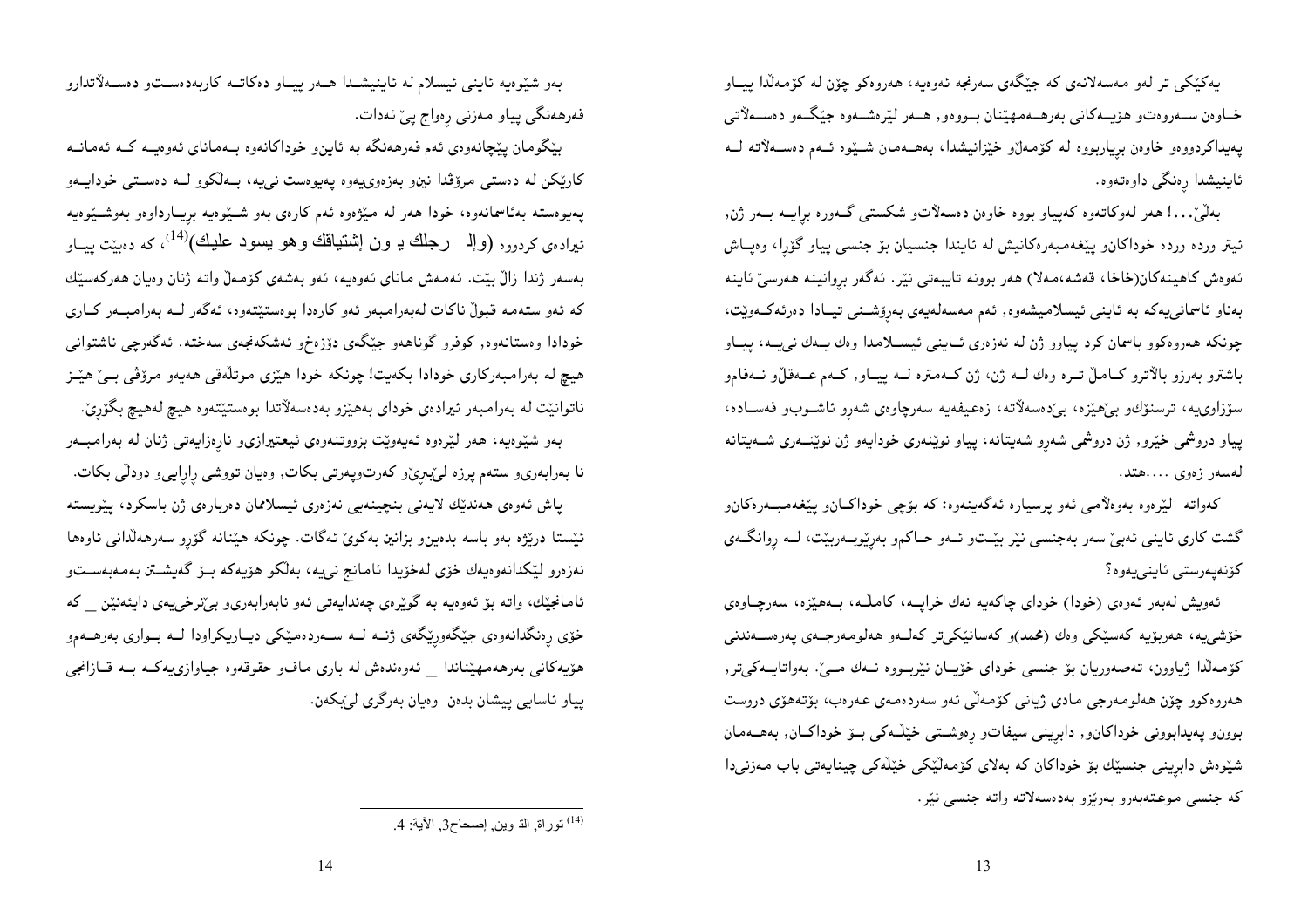له قورئاندا هاتووه ئەلٽيت: (الرجال قوامون عذ النساء بمـا فضـل الله بـعضــهم على بعض وبما أنفقــوا من أمـوالمهم)(<sup>15)</sup>، واتـه: پيــاوان ســـهركارو ســـهرداري ژنــانن, لەبەرئەوەي خودا ھەندێكى گەورەتركردووە لــه ھەنــدێكىترو, لەبەرئــەوەي پيــاوان مــارەيى دهدهن<sup>16)</sup>.(ولمهن مثـل الـذي علـيهن بـالمعروف وللرجـال علـيهن درجـة والله عزیز ح یم)<sup>(17</sup>)<sub>,</sub> واته: وه ژنان مافیان له سهرپیاوان ههیه, ههروهها کـه پیـاوان لهســهر ژنانیان هەیە, بەلام بۆ پیاوان پلەیەك مافى زیاترهەیە, وە خودا بە ووزەو حەكیمە.

لەم ئايەتانەدا ھاتۆتە سەر ئەوەي كە پياو سـالارو خـاوەن دەســەلاتو بږيــارە, چــونكە جینگهو رِپکهی پیاو له خاوهندیتی وایکردووه پیاو بتوانیت ژن بکرِیت و بیکاته ملکی خوّی، همربۆيه دەبێت خێزان له سەر بنچينەي دەسەلاتدارێتى پياو دابمەزرێت، نــەك بەپێچــەوانەوە وەيان يەكسان، ئەمەش بە كارى ئاسمـان لێكدەدەنــەوە نــەك زەوى، بــۆ ئــەوەي دەســتت لــە پشتهوه ببهستنهوهو پیّت بلیّین: مادام ئهم کاره خودا کردوویهتی دهبیّت وورتهت لیّدِه نهیات! خودا بۆ خۆي هەندێکي بەسەر ھەندێکي تردا گەورەتر کردووه وەك پياو بەسەر ژنەوە، خــۆي ئەو نابەرابەرىو ناپەكسانىيەى ھێناوەتە گۆر، مەگەر ھەر خۆى بزانێت حيكمــەتى ئـەمــە چېيەو, مرۆۋ ناتوانيت لوڼې توپېگات، كارې خوداش جوانه!!

هەروەها (محمد) لــه شــوێنێکيتر دەلێـت: (نسـادُ م حـرث لـ ـم فـأتوا حـرثْ م أنــ شَنْتُم)<sup>(18</sup>) واته ژنــهکانتان کێلگــهی ئێــوهن، بــهچ شــێوهیهك ئــارهزوو ئـهکــهن بچــنـه ســـهر كێڵگەكانتان٫ بەكارى بهێنن.

کەواتە ئەگەر پياو سالارو سەرداربێت لە خێزاندا، بەھۆی ئەوەی کە توانای مالێی ھەيەو, بەو ہۆيەوە ژنەكەي كړيوە وەيان كرێێي پێكەوە بوونى داوە}ئــەوەي شــايانىي باســە ووشــەي 

چەند شوێنى ترى قورئانيشدا<sup>(19</sup>) بە ئاشكرا ووشەی(كرێ) بەكارھاتووە وەك ئــەوەی مــافى ژنه, که دهبیّـت پیـاو لــه کــاتـی مارهبرینــدا بیــدات{. ئــیتر ئــهو ژنــه وهك کیّلگهپــهکی لرنديســـــــت بۆييــــــــــــاوو، مافى تەصەروف يينوەكردنى لە دەستى ييــاودا دەبينــت. نـــەك بەيينچەوانەوه ژنەكە ئەو مافەي ھەبيّت، وەيان ھيچىيان نــەتوانن وەك كۆيلــە لەگــەلْ يــەكتر رەڧتاربكەن.

(محمد) لــه حهديسـدا ئــهلّيّت: (أيمـا إمـرأة ماتـت وزوجهـا عنهـا راض دخلت المجنة)<sup>(20)</sup>، واته هەر ژنێك بمرێتو پیاوەكەی لیێی ڕازی بێت، دەچـێتە بەهەشــتەوە. بــەلاّم لهم بارەيەوە باسێك لە پياوناكرێت، كە ئەگەر ژنەكەي لىێى رازى بێت يان نــا, چ ياســاو, چ بەندو بريارێك ئەپگرێتەوە؟!

کەواتە ئەرکىي سەرشانىي ژن ئەوەيە, مىيردەکەي ھەر چۆنىيك ئارەزووى كــرد . . لله بــەيـيێى ئارەزوو و ویستو فەرمانىي ئەو بجولێتەوە، نەك بەپێچەوانەوە. چونكە (خودا!) ژنىي كردۆتــە کێلگەو، بووکەشووشەو، کۆیلەی پیاوو نابێت بیٚ فەرمانی خودا بکات. وە بۆئــەوەی ژنەکــە باشتر ببەستنەوە، ووتوپانــه: ئەگــەر ھــاتوو لــه بەرامبــەر ناپەكســانىو ســتەمو بىێصـافىو زۆردارىو ئىغتصابدا تەحەمولت كرد، ئەوە لەو دنيا پاداشتت بەھەشتە! جائەگەر ھەر ژنێك ئەو تەحەمولە لەخۆى نيشان بدات، ئەوا دنياى ھەتا ھەتايى دەست ئەكەوپىت, نەك ئەم دنيا هيچە كەچەند رۆژێكەو ئەبرِێتەوە‼ بەلام ئەگەر ھاتوو ئەو ژنەي بەم وەعدو بەلێنە درۆينەيە همان نەخەلّەتاو ناړەزايەتى خۆى لە بەرامبەر ستەمكێشيدا دەربړى, ئەوا (محمد) چارى بۆ ئەم (كَيْشْهِيه!)ش دوْزِيوهتْمُوهُو ئْهِلْيْتْ: (وَالْتَـي تَخْلَفُونْ نْشُـوزْ هْنْ فْعْ ۚ ـوْ هْنْ وَاهْجْرُو هْن في المضاجع واضربو هن فان أحذ م فلا تبغوا عليهن سبيلا ان الله بان عليا بیرا)<sup>(21)</sup>، واته: ئەو ژنانەي كە لە قسەو فەرمانتان دەرئەچن, ئامۆژگارىيان بكەنو, لــە

<sup>&</sup>lt;sup>(15)</sup> قر آن، نساء:34.

<sup>&</sup>lt;sup>16)</sup> له هەندیّك شویّن سوردمان له پهرتووکی: ئادەمیزاد له کۆمەلّ<sub>ک</sub> کوردەواری، عبد الخالق معروف، وەرگرتووە، که ئەویش

يشتي به تەفسيري ( البيضاوي) بەستووە.

<sup>&</sup>lt;sup>(17)</sup> قرآن، بقرة: 228.

<sup>&</sup>lt;sup>(18)</sup> قرآن. بقرة: 223 .

<sup>&</sup>lt;sup>(19)</sup> قرآن، نساء:24، مائدة: 5.

<sup>(20)</sup> أبو حامد الغزالي، علوم الدين، دار الشعب، القاهرة، 1970، ص746.

 $.34$ ۇر آن، نساء:34 $^{(21)}$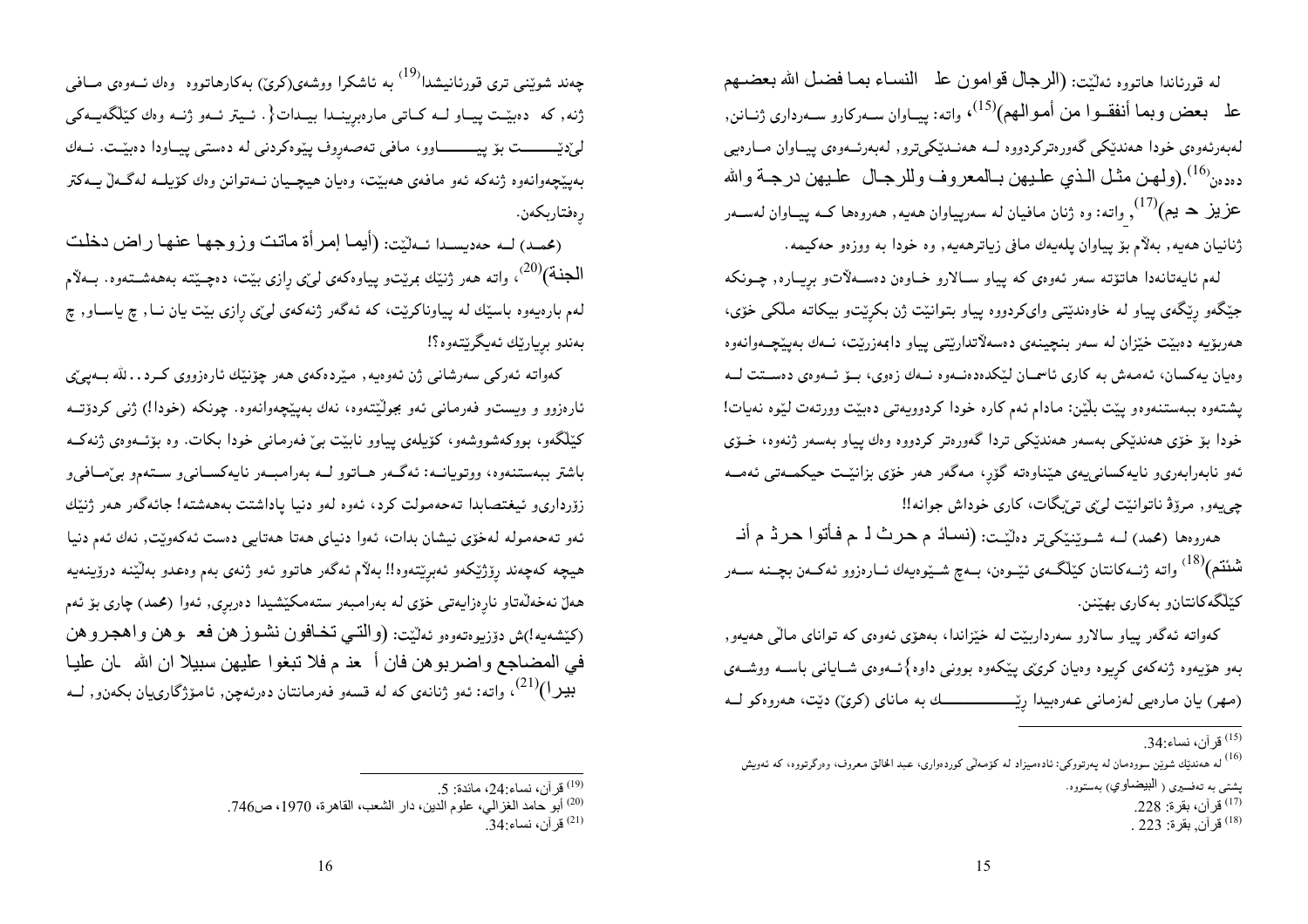گەلیّان مەخەوونو, لیّیان بدەن. خۆ ئەگەر ملکەچیتانیان کرد, بەھانەیان پیّصـەگرنو بــەو شیْوەيە رەڧتاريان لەگەلْدا مەكەن!

كەواتە ئىسلام, ژن بەشێوەيەك رائــەهێنێت, كــە بــەگوێرەي فــەرمانو ئــارەزووي پيــاو بکاتو, نابيّت بيٰگويْپي بکـات. چـونکه پيـاو خـاوهن ژنـهو، ژن مــولکي پيـاوه، خـاوهن مولکيش مافي تەصەروفى بە مولکى خۆيەوە ھەيە. كەواتە ژن ھــەر وەكــو لــە ســەرەتاوە باسمان کرد، بۆ هاودەمىیو بىتتاقەتى ئادەم دروست کراوە، دواتریش دەبینت هەمان کار دریژه پێ بداتو, دەبێت بۆ تێرکردنى ئارەزوى پياو ھەولڵبداتو خۆى وەك پەيكەرێكى بـێ گيـانو ههستو, بیّ ئارەزووی جنسبی بیّ عەقلّ( هۆش وخاوەن نەزەرو بریار تەماشا بکـاتو, لــه ړیزې باقې ئەو شتومەكانە بێت كەپياو خاوەندێتى.

ئەوەتا لە قورئاندا ڕوون تر ئەمە باس كراوەو دەلێت: (زينن للنىاس حـب الشىھوات من النساء والبنين والقنـا ير المقد رة مـن الـذهب و الفضـة والخيل المسـومة والانعام والحرث ذلك مناع الحياة الدنيا..)(<sup>22)</sup>، واته: تـارهزووي ژنو منـدالْو زيْـرِو زیوی زۆرو ئەسپی رِاهێنراوو مەړو مالاتو کێلگە, کە ئەمانە خۆشی ژیانن, لەبەر خـاتری پياو جوانو ړازنينراوهتهوه.

همروهکو نهزهری ئیسلاممان له بهرامبهر ژندا باس کرد, کهچهنده به سوك و بی نرخ باســی ئەكات، ديارە ئەنجامىي ئەمەش ئەبێت: پياو بالادەستو, ژنيش بــۆ پڕكردنــەوەي پێويســتى ئەو بێت.

هەر ئەم نەزەرە كۆنەپەرستىيە وادەكات تەنانەت لە بەھەشتى درۆينــەي ئيسلاميشــدا، ژن نەگاتە پلەي پياوو بەكەمتر سەيربكرێت, ھەروەھا مافيشى كـەمتر بێـت. لــە كاتێكـدا بیروباوەرِی خەيالْی ئەو دنيايەو زىندوبوونەوەو بەھەشت, بۆئەوەيە مرۆڤی ھەژارو مەحرومی ئەم دنيايــه وادار بەدنيايــەكىتر بكــاتو بــه بەهەشــتى يــــــــــــاش مـــــــــردن دلْخۆشــى بکــــــاتو پیێی بلێت: دلکیر مەبە ئەو دنیات باش ئـــەبیّت! بـــەلاّم لـــە دنیـــای ئیســـلامدا

بەرِهوا نازانریت, تەنانەت بۆ ساتیکیش بیّت دەروونی ژنان ئارام بکەن۵، وادەيەكى درۆينەى ئەو دنيايان, وەك ھەر وادەيەكى ترى خەيالى پىێدەن!

أنتراب)<sup>(23</sup>)، واته: بۆ ئەو پیــاوه بــږوادارو خواپـەرســتو بـەهـەشــتـییانـە, ږۆژی دوايــی لـــهو بهههشتهی که گفتیان ییّ دراوه, ژنبی وههایان دهدریّتی کهچاو له دهرنینو تایبهت بهخوّیانن. ومیان دەلێت: ( نْلَك و زوجناهم بحور عین)<sup>(24)</sup>، واتــه ئـهوانــهى بـههمشــتین ژنــي جوانبي سپېرو چاوگەشيان ئەدرېتىيْ. بەلىْيْ! لەودنياش ژن لە ستەمگەرى پيـاوو نابەرابــەرىو چەند ژنە رزگارى نابێت‼

بهو شیّوهیه دهبینین, که چۆن ئـهم ئایینـه رِوودهکاتـه پیاوو وادهی حۆریو ژنـی جوانـیان پیّ ئهداتو, ههولیٌ رازی کردنی ئارهزوو و شههوهتیان ئهدات. که ئهزانیّت وادهدان بهژنی جوان کاریگەری هەیە، بۆیە پیویستە لەو شتانەوە دەست پیّ بکات کە ئەتوانیّت پیاو رابکی٘شیٚتو هەلىم خەلەتتىنى. بە تايبەت بۆ خەلكى نەدارو زەحمەتكىش, كە ئــەبينن داراو دەولەمـەنــدان همر لهم دنيايهداو به بهرچاوي ئـهوانـهوه كام ژن ئـارهزوو بكـمنو بـمچ ژمارهيـمك بيانـــهويّ, ئەتوانن دەسگیرى خەن. ئەوانىش بەوادەي ئەو حۆرىپانەو بېركردنەوە لە ژيانىي دەولەمەنىدان دەكەونە ژێر كارىگەرىيەوە.

هەروەها پێشیان ئەڵێن: دڵنیابن لەوەش كەئەو ژنانەی ئێمــە ئــەتان دەينــێ, بەتــەواوی مولکی خۆتانەو هیچ کەسێك دەست بۆ ئەو مولکە نابات، چونکە ئێمە بەجۆرێك دروستمان کردوون که چاو لهدهرنهبن!

ئەگەر لەقورئاندا ھەروا بەكورتى ئەم شتانە باس كراوە، بەلاّم لە حەدىس وحكايەتى بەر دیوهخانی (محمد)و خورافهکانی ترییــهوه، کــه هــاوړیێو لایــهنگرانی گویێــان لیێبــووه، زوّر دوورودرنیژنرو به ژمارهو تەواوى مواسەفاتەوه باسى پاداشتو حۆرىو ليستمى خواردنــەكانى

<sup>&</sup>lt;sup>(23)</sup> قرآن، ص:53.<br>قرآن, دخان: 55.

<sup>&</sup>lt;sup>(22)</sup> قرآن، آل عمران:14.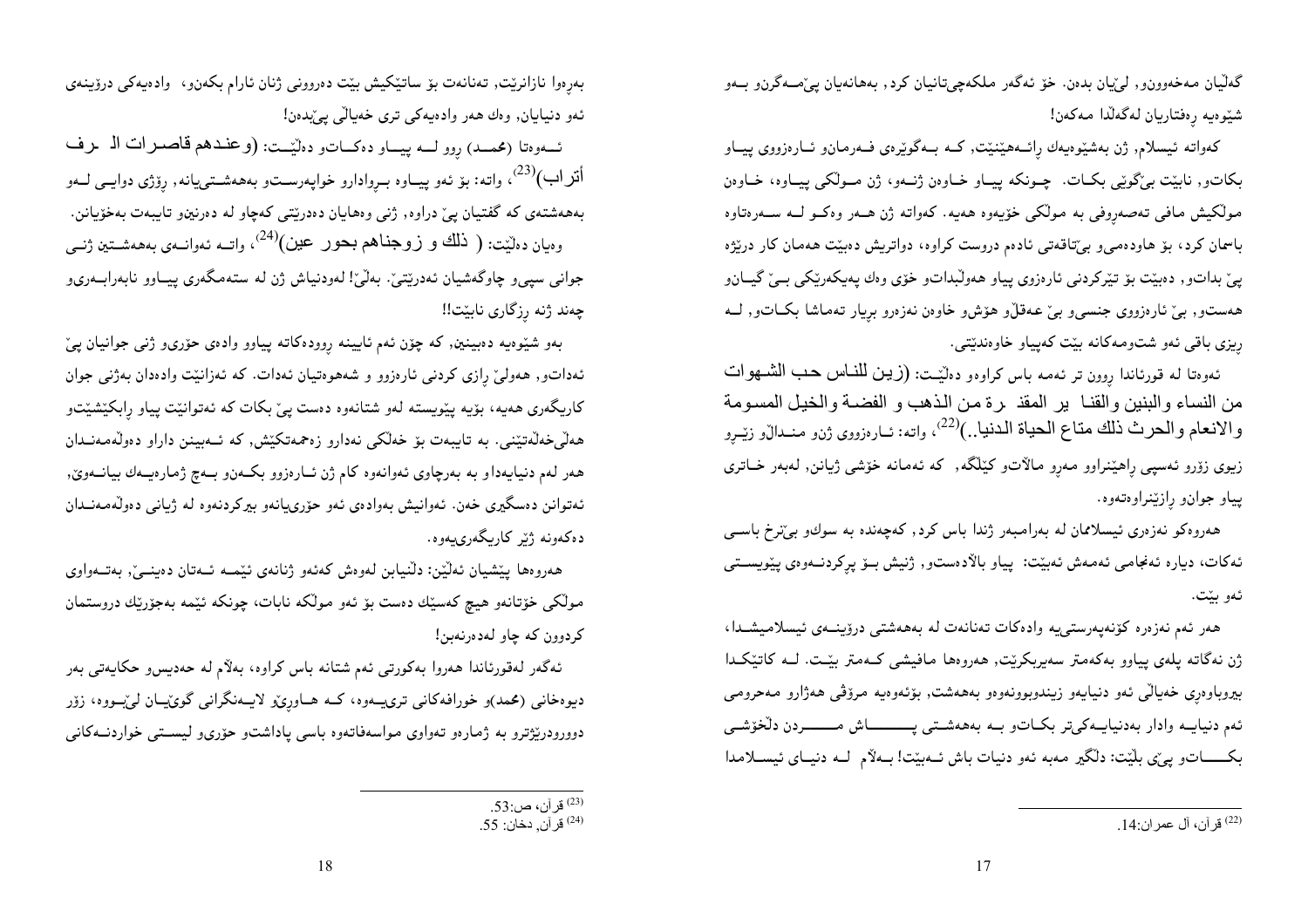بەھەشت ئەكرېت، كەمايەي گالتەجاړىيە! بەو شێوەيە ئەبينين ئەوەي قسەي لەســەر نىيــە, ژنو ئارەزووى سروشتىيەتىي وەك مرۆڤێكى ئاسايى.

کاتێك باسی ژن ئەکەبین لە نەزەری ئیسلامەوە، كە ئەلێین: ژن مولکی پیاوە، واتــە ئــەم خاوهندیتیییه سهرتاپای ژبان وههانس و کهوت و جل وبهرگ و راو نهزهرو مهسـائیله دهروونــی و جنسىيەكانيش ئەگرێتەوە.

بەلْیْ! ژن کۆیلەی پیاوەو مولکی پیاوە لە ئیســلامدا، پیْویســته بــه تــهواوی خــۆی لــه (نامەحرەم!) بشارێتەوەو خۆي بپۆشىٚ. ئازاد نىيە چ جلږو بەرگێك لەبەر ئەكات، ئەبێت بــە ئارەزووی باوكو برا وەيان مىيردەكەی بېيت، ژن سەرچاوەی فەسادو خراپەيە, ھەروەكو دايكــە (حەوا)ى! بۆيە پێويستە پياو نەھێلێت ژن لە مالٌ بچێتە دەرەوە، ئەگەر زۆر پێوســتيش بــوو ئەوا پێویسته مۆڵەت لە پیاوەكەی وەرگرێت، لەگەلْ ئەوەشدا ئەبێت عــەباو لەچـكوحیجاب بکات، چونکه ئەرکى سەرشـانى پيـاوه پارێزگـارى لــەمالْو مــولْکى خـۆى بکـات بەھــەر ریگەیەك كە پیٖی باشە. ئەمەش ئەكاتە پارێزگارى لە شەرەفى خـۆى, چـونكە ژن پێوانــەي شەرەفمەندى يياوە!!

كاتيْك ژن له ئيسلامدا بهمولكي پياو دابنري، ماناي ئەوەيە ئەو مافه بــەپياو ئــەدات، کەی وەبە چ شێوەك ڕێگە بدات ژنەکەی بچێتە دەرەوە يان نەچێت، بۆئەوەی ژنەکــە نەبێتــە جێگە سەرنجى پياوێكى ترو بەو ھۆيەوە رێگەيەك نەدۆزرێتەوە بۆ پێشێلكردنى خاوەنــدێتىىو شەرەفى!

کەواتە ئەگەر جلوبەرگێك کە ژن ئارەزووى بکات، وەبان چوونە دەرەوەيەك كە ژن پــێي خۆش بینت, وەیان پینویست بینت، ئەگەر پیاوەكە رِازى نەبینت نابیٌ بیكات. كردنەوەی دەرگای زیندان وهیان نهکردنموهی, دیاری کردنی ماوهی چاو پیککهوتنو لهگمل کـیّ, وهیـان نــا, بــه برِیاری پیاوه. پیاو پاسهوانو زیندانهوانی ژنه. خوّئهگهر پیاو( باوك، برا، میّرد) بهم ئهرکـه هەڭنەستى لەروانگەي ئايينەوه تاوانبارە.

بۆيە ھەميشە مەلاو ووتاربێژى ئيسلام رووئەكەنە پياوو, بە لۆمەو بە ترساندن, بە ناوى ئايينو به بزواندنی سونەتو دەماری پياومەزنی خێلْهکی, بۆ تێژکردنەوەيان لە بەرامبەر ژنو

ئازادىيەكانيدا, تەبليغاتى پەرتووكاوو داړزيوى خۆيان ئەكـەن. بږوانــە ئــەم ئايەتــە: (وقْلْ للم منات يغضضن من أبصار هن ويحف ن فروجهن ولايبدين زينتهن إلا ما<br>هــر منهــا وليضـــربن بخمــر هن علــــ جيــوبهن ولا يبــدين زينــتهن إلا لْبِعُولَمْتُهْن)(<sup>23)</sup> واته: ئەي پێغەمبەر بە ژنە ب<sub>ْر</sub>وادارەكان بلّیّ: با چاوی خۆيان دانــەوێنن لــه تەماشاكردنى ئەو پياوانەي نامەحرەمن، ھەروەھا بالەش٫ داوێنى خۆيـان بپــارێزن٫ جــوانى خۆيان دەرنەخەن, مەگەر ئەو شوێنانەي كــە ناتوانرێـت بشــاردرێنەوە. ھــەروەھا بــا مـــلو گەردنيان داپۆشن مەگەر بۆ مێرديان نەبێت.

ئهگەر ژنێك بەگوێێى مێردەكەي نەكردو بەو شێوەيە نەكات كە (خودا بە پێغەمبـەر!)ى ووتووه\_كه ئەويش بەھەموو پياوێك ئەلٽيت\_ ئەوا پێويستە داركارى بكرێت. بـﻪلام پيـاو، وەك ئەوەي پياوە، مرۆڤێكى ئـازادە، خـاوەن خۆيــەتى، كاملـّـه، عـاقلـّـه...هتــد, بۆيــە لــه هەلسْوكـەوتو چـوونە دەرەوەو ھاتوچـۆكردنو پەيوەنـدىگرتن٫و جل،وبـەرگ لــە بــەركردن٫ يەيوەندى جنسى لەگەلْ ژمارەيەكى بې،سنوور لە ژناندا ئازادە.

پیاو به پیٌی دهستوری ئیسلام نەك هەر خاوەن ژنەكەيەتى، بەلْكو خـاوەن (بەرھــەمـی!) ژنهکەشە، واتە مندالەکان. ھەربۆيە چۆنيەتىي سەرپەرشتى ورەفتارکردن لە گەلىيانداو ديبارى کرنی چارەنووسیان… هتد, بەمافی پیاو دەزانیت. ئەركى سەرشانى ژنە, پیاوەكـەی چـۆنى دەويت.. بەو شيموەيە مىندالٽي بۆ پەروەردە بكات. چونكە پيـاو خـاوەن دارايــيو هۆيــەكانـي بەرھەمھیّنانە لە كۆمەلْداو, لە خیّزانیشدا خاوەن دەسەلاتو خـاوەن ژنو بەرھەمەكەيــەتىىو پێویسته مندالٌ به رِهچەڵەکى پیاو بناسرێتەوه.

ژن له ئاينـی ئـیسلامدا هـهر لـه سهرهتاوه, بۆ خۆشـی پيـاو دروستکراوه، بۆی نـی4 بــههیچ جۆرنیك خۆشى و ئارەزووى خۆى نيشان بدات, وەيان ھــەولْي دابينكردنــي ئــارەزووى جنســي خۆی بدات. ئەمە كارېكە تايبەت بە پياوەو پياو بريارى لەسەر ئەدات، ئەويش بــه گــويرەي هەوەسو ئارەزووى خۆي.

 $1:31$ قرآن، نور :31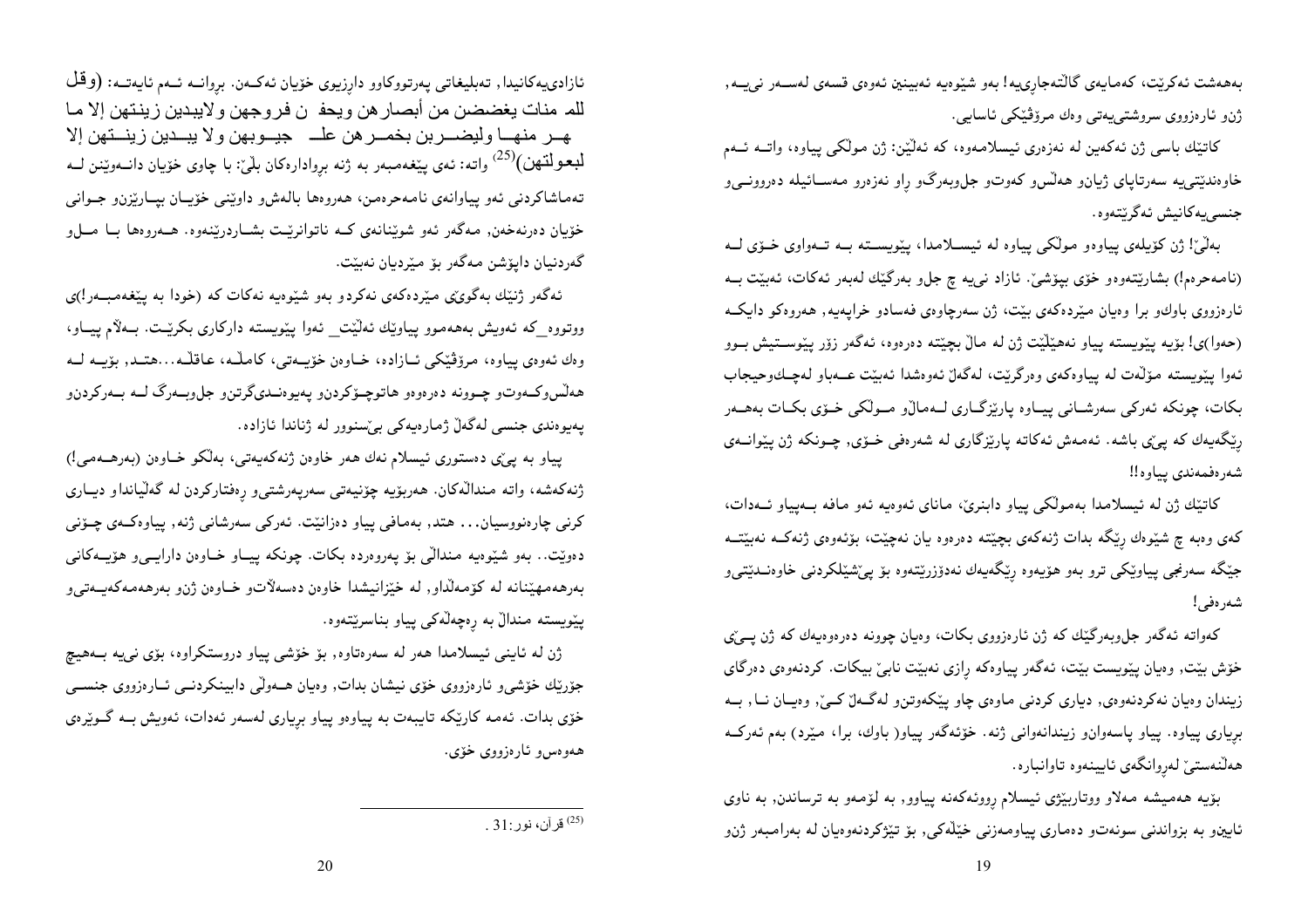له نەزمىي باب مەزنىدا, يياو بۆي ھەيە ئارەزووى جنسى خۆي بەراشكاوى باس بكاتو شانازی پیوهبکات، هەروەکو (محمد) به شانازی ِ موبالەغــهوه باســی توانــای جنســی خــۆی ئەكاتو ئەلێت: كە تواناى جنسى چل پياوى پێدراوە<sup>(26</sup>). ھەروەكو خێڵە عەرەبەكانى ئــەو سەردەمە نەزەريان لە سەر يياوەتىىو كەلەمپردى يياو ئــەوەبووە: كــەم خـۆرى زۆر يــەربيّت. جالهم نهزمهدا, پيـاو نـهك هــهر بـۆي ههيـه ئـارهزووي جنســي خـۆي دهربخـاتو شـانازي پیّدِهبکات، بەلکو لە تیّرکردنى ئەو ئارەزووەشدا ئازادە. بەلاّم بۆ ژن بەپیّچـەوانەوە... نــەك هەربۆي نېپه ئارەزووي جنسى خۆي تێربکـات، بــەلکو دەرخســتنـى ئــارەزووي جنسيشــى، کاریکی ناشیرینهو، شانازییه ئهگەر کەسپکی ساردو سربیتتو ئـارەزووی جنســی مردبیّــت. هەربۆيە هەتا ئېستاش ژنان ئارەزووى جنسى خۆيان ئەشارنەوەو چەند ئارەزووشىيان ھــەبېنت وەك كەسپىكى سارد خۆيان نيشان ئەدەن!

ئیْمه له بهشی دووهمی ئهم باسهدا، باسمی ئـهوهمان کـرد کـه چـۆن لــه نــهزمـی پیــاو مەزنىدا, يياوان \_ بەتايبەت سەرەك خێڵر سەركردە سەربازىيەكان٫ داراو دەولەمەندان \_ چۆن خێزانى چەند ژنە يێك ئەھێنن<sup>(27)</sup>. ئەمە دياردەيەكى گشتىيەو كۆمــەلى عــەرەب لــە ييْش پەيدابورنى ئېسلامېش بەدەر نەبورە لەر شىيىرە خَيْزانــە. (تەبــەرى) لــە ( زوحـاك)ەوە دهگێرینتهوه: که پیاو ههېووه خاوهنی ده ژن بووه<sup>(28</sup>).

کاتینك بزووتنـهوهی ئیسلام لـهو زهمـانو زهمـینـهدا سـهری هـهالدا ئـهو شــیدوه خیزانــه(چــهند ژنه)ى بەلاوە سەيرو نامۆ نەبوو. نەك ھەر ئەوەندە ... بەلكو ئەويش وەك نەزەرو ســوننەتـى باوي ئەو سەردەمە خێڵەكى باب مەزنىييە، بـە كـارێكى ئاسـايىرو سروشــتى ئــەزانى, سەربارى ھەر نارەزايەتىي ئىعتيرازێكى ژنان لە بەرامبەريدا.

بۆيە لە سەرەتاوە هيچ رەخنەيبەكى لىەم بارەيبەوە نىەبووە، بىە پێچىەوانەوە ...دواتىر بەياساي ئېسلامو حوكمى ئيلاهى, ئەم جەريمەيەي بە رەسمىي ناسـاند. ئــەوەتا لــە قورئانـدا

هاتووه ئەلٽيت: (فانـ حوا ما اب لـ م من النساء مثنـ وثلث وربـاع)<sup>(29</sup>). واتـه: ئــهو ژنانـهي کـه دلخوازي خۆتـانن دوو دوو, سـيّسيٽو چوارچوار بيـهيٽنن. دواتر ئـهلٽيت: (فحال خـفـلـم الا تُعْدَلُوا فُواحِدة). واته: ئەگەر ترسان لەرەي دادوەر نەبن لە نێوانياندا, ئەوا تەنھا ژنێك بهيّنن! همروهها دهلّيّت: (ولَّن تسدَّ يعوا أن تعدلوا بين النساء ولمو حرصتم فلا تميلوا ۖ ل الميل فتذور ها ۖ بالمعلقة)(<sup>30)</sup>. واتـه: ناشتوانن ئـهو دادوەرىيـه لـه نـێوان ژناندا بپارټزن، بهلام کارټکي وهها مهکهن که وازې لې بهينننو, ئهو ژنه به موعهللهقي بميننيتــهوه. واته: نهئهوهتا هيچ پهيوهندي پهکي جنسي له گهلُڏا بکرينتو, نه ئــهوهتا بــه پــهکجاري وازي لی،پهیننریت تاوهکو بۆ خۆی شوویـهکی تر بکات. بـهو شیموهیـه (محمد) قسمی پینشای خۆی پـووچ ئەكاتەوەو دلىنيات ئەكات كە ناتوانيت دادوەربيت لە نێوانياندا. سەربارى ئەوەش وازناھێنىێ له چەند ژنەو, ھەر سورە لەسەر برياردان لەسەر چەند ژنە(ھەروەكو بۆ خىۆى چـەندين ژنــى هینناوه), بەلام ئەلێت: جارجارە لايەك لە ژنە يینشینەش بكـەرەوە!! وەيــان چــارەيـەكـى تــرى داناوه كه ئهلّيّت: ( فَإِن خَفْتُم ألا تَعْدَلُوا فواحدة أو ما مد ت أيماذ م)(<sup>31)</sup>. واتــه: ئەگەر ترسان لەوەى دادوەر نەبن لە نێوانياندا كەنيزە پەيدا بكەن! ئالێرەدا ئيتر (محمد) ئــەو تۆزە ترسەشى نامينىن لە (دادوەرى!) نيوان ژنەكانداو ئەلىيت كـەنيزە يەيـدا بكـەن! چـونكە لەنەزەرى (محمد)و ئاينىي ئىيسلامدا, كەنيزە بە مرۆۋ ناژمىيردرېت, كۆيلەيە، ئازاد نىييە, وەك مەرو بزن كرين٫و فرۆشتنى پێوە ئەكرێت. ھەربۆيە (محمد) بێ دەربەستانە خـەڵكى رێنــوێنىي ئهکاتو ئهلیّت: کهنیزه پهیدابکهن! وه بـهپیّی توانـای خــۆت چــهند دهتوانیــت: ده، ســهد، ههزار… لهو کهنیزانه بکرهو هیچ ترسیکیشت له (دادوهری!) نهبیّت لـه نیوانیانـدا! بـهلیّ ئیسلامی مرۆۋ دۆستو مودافیعی ژن، ئەم مرۆۋانە بە مرۆۋ ناژمیرییت, تەنھا لە بەرئــەوەی له شەرى ئىسلامو ئىمپراتۆرەكان, بەزۆرى سەرەنتزەو شمشــێر دەســگیركراوون. دواي ئــەوەي

اين سعد، بقات، دار النحرير ، قاهر ة، 1970، 139/8.

<sup>&</sup>lt;sup>(27)</sup> بږوانه ئهم باسه، ل.

<sup>&</sup>lt;sup>(28)</sup> بري، تفسير ، 157/4.

<sup>&</sup>lt;sup>(29)</sup> قرأن، نساء:3. <sup>(30)</sup> قر آن، نساء:129.  $3:$ قر آن، نساء 3.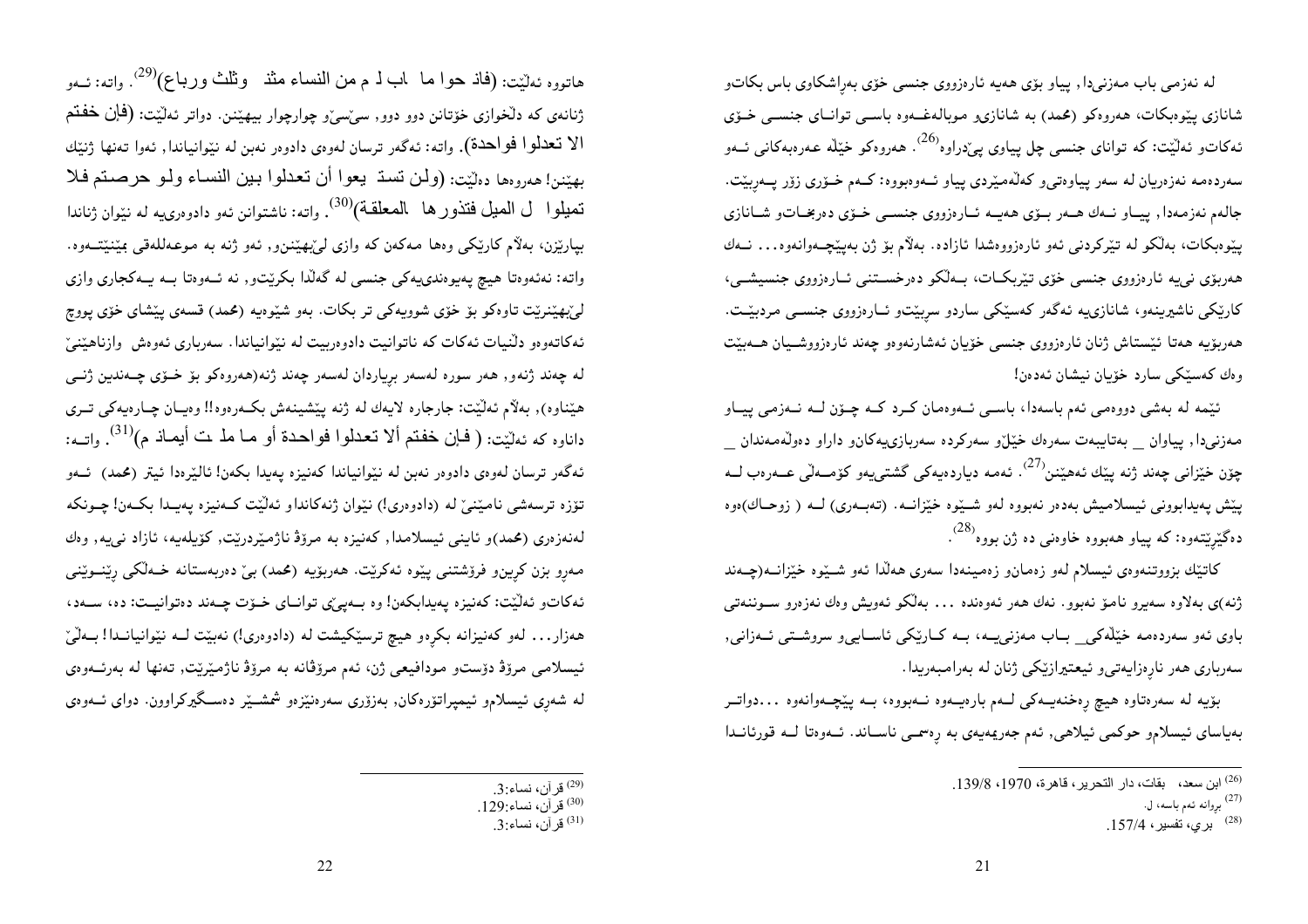باوكو براو ميّرديان قەتلٌو عام كراوون, وەيان هەر بە بەرچاوي ئەوانەوە, بەزۆرى زۆردارەكى ئەدرىننە موسلمانانىيك كە ئەو غەزايەيان لە رېگەي (خودا!)دا كردووە!!

ئەو دادوەرىيەي(محمـد) باسـىئەكات لێكدانـەوەيجۆراوجۆرى بـۆكراوە. چـونكە(محمـد) بۆخۆي بەرۆشنىږ بەموشەخەصى ئەو دادوەرىيەي روون نەكردۆتەوە, ھەربۆيــە لێكدانــەوەو بۆچوونی جیاواز لەو بارەيەوە يەپدا بووە. بــەيـێی ئاپــەتـی (3)ی ســورەتـی (المنسـاء) بێـت مەبەستىي لە پەيوەندى جنسيشە، چونكە ھەروەكوو باسمان كرد كە ئەلێت: ئەگەر جارجارەش ئاور له ژنه گەورەكەت بدەيتەوە ... هەروەكوو (محمد)يش باسىي كردووە كە ناتوانرێـت ئــەم (دادوهري!)په بپاریزریت. بهلام همندیّك له تهفسیرنووسهكان, ئهم دادوهري به دادوهریكردن لهجلوبهرگو خواردن و مهسرهف کردن لێك ئەدەنەوە, نــهك بــه دادوەرى لــه خۆشەويســتـىو مەسەلە دەرونىيەكاندا.<sup>(32</sup>)

بەلنیٚ! ئىسلام دواي ئەوەي ھەمان يەيوەندى ھاوسەرى خَيْلْەكى چينايەتى \_ باب مەزنى دەچەسيپنىن، كە بۆ خۆي ھەر لە سەرەتاو ئــەوەلىّى كــارەوە, دوورە لــە ھــەر يـەيوەندىيــەكى سروشتی نێوان ژن٫و پیاو, که لهسهر بنچینهی عیشق٫ خۆشەویستی ئــه٫ دوو مرۆڤـهو بــه رەزامەندى ھەردوولابيّت \_ بەلكو بەييْچەوانەوە كۆكردنەوەي چوار ژنبي ئازادو سـەدان ژنــي كەنيزە, لەژنير حاكميەتى زۆردارانەي تەنھا يياويْك, ياسـاو نــەرپتيْكى پــەرتوكاوو دژى ژنو دژی مرۆڤاپەتىيە \_ كە بۆخۆی ھەر لە سەرەتاو ئەوەلى كارەوە دوورە لە ھەر دادوەرىيەك. ئــهوجا دێــتو دەيــهوێت باســي دادوەرى بكــات! دادوەرىيــهك لــه روانگــهى كۆنەپەرســتى ئيسلامەوه, دادوەرى ئەوەي: جارجارە لايەك لە ژنە گەورەكە بكەيتەوە, يــان جل؋وبــەرگيان وەك يەك بۆبكەيت!!

بەلگی: لە روانگەي ئېسلامەوه ئەوە بە ناعەدالەت دانانری کە بەزۆرى زۆردارەکى چەندىن ژن بخریته ژنیر حـوکمی ئــارەزووی تــەنها پیاویکــهوه، کــه بــۆ خــۆی کۆیلايـەتـی=ــهکی بــیّ ئەملاوئەولايە. دادوەرىيەكەيشى, دادوەرىو يەكسانى بوونى ئەو كۆيلانەيـە (ژنــەكان) لــە

رادەي چەوسانەوەيان. بەواتايەكىتر, ئەو يەكسانى و دادوەرى يەي ئىسلام باسى دەكات، واتە: كاكى موسلمان! بۆت هەيە چەندين ژن بكەيتە كۆيلەي خۆت، بەلام لە نێوان ئــەو كۆيلانــەدا فەرق و جیاوازی مەکە، ئەگەر چی ناشتوانی فەرق و جیاوازی نەکەيت!!

بەلىّ حەسركردنى ژمارەي مونافيسەكان بەچوار(كە لە راستيدا بەچوار حەسرنىيە)يش يان کهمتر وهیان زیاتر، هیچ له واقیعی ئهو جهریمهو ئازارو نارهحهتی و دلّهراوکینیهی ژنبی یهکهم ناگۆرى كە ھەستىي پىئەكات. چونكە ھێنانىي ژنێك بەسەر ژنىي يەكەمدا, بە ماناي ناكـافىي بوونی ئەو ژنەپە بۆ بەشدارى كردن لە ژيانى ژنو مېرداپەتىږ, لەولاشەوە ئازادنەكردنېتتى بۆ ئەوەي مونافەسەي ژنە تازەكەشى پېڭات.

هەروەكو ئاشكرايە (محمد) كۆمەلى، ژنسى هيننــاوه (كــه بــريتين لــه: خەدىجــه, عـائـيشــه, حەفصە, ئوم حەبيبە, ئومســەلمە, سـۆدە, زەينــەبى كچـى جـەحش, مەيمونــە, جوەيرييــە, صهفییه, زەینەبی کچی خەزیمە, ھەروەھا دووانی تریش کە وازی لیّ ھیننــاون<sup>(33</sup>.جگــه لــه چەندىين ژنو كەنىيزە, كە يان خۆيان پێشكەش بە محمد كردووە, وە يان لە ئەنجامىي غەزاكاندا بۆ خۆی زەوتىي كردوون.) كە ئەوەش يەكێكە لەو مەسەلانەي لە رۆژگارى ئەمرۆدا, لە نێوان رەخنەگران ولايەنگرانى ئيسلامدا, چەندوچوونى زۆرى لەسەر ھەيە.

پیاوانی ئایینی ئیسلام, بەشێوەی جۆراوجۆرو بە بروبیـانووی بێشـەرمانە, بـەرگری لــە رابهرهکهیان ئهکهن و, دهیانهویت (محمد) بی تاوان لهو تاوانانه دهربهپنتن. ئینمـه نامانــهویت, لیّزددا ً ئەم باسانە بكەينەوە كە قسەو رەخنەي زۆرى لەسەر ھەيە, مەگەر ئاماژە بۆ ھەندیّك لايەنى بكەين.

هەروەكو باسى ھەلومەرجى ماددىو شێوەى بېركردنەوەو عەقلیەتى كۆمەلى كۆنمان كرد، به کۆمەلىّى عەرەبيشەوە, كە چۆن لە سايەي نەزمىي خێلەكى چينايەتى ــ باب مەزنيدا، پياو دەسەلاتداربووەو بۆي ھەبووە كۆمەلێك ژن لەژێر حوكمى ئارەزووى خۆيدا راگــرێو, ئـــەوەي

<sup>&</sup>lt;sup>(32)</sup> القر بي، تفسير، 20/5-22 السيو ي، تفسير الجلالين، 27/1.

<sup>&</sup>lt;sup>(33)</sup> إبن هشام, سيرة, ج4, ص1058.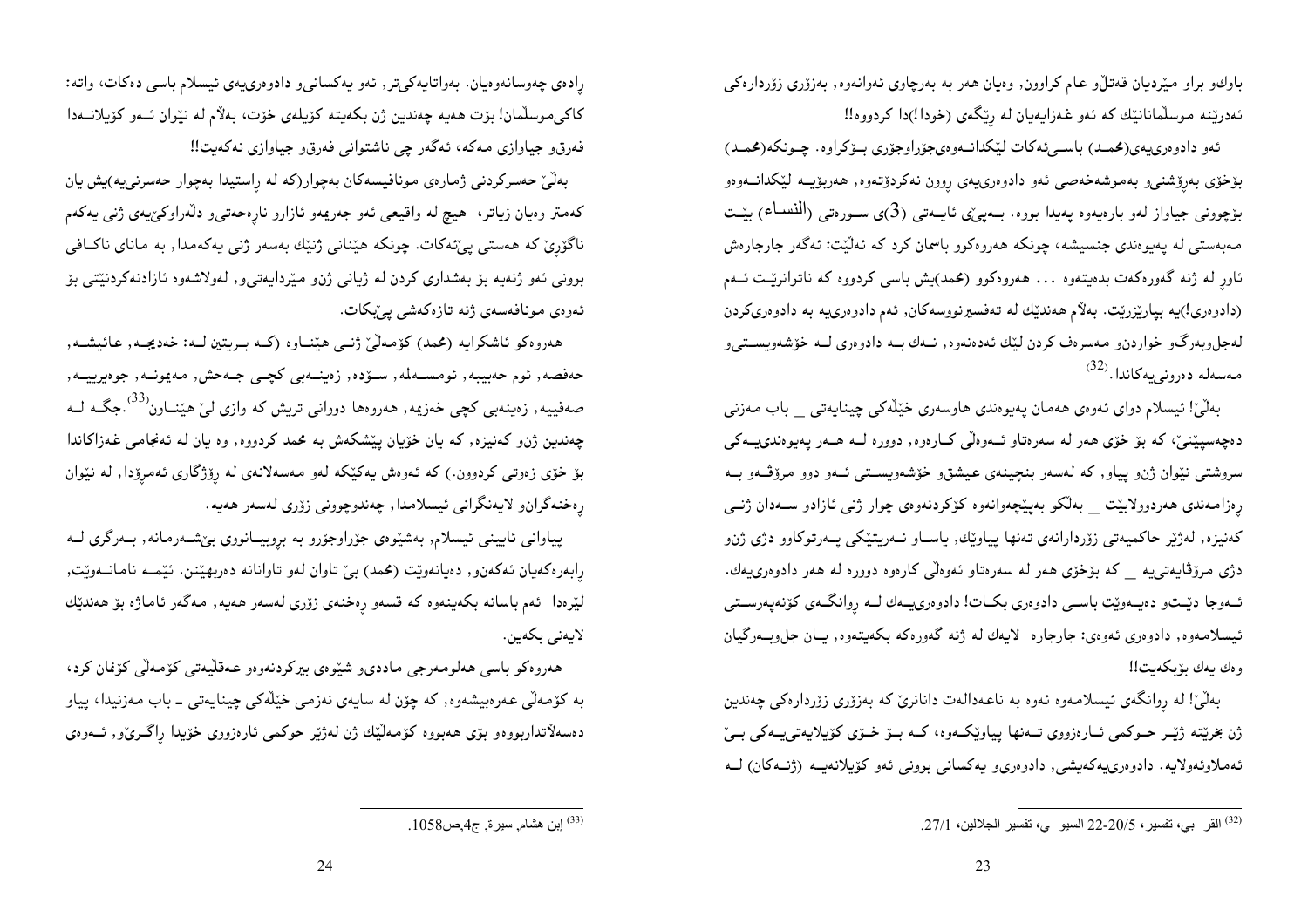بۆیان گرنگ نەبووبیت، راونەزەرو ئارەزووی ژن بووە. دیارە ئەم مافەش لە بارى واقیعییەوە بۆ داراو دەولەمەندەكان بووە, چونكە بۆ يياوى نەدار ئەم كارە(فرە ژنبي) زەجمەتە. كاتێك (محمد)يش له كۆمــەلىّى ئــەو ســەردەمەي مـەككــەدا ھاتـەكايــەوە، بــەو عـەقلّىيــەتو رهووشتموه گەورەبوو، وه دواتریش هەمان سوننەتبی باوی ئەوكاتــەی تەئیــدكردو, وەك هــەر سەرەك ھۆزو سوياسالارو داراو ئەشرافێك, ھەمان كردەوەي چەسياند. ئەوەي شــايانى باســە بۆ ئەوكاتەو بۆ ئەو سەردەمە, (محمد) تووشى رەخنەو نارەحەتىيەك نەبوو لە لايەن كۆمەلەوە بەشێوەيەكى گشتى, ھەروەكو ئێستا لايەنگرانى (محمد) كەوتوونەتە ژێر رەخنــەو فشــارەوە (دیاره مەبەستمان ئەوەنىيە كە ئەويش رووبەرووى نارەزايەتى بزوتنەوەي يەكسانى خىوازى ژنان بهگشتبی و ز ژنــهکانبی خــۆی نـهبووهتــهوه . ئـهگــهر بروانينـــه ئـهوسـهرچـاوانـهی کــه باســـی يەيوەندى خێزانى (محمد) ئەكات، ئەوەمان بۆ دەرئەكەوپت كە چۆن ناخۆشى لە نێوان(محمد)و ژنهکانی٫و له نیموان ژنهکان خۆیاندا ههبوره. وه چۆن نارهزایهتی خۆیانیان دهربریوه بههوی راگیرکردنسی چــەندین ژن٫و ســتـەمێك كــه بـەســـەریانـەوە بــووەو هـەســتيان یـێکـــردووه). بەيێچەوانەوە ... بەھۆى رەووشىتو سىونەتى بىاوى ئەوكاتـەوە, چـەند ژنـە وەك كـارێكى ناشپرین و تاوان بهحیساب نههاتووه. بهلکو نیشانهی پیاوهتی و, شانازی بووه. بۆیه بــۆ ئــهو کاته ئەم جەريمەيەي (محمد) لە چاوي باوي کۆمەللەرە، ئيجابىي بۆي گەراوەتەوە.

بهلام دیاره کۆمەلٌ بەو شَیْوەیە نامیننیتتەوه وەك (محمد) دەيبينسى, نەپىدەزانى سەردەمیْك دیت ئەو ئیجابىييە بە سەلبىي, ئەو شانازىيە بە جەريمە لەسـەرى دەكـەویت. نــەي دەزانــى سەردەمىيك دېيت, كــه جېزىشــيىنانى بــۆ دىفــاع لــەو كردەوانــه تووشــى شــەرمەزارى ئــەبن لهبهرامبهر بزووتنهوهي يهكساني خوازي ژنان وئازادي خوازي دنيسادا.

بَيْگُومان لايەنگرانى ئىسلام بۆ پاكانەكردن لەم كارەو ھَيْنانەوەي ھــەر مەســەلەيەك بــە شیپواوي, ناتوانن ئەو راستى يە بشارنەوە كە: ئەوەي (محمد) كردوويەتىي ھەر ھەمان ئەوكارەيە کــه مرۆفێکــی خێڵــهکی داراو دەولّەمـەنــد لــه ســەردەمـی کۆمـــەلێی ئـەوکاتـــەی جــەزیرەدا كردويەتى.

هەندێك جار دلیّیان بەوە خۆش ئەكەن كە (محمد) تا ئەوكاتەي (خەدیجە) ماوە ژنــى تــرى نههینناوه. دهیانهویت بهو شیوهیه وهلامیکیان بو مروفی سهدهی بیستهم ههبیت!

بەلگیٰ! بەپئی ئەو سەرچاوە مینژووییانە بیّت، ئەمە راستە. بـەلاّم ئـەو پرسـيارە دیّتــە یپنشهوه که بۆچی ههتا (خهدیجه)مابوو, ژنبی تری نههپننا؟ ئهی بۆچی له یاش مردنبی, ریبزی لېيدىستو لەسەر ھەمان شێوە بەردەوام نەبوو؟! لايـەنگرانى ئيســلام ئــەلێن: لەبــەر ئــەوەي (محمد) (خەدىجە)ى خۆش ويستووە! ئىنمەش لەوەلامدا ئەلىيىن: ھەمان ئەو سەرچاوانە كەباسى ئەم خۆشەريستىييەي (محمد) بۆ خەدىجــە ئەكــەن، باســى خۆشەريستيشــى بــۆ (عـائـيشــە)ش ئەكەن! ئەي بۆچى لەگەلْ ئەوەشىدا, چـەندىن ژنــى تــرى بــە ســەريدا ھێنــاوە؟ تــۆ بلْــێى خۆشەويستى بــۆعـائـيشە نـەبووبێت؟ ئـەي ئـەگەر وايـە بۆچى ژيانى خێزانى لـە گەلْذا ھەر درێژە یئ داوه؟ تۆ بلّیٖی لەنێو کۆمەلێك ژندا پەکێکیانی خۆش نەوپستبی، بۆپە ئەو ھەموو ژنەی بهسهر يهکدا هينناوه؟! ئەي ئەگەر وايە, بۆچى ئەو ھەموو ژنــەي پيٽکـەوه راگرتــووه؟! ئــەي چۆنه وا ئيزدواجى لەگەلْ كەسپكدا نەئەكرد كە خۆشىبويْت ... ؟!

دياره ئـهم وەلامـه بـههيچ جۆرێك خۆي راناگرێتو لـههـهموو لايـهكـهوه تـێك ئـهشكـێ. بـهلام وهلامی راست همر ئەوەپە: هەروەكو باسمان كرد كە (خەدیجـە) ژنێكــی داراو ئـەرىســتۆكراتـی قورەيش بووه. ئەم جۆرە ژنانەش بە حوكمى دەسەلاتى ئابوورىيان لە ھەندىيك كاتدا، مافى هەلْبْژاردنی هاوسەرو تەلاقيان هەبووه. وەيان هەندێك مەرجيان هەبووە لــه شــووكردندا, بــۆ ئەوەي پياوان نەتوانن ھەموو شــتێکيان بەســەردا بســەپێنن. ھەربۆيــە (محمـد) نەيئــەتوانى ژنتیکمیتر بەسەر خەدیجەدا بھیننین. وەکو باسمان کرد تەنانەت (محمد) بۆ بەســەربردنـی ژیــانـی هاوسهرییان, چووهته ئـهو خانووهی که هـی خهدیجه بووه<sup>(34)</sup>بهلاّم کاتـیّـك که (خهدیجه) مـــرد, ئيتر (محمد) لەژنیر ئەومەرجانە ھاتە دەرو رىزى لىێبەست. ئەمەش بەتايبەت لە كاتێكـدابوو که وهك سوياسالارو وهك ميرنيـك لــهناو لايـهنگرانيــدا دهركــهوتو, بــههۆي تــالانـي و يَينـنـج

<sup>&</sup>lt;sup>(34)</sup> بړوانه ئەم باسە, ل.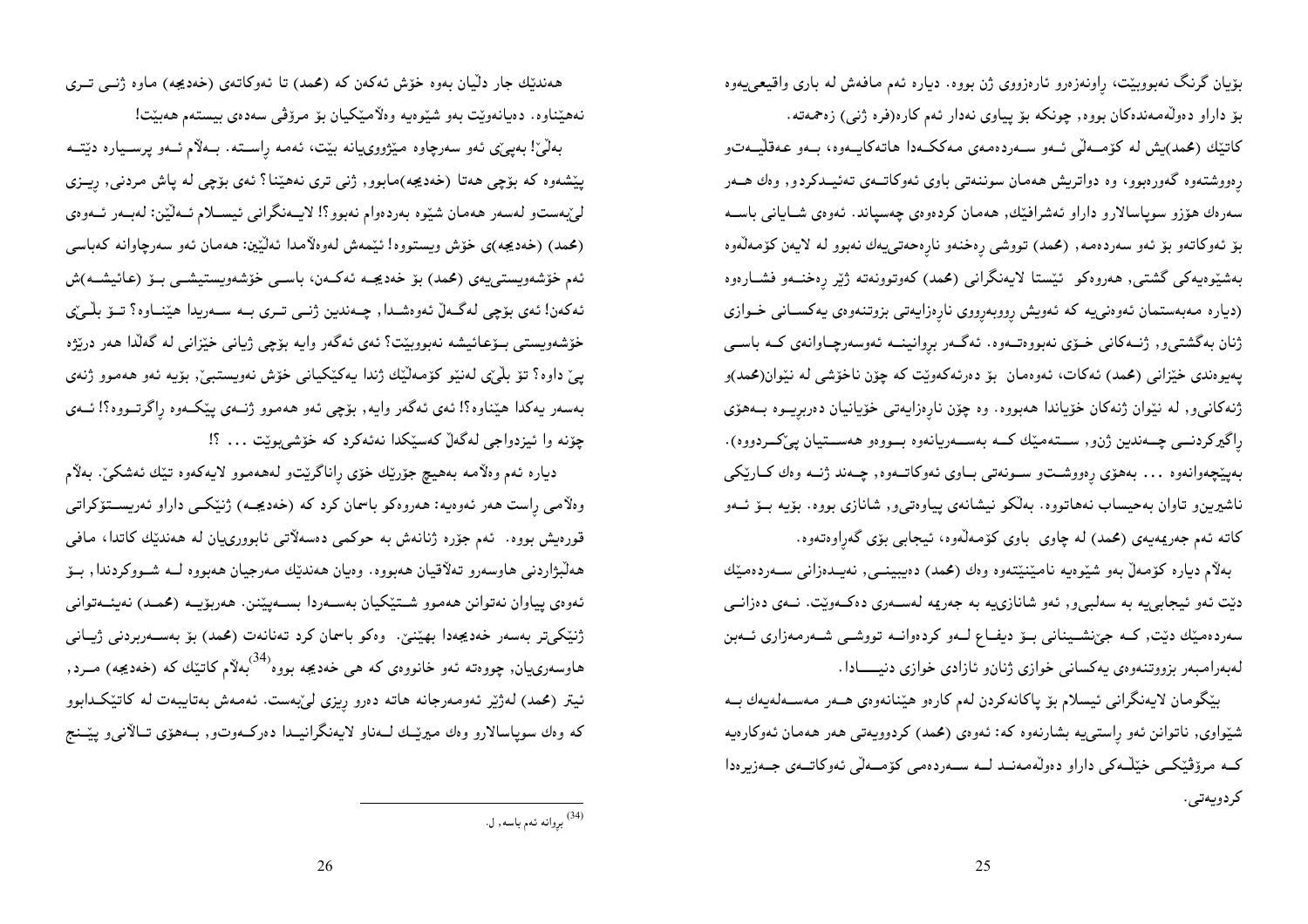پهکەوه, دارایبی سەربەخۆی خۆی زیادی کردو، یینویست بوو وەك هەر ســەرەك خَیْـــان(و مـــیرو شايەك رەفتاربكات.

خۆ ئەگەر (محمد) يېوپستى بەوە ھەبوو كە خزمايەتىي زۆرى ھەبپىت(وەكو يياوانى ئايينىي باسی دهکهن ), وهیان خاوهن مندالٌو کوری زوّر بیّت, وهیـان ئــارهزوی جنســی خــۆی بخاتــه كارو, هەموو ئەمانە لەسەر حيسابى تاوانو چەوسانەوە لەبەرامبەر ژناندا بيّت، ئەوا ئــەبوو ههر له سهرهتای لاویتتی یهوه, واته ههر لهو کاتهی که خهدیجه لــه ژیانــدا مــابوو, ئـهوانــهی بکردایـه, کـه بـۆ (محمد) ئـهو مـهسـهلانـه لـهو سـهرهتاي کارهیدا گرنگـي زیـاتـري هـهـبوو. بـهلام هـهـر لەبەر ئەو ھۆپەي كە باسمان كرد, نەيدەتوانى ئەوانە بكات. كە ئەمەش دېســانەوە دروســتى وەلامەكەي ئېمە پيشان ئەدات.

کەواتە (محمد)يش نەك ھەر رەخنەي لە جەريمەي چەند ژنــە نــەگرتـووە، بــەلْكـو بـەقســەو بەكردەرە ھەمان ئەخلاقىمپەتى چەسپاندورە, لــە كاتێكـدا ئەگـەر بــە كــارێكى نادروســتى بزانیبایه، وهیان به باشی نهزانیبایه, ئەوا بەلای کەمەوه خودی خۆی ئەو کـارەی نــەدەکرد. جا ئەگەر ھاورێپانو جێنشینانی دوای (محمد)و, داراو دەولەمەندانی ئیسلام, ئــهم کارەپــان کردبیّت، ئەوا ھەمان سوننەتى خَیْلْەکىږ ھەمان رەسمۇ ياساي ئیسلامیان بردۆتە يیّشەوە.

بەلىّى ...! متوكل(4000) چوار ھەزار كەنيزەو، رەشيد (2000) دوو ھــەزار كــەنيزەو, معتصم (8000) هەشت هەزار كەنيزەيان ھەبووە<sup>(35</sup>. كەبەپىێى قورئان<sub>2</sub> سوننەتى (محمـد), جەريمە وەيان كارێكى ناراستيان نەكردووە. ئەم داراو دەولەمەندو خەليفەو پادشايانە بــەپىێى حوکمی قورئان و دستووری ئیسلام, بۆ دامرکاندنەوەی شەھوەتی جنسی،پان، ئەوەندە ھەزار ژنبي تايبەت بەخۆيان ھەبورە. كە لە ھيچ ( فەسادخانەيەكدا!) ئەو ژمارەيە بەرچاوناكەوپت. بەلنى ... ! ئەمە رەوشتىي بەرزى ئيسلامە!

ئیْمه باسی ئەوەمان کـرد، کــه پیــاو خـاوەنى ژن بــووه لــه کۆمــەلیّ ئــهو ســەردەمـەی ئیسلامدا، جا ئەگەر ئەو ژنە ھێشتا شووى نەكردېێ كۆپلەي باوكو برابووه. ھەر كـاتێكیش به شوودرا, خاوەندێتبی ئەگۆرێت بۆمێردەكەی. كەواتە خاوەن ئەو ژنەی كــه هێشــتا شــووی نهکردووه (باوك بان برا)، بۆي هەيە چارەنووسى ژنەكە بەيىێى ئارەزوو ويستو بەرژەوەنىدى خۆی دیاری بکات. ئەمە ياسای خێلەکى\_ چينايەتى كۆيلايەتى و دەرەبەگايەتى بىووە. بۆيــە كاتيّك ئاييني ئيسلاميش لەو ھەلومەرجەدا سـەرىھەلّدا، نـەك ھـەر لەبەرامبـەر ئەمـەدا نەوەســتايـەوە، بــەلكو ھــەمان نــەزمـى بــەرەسمى ناســـىو باشــتر چەســياندى, كــە دەلێــت: (فاذ حواهن بإذن أهلهن)(<sup>36</sup>.راتــه: جـا بــه ئيجـازهي كهســهكانيان مارهيـان بكــهن. هەروەكو باشترین نموونەپەكیش لەم بارەپەوە مارە برینبى عائیشەي حەوت(پان شەش) سـالْه, بۆ (محمد)ی یەنجاو دووسالەیە. بێگومان (أبوبکر)ی باوکی (عائیشــه), کــه یـهکــهم جێگــری (محمد)و هاوریږی نزیکې بووه، هـهر ئـهو بـهشووی داوهو, لـهو تـهمـهنــهدا عـائـیشــه نــهك هــهر خەبەرىيكى لەوكارە نەبووە، بەلكو ماناي شوكردنيشى نـەزانيوە. نـەك ھـەر ئەوكاتـەي كـە مارەيان بريوە، بەلكو لەوكاتەشدا كە (محمد) گواستوويەتىيەوە، كەتەمەنى نۆسالْ محمديش پهنجاو چوار سالٌ بووه! همروهکو عائیشه خۆی دهگیرییتـموه، نـمی زانیــوه بۆچــی داویانـهتــه دەست (محمد), تەنانەت بووكۆكەو يارىيەكانيشى لەگەلْ خۆيــدا بــردووە<sup>(37)</sup>. ســەبارەت لــە بەشوردانى عائيشەو چەندينى تريش لەو تەمەنە كەمەدا, كە مێژوو باسى ئەكات, رەخنەي زۆر ئاراستەي محمدو ئيسلام كراوه. مودافعينى ئيسلاميش بۆ بەرگرى لەو جەريمەيە وەلامىي نازانستبی و دوور له واقیع ئەدەنەوە, گواپه بەھۆی گەرمی ناوچەی جەزیرەوە کچ زووتر گەورە

بەيەتى ئەو نەزەرە بنچينەيى يەي كە ئېسلام وگشت ئايينە بەناو ئاسمانى يەكان ھەيانــە، هەندیبل لایەنی حقوقی و جیکاو ریگای ژنمان لەخپزاندا بیاس کىرد. ھىمر لەسىەر ھىەمان بنچينەوە، پێويستە ھەندێك لايەنى ترى ئەم باسە لێك بدەينەوە.

<sup>&</sup>lt;sup>(36)</sup> قرآن, نساء: 25.<br><sup>(37)</sup> صحيح مسلم.

<sup>(35)</sup> خليل احمد خليل المرأة العربية و قضايا التغير ص70.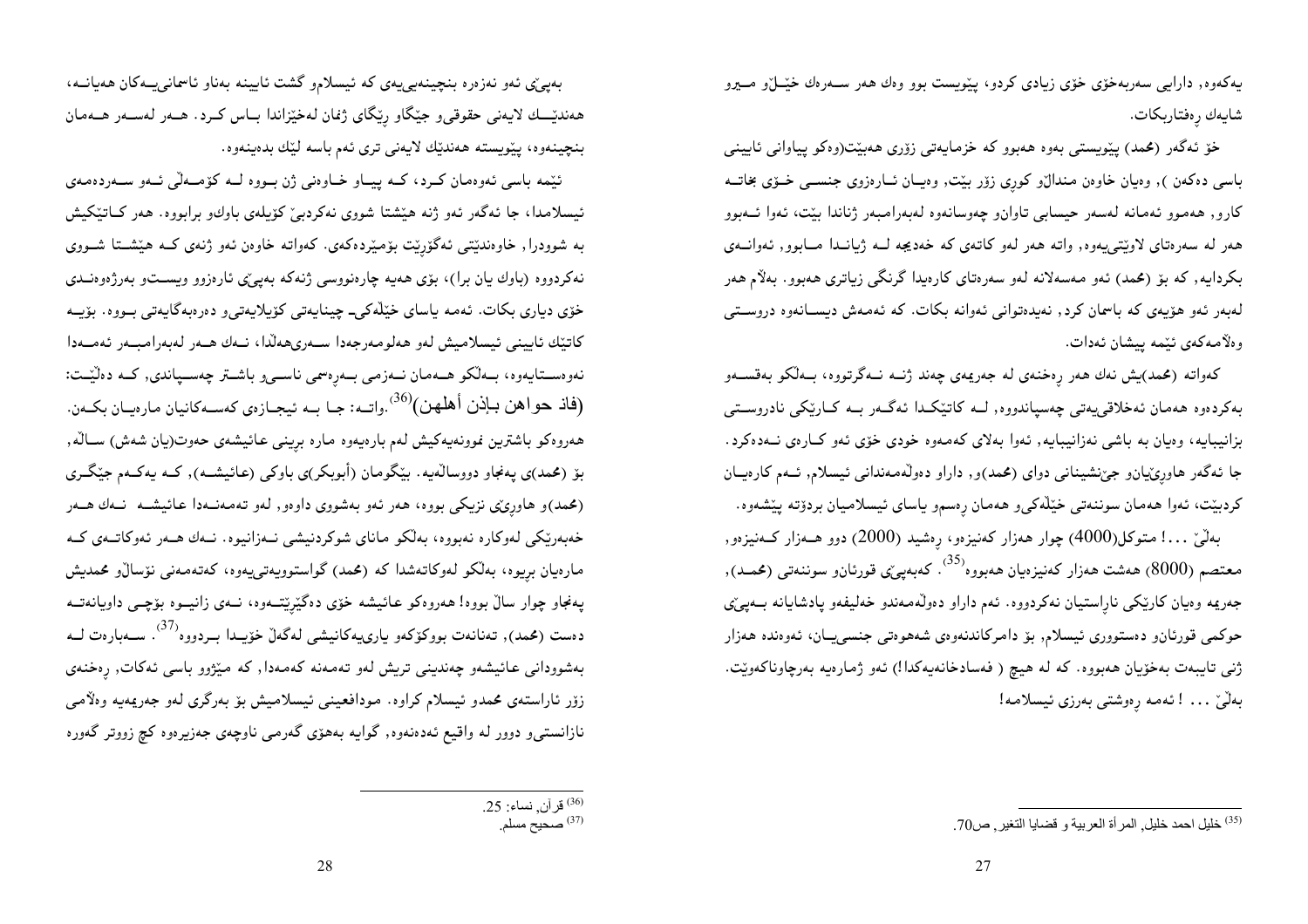ئەبىنى يېئەگات! بەلام راستىيەكەي ئەوەيە مىللەتى عەرەبيش وەك مىللەتانى دواكەوتووى ئەو سەردەمە ھيچ حيسابێکيان بۆ ژن نەكردووەو, ژنـان لەوپــەرى چەوســاندنەوەدا ژيانيــان بەسەر بردووه. ئەوەتا بەپىێى ياساي رِۆمانەكان تەمەنىي شووكردن دوانــزە ســالٌ بــووەو, لــە هیندستان له ههشت سالّی کچیان بهشوو داوه<sup>(38</sup>). محمدیش لهو کۆمەلّگاو لەو سەردەمەدا ژیاوه, بۆیە ھــهمان عـەقلْی $\mathfrak{g}_{\omega}$ ھــهـهـان عــادەتو رەووشــتى چەسیــــــاندووەو 

کەواتە لە دەستوورى ئيسلامدا, ژن وەك ھەر كۆيلەيەكىتر لە فرۆشتن(شوكردن)يدا, ھيچ پرسێکي پـێ نـــــــهکرێتو رايهکيشــي وهرنــهگيرێت, نادروسـت نييــه.چـونکه ژن مــافي دەخالەتىي لە چارەنووسى خۆيدا نىيە. بەپێچەوانەوە ... ئەو ژنــەي كــە چارەنووســى خــۆي بەبی چەندوچوون, دايە دەستى باوكى و, ئەوەي باوكى بريارى لەسەردا, ئەو قسـەيەكى تێـدا نهکردو, مل کهچی فهرمانی باوکی بوو، ئـهوا بۆ ئـهو جێگهی شــانازییـهو, لــه نــهزوری ئــهو كۆمەللەدا بە ژنێكى رێــكوپێــــكو بە ئصول دەژمێردرێت, لەبەر ئەوەي لەقســەي بــاوكى دەرنەچووە. چونكە لە سەردەمى يەيدا بوونى ئيسلامىدا, يێويست بووە منىدالْ (بەتايبىەت مێپینم) بەتمەراوي ملکەچمی فەرمانی بماوکی بیّمت. بماووك چمی ووت، دەبىئ همەر ئــهوهبينت(دروســت يــان نادروســت ), كــه ديــاره ئيســلاميش هــهر ئـهمــهي پـهرهپيّــداوه. بەيێچەوانەشەوە, واتـــــە: بېي فەرمانىي كردنىي باوكو گەورەي خۆت, بېي شەرمىي شورەيى و دەمەوەرىيە…!

بەلنیٰ! بەم شیْدِەیە چارەنووسی ژن لە لایەن پیـاوەوە دیـاری ئــەکریْت.خۆشــی جگــە لــە ملکەچ بوون, نابىٰ ھيچىتر بكات! وەك ئەوەي ئەم مەسەلەيە ھيچ پەيوەندىيەكى بـەژيانو چارەنووسى ئەوەوە نەبێت!

کاتیکیش که ژن چووه لای میرد, مافی بـهو شـیدوهیه دهبینـت کـه باسمـان کــرد. هــهر نارەزايەكىيەكيش لە بەرامبەر ئەو شىيىوە رەفتــارەدا, بــە ئەشــكەنجەو كوتــەك كــارى وەلاّم

ئەدرېتتەرە. ئەمە سەربارى ئەرەي لە نەزەرى باوى كۆمەللاا, بېڭەرمانىكردنى مېيرد, بىەبى شەرمىيو بېرحەپايى دەژمىيردرېت! خۆ ئەگەر مېيرد, ژنەكەي ئەشكەنجە كردو, چەند ژنيشــى بەسەردا ھێناو ھـيچ مــافێکي بــۆ نەھێشــتەوە، وەيــان بــە کورتىيەکــەي بــەيىێى نــەزمـى كۆيلايەتى و خێلەكى و بەپىێى ياساو بريارى ئيسلامى, دۆزەخى بۆ پێكهێنـا... ژن ئــەتوانىێ واز له میردهکمی بهیننیٰ؟ ئەتوانیٰ بریار له سەرکۆتابییهیننان بەو ژیانه پــر لــه ئـەشــکەنجەيە بدات؟ بەواتايەكى تر مافى جيابوونەوەو تەلاقى ھەيە؟

بینگومان کۆمەلگای کۆن بە ئايينى دارزيوى ئيسلاميشەوە, ئەگەر نابەراب1ر بروانیتت ژنو پیاو و، هەر له سەرەتاي پەيدابوونيـــەوه تەفســـېرېچكى خــورافىيو نــزم بــۆ ژن بكــاتو، بهگەورەترین تاوانبارو سەرچاوەي فەسادى بزانێــــت، وە پیێی وابێت کەم عەقلەو دەبــی لــه زینداندا بینت( بۆئەوەی شەر بەسەر خیّىردا زالْ نــەبیّت). ھــەروەھا پیــاو وەك ملكــى خــۆی رِهفتاری له گەللّدا بکاتو چارەنووسی دیاری بکات. له ئیزدواجیدا چـۆن دەيفرۆشــێو, کـام کړیار به باش دهزانینت بیداته ئەوکەسە ... دەبىي چاوەرپى، ئەوەى لىيبكريىت كـه مـافىي جيابوونــهوهو تـهلاق بـه ژن بدات؟! بيٚگومـان نـهخير!

كاتينك باووك بريارى بەشوودانى كچەكەي ئەدات، بەبى دانانى نرخينك لەسەرى وەك ھەر کالاو هەر ئاژەلٽيك بەيعى نــەھاتووە. بۆيــە بەپێويســتى ئــەزانێت نرخێـلك وەيــان كرێيـــەك لەسەرى دابنيت، ئەگەر چى كەميش بيّت. يەكيّك لەو مەسەلانەي كـە كەسـانى مەزھــەبى شانازی پێوه ئەکەن ئەوەپە کە ئەلێن: ئاينىي ئېسلام لانىي زۆرى کرێێی ژنبى ديــارى کــردووەو نابيّت لـهوه زياتر وەربگيريّت! ئـهوەي پيّويستـه لـێرەدا بيلێين ئـهوەيـه كـه: ئـايـنـي ئـيسلام بـرِيـاري لهسەر كرێي ژن داوه, وه بەبێ دیارىكردنى ئەو كرێپە(ھـەر چـەند كـەميش بێـت), ئــەو ئیزدواجه بەتالّە. كەواتە مەسەلەي بنچینەیی لیّرەدا چۆنیەتی روانینە بۆ ژن. وەك ئەوەي ژن كالايەكە كرين و فرۆشتنى لەسەرە؟! وەيان نەخيْر. . . ! مرۆڤێكەو ھەرچىيەك كە پەيوەستە بە ئیزدواجییهوه، کاری شهخصی خۆیەتی و تیایدا ئازاده؟ وەلامی ئەمەش دیاره, کــه ئیســلام وەك كالأىيەك دەروانێتە ژن.

<sup>.&</sup>lt;br>(<sup>38)</sup> د. کمال مەزھەر أحمد, ئافرەت لە مێژوودا, ل19.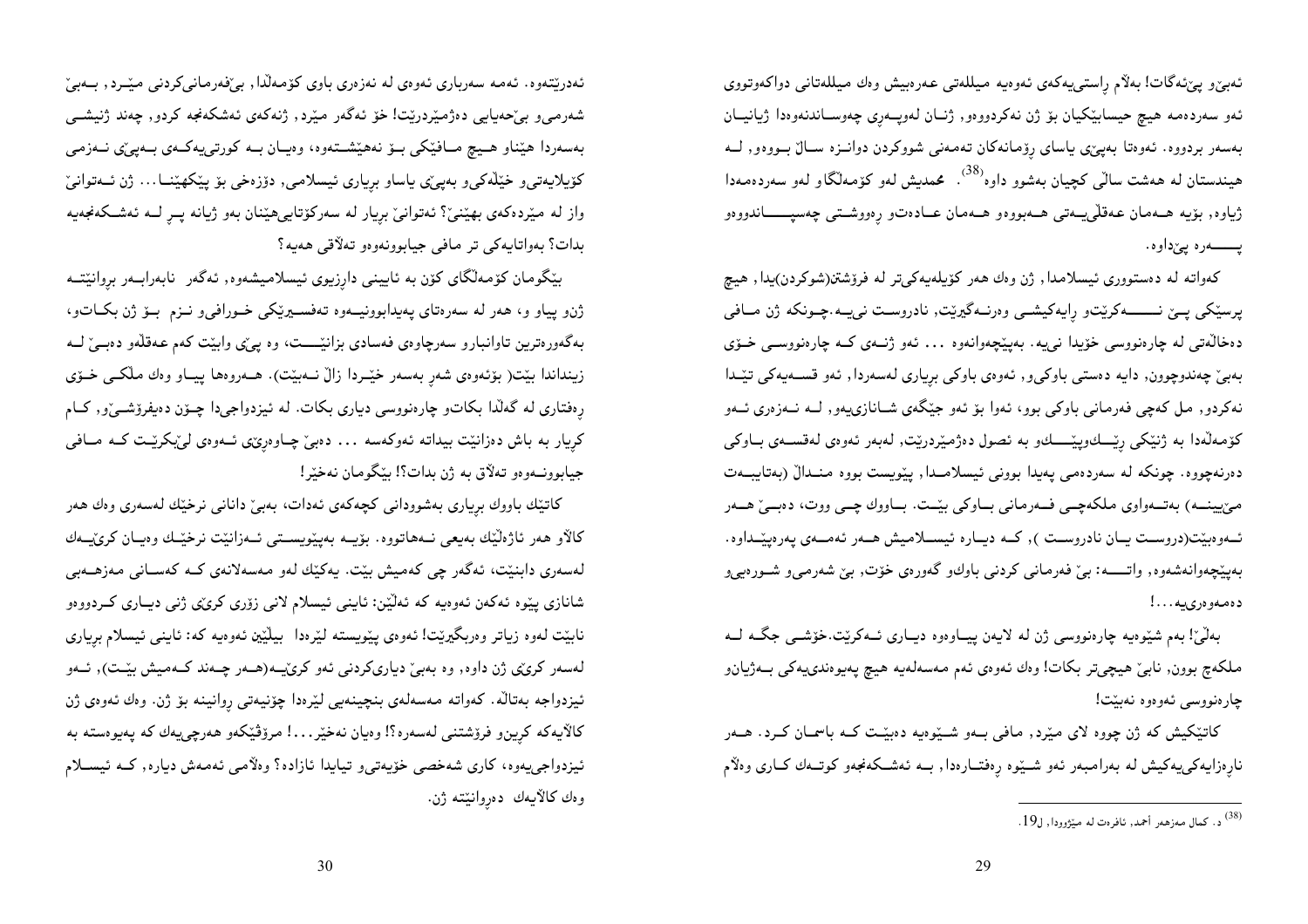كەواتە دانانى ھەر نرخێك لە ناوەرۆكدا, ھەريەك ماناو مەبەستى ھەيە، ئەويش بىەكالا داناني ژنو کرين و فرۆشتنيەتى. جا ئيتر کەسانێك لــهو چوارچـێوەيەدا بێنــهو بــرده بکــهن، ماناي ئەوەپە چەندو چوون لەسەر چۆنيەتى دانانى نرخى كالاكە ئەكەن، بەنرخێكى بەرز يـان نزم, نەك لەسەر كالا بوون وەيان نەبوونى.

كەواتە دانانى ھەر نرختك لەسەر ژن, نيشانەي فرۆشتنو تەسليم كردنتتى بە يياوتكىتر, واته میرد. هەربۆیــه میْــرد مــافی گشــت شــتیْکی بەســـەر ئـــهو ژنـــهوه هەيــه، بــه مــافی جيابوونەوەو تەلاقيشەوە.

بەلاّم ژن وەك كۆيلەو كالاّىيەك، كە خاوەن خۆى نىيەو مىـولكى پيــاوە, بــۆى نىيـــە ئــەو عەقدە ھەلرەشێنێتەوە كە بەھۆيەوە بووەتە كۆيلەى پياوەكەي، ئەگەرچى پر لــە ئەشــكەنجەو نارەحەتيش بێت!

ئەگەر ئەمە ياساو رەووشتى كۆمەلىّى كۆن بووە، كە ھەتا ئېستاش لە زۆر شوپنمى دنيادا هەر درېزەي ھەيە، ئېسلاميش ھەمان ياساو رەووشتىي تەئكيد كردۆتەوە. نەك ھەر ئەوەنىدە بــهلکو ئــهرزوحالْمی چــیـنـه داراو دهسهلاتدارهکانیشــی بردووهتــه ئاسمــان۵و, مــۆرو ئیمــزای ئيلاهيشمي بسوٍّ ليِّمداوون!! بروانسه ئسمم سموورهتانه: الْبِقْرِة: 226- 23، 236-237، 241،الأحزاب :49، المجادلة:1-2، الـ لاق :1-2، النساء:19, كه دهبينيت بــه چ شینوهیهك, بۆ مافىي جیابوونەوەو تەلاق, بەتەنھا روو لە پیاوكراوه و, ئەوەي باسى لىێنەكراوە مافىي ژنه لەم مەسەلەيەدا، مەگەر وەرگرتنىي كرێێ لەش(مارەيبي).

بنگومان ئەم ھەموو بى مـافىيو سـتەمو چەوسـانەوەيە, سەرچـاوەو زەمينــەي مــاددى پەيدابوونى لەشفرۆشى٫٫ پەيوەندى جنســى لــە دەرەوەي خێــزان, پێــك ئــەهێنێت. ئـەمــەش دیاردەیەکە ھەر لەو کاتەوەي خێزان بە قازانجى پیاو گۆرانى بەســەردا ھــاتو, ســەرەتاكانى نەزمىي پياو مەزنىي پەيدابوو, ئەويش ھاتەكايەوە. لەسەردەمىي پـێش پەيـدابوونى ئيســلام, دیاردهی لهشفرۆشیو پهیوهندی جنسی له درهوهی خیّزان، دیاردهیهکی بلاّوبووه. تهنانهت له

شارهکانی وهك (مەککە)و (تاييف), بۆ لەش فرۆشــي, شــوێنى تايبــەتى هــەبووه, کــە بــۆ نيشانه, ئالاي تايبەتىيان ھەلْ كردووه<sup>(39</sup>).

كاتيّك بزووتنهوهي (محمد)ي لهو ههلومهرجهدا سهري ههالّدا، نـمك هـمر رهخنـمي لـمو نەريتو رەووشتو بيروبۆچوونانە نـەگرىتو, لــە بەرامبەريـدا نەوەسـتايەوە، بـەلكو گشــت ئەوانەي چەسپاندو ئاوي (پيرۆز!)ى ئيسلامىي بەسەرداكرد.

هەروەكو چۆن لەو كۆمەلگا چينايەتى ــ باب مەزنىيانەدا(بە كۆمــەلگاي عــەرەبى ئــەو سهردهمهشهوه)، که چینه داراو دهسهلاتدارهکان, خۆیان هۆکاری فهسادو گشت دیاردهیـهکی دزيوي كۆمەل بوون, كەچى ياساو حـوكمى خۆيـان لــه بەرژەوەنـدى چـينايەتىخۆيانەوە دەركردووەو, چينەكانى خوارەوەي كۆمەلىيان پى تاوانبار كردووە.

له قورئاندا هاتووه ئەلتيت: ( الزاننية والزان فاجلدوا ل واحد منهما مائة جلدة … الزانـي لايـذ ج إلا زانيـة أو مشـر نم والزانيـة لاينـ حهـا إلا زان أو مشـرك وحرم ذلك ً على الْعد منين )<sup>(40</sup>. واته: سهد دار لـــه ژن1و پيـــــــاوى زيناكهربــدهن … پیاوی زیناکەر تەنیا ژنی زیناکـەرو, ژنــی موشــریك ئــەتوانێ بۆخـۆی مــارە بكـاو, ژنــی زیناکهریش تهنیا ئەتوانىٰ شوو بە پیاوى زیناکەر یا پیاوى موشریك بکا, وه ئــهم کــاره بــۆ برواداران حەرامە.

ئمم یاساو برِیارانه له دنیای واقیعدا رِووی له چینهکانی خـوارهوهی کۆمەڵـهو, هەرچـی داراو دهولیمهندانیشه, به هۆی دارای<sub>حد</sub>و دهسهلاتیانهوه ههموو شتیدکیان بۆ فەراھەمــهو, ئــهم ىاسايانە نايانگرتتەوە.

کاتیْك که ئیسلام دەسەلاتى گرتە دەست، شویْنە رەسمىيەكانى لــەش فرۆشــى داخســـتو نەيانى، يتشت. .هەروەكو لە قورئاندا هاتووه, ئەلٽيت: ( ولا ڌ ر هوا فتياتـ م عذ البغـاء

<sup>&</sup>lt;sup>(39)</sup> إبن حبيب، المحبر ، ص 340. بر ي، تفسير ، 55/18-57.<br><sup>(40)</sup> قر آن، نور : 2 .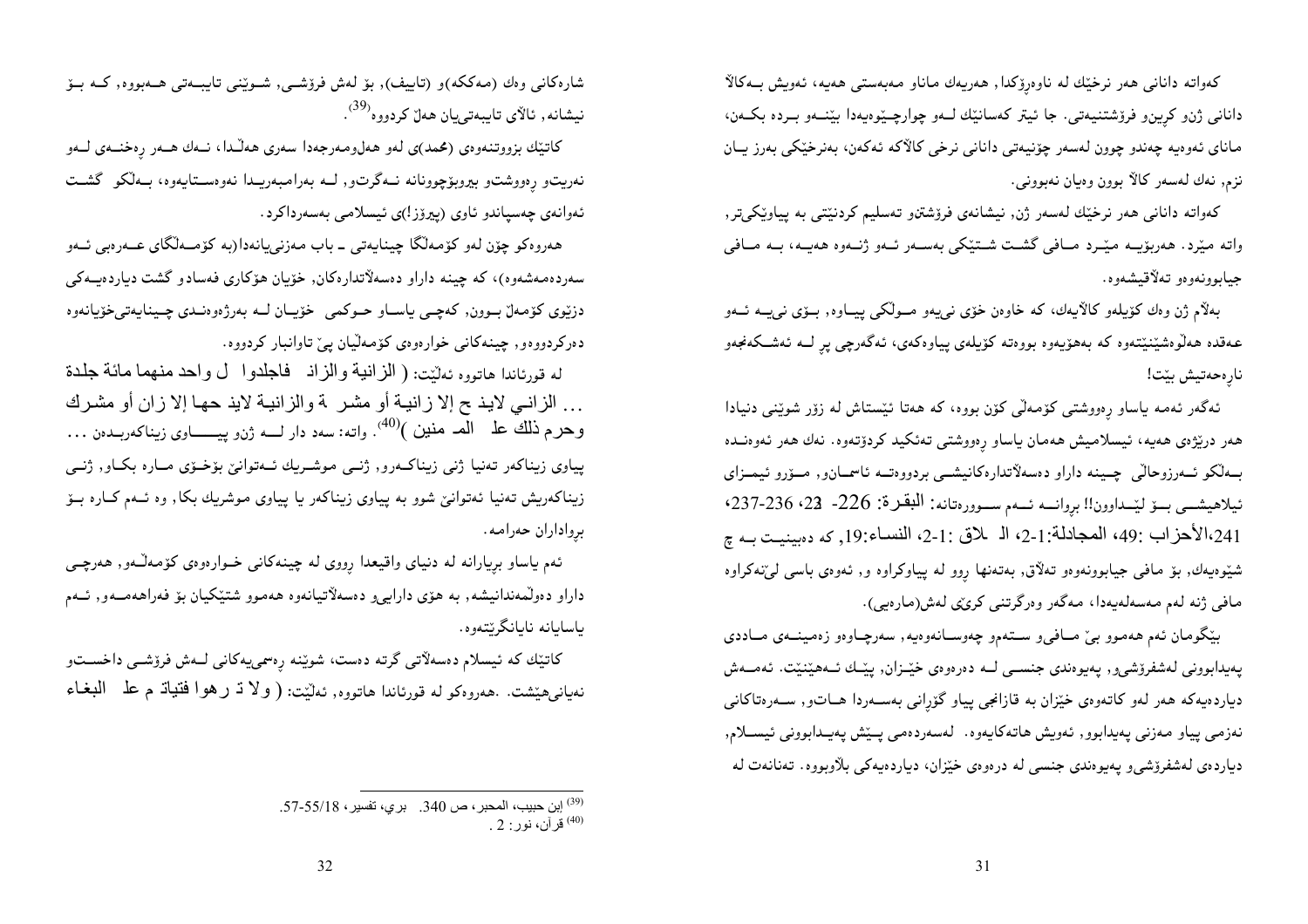وإن أردن تحصنا لتبتغوا عرض الحياة الدنيا)<sup>(41</sup>), واته: وه كهنيزهكاني خوّتـان بــوّ بەدەستهپننانى مالىّى دنيا ناچار بە زيناو خۆفرۆشى مەكەن, ئەگەر ويستيان ياك بميّنن.

بــــــــهلاّم نه جهلّدهو نه بریاری داخستنبی ئــهو شــویّنانه, نــهبووه هــۆی لــه نــاوبردنی لەشفرۆشى. چونكە لەشفرۆشى و ئەو ھەل(مەرجەي كە باسمان كرد, لازم<code>ومـەلزومى يـەكن</code>و, ههتا سهرچاوهي واقيعيو ماددي ئهو دياردانــه كــويْر نهكريّتـــهوه، بــه بريــارو تونــدو تيــژي چارەسەر ناكرېّت. داخستنى ئەو شوېّنانەو جەللّدە لېيّدان لەو كەسانەى كە پەيوەنىدى جنسىي پێکەوە ئەکەن, بەبىٰ ئەوەي ئيزنيان لە کاھينەکانىي ئېسلام وەرگرتبىٰ(و, بە بىٰ ئەوەي ساتو سەوداى كرين٫و فرۆشــتنـەكە بــه دەلآلـّــى مـــەلاكان بووبێــت، وەك ھــەمـان كــارى جمهــورى ئیسلامییه, که ئەو شوپْنانەی داخستووه, بەلام ئەو دیاردەیە بە نهیننی, وەیان بە ئاشىكراو به رهسمی, به ئیزنی دهولّهتو به قهرارو بریاریّك كه ئاخوندهكان ئیمزای ئهكهن ههر دریّپژهی

ئهم قسانهشمان به هيچ جۆرێك، بهو مانايه نىيه كه: نــه (محمـد)و نــه (خومــهينى) لــه هەولْي لەناوېردنى دياردەي لەشفرۆشى بوونە. بەيێچەوانەوە, بزووتنەوەي ئەمانــە بــۆ خــۆى يارێزەرى زەمينەي سەرھەلْدَانى ئەم دياردەيەن. لــە كاتێكـدا خۆيــان وانيشــان ئــەدەن, كــە بەربەرەكانىێى ئەو دياردەيە ئەكەن, ھيچ واقيعەتێكى نىيە. بەلكو ئەوان تەنھا بەربەرەكانى لەگەلْ ئەو دياردەيەدا ئەكەن, كە پەيوەندىيەكى سروشتى و ئازادى, ئينسانەكانە, كە بـەبىْ ئاگايي ئەوان بووبێت. ئەوان ئــەوەيان بــەلاوە گــرنگ نـي\_ـە, ئــەو پەيوەندىيــە جنســي4, پەيوەندى سروشتى و ئازادى نێوان ئينسانەكانەو بەرەزامەندى ھەردوولا پێكھاتووە يـان نـا! هەر بۆيە ئەوەي ئەوان كردوويانەو ئەيكەن, لە راستيدا پەرەپێدانى لەشفرۆشى٫ ئيغتصابەو, خۆيان گەورەترين تاوانيان له بەرامبەر ئەو مەسەلەيەدا كردووه.

بەلنىٰ …! ئەوەي ئىپسلامو گشىت ئىاپىينو بېروبىاوەرى كۆنەپەرسىتىيو دەزگىاو دەوڭەتىي چینەكانى سەرەوەى كۆمەلْ كردوويانە، پەرەپێدەرو ھۆكارى دياردەى لەشفرۆشى٫ پەيوەنــدى

جنسي دەرەوەي خێزانن. چونکه ئەو شێوە خێزانەي ئەمان چەسپاندوويانە, بە پێی قــازانجو مەرجى ئابوورىيە, نەك مەرجىسروشتى<sup>(42</sup>). بۆيە لە راستيدا ئەم جىۆرە ئيزدواجــە, ھــيـچ جیاوازییهکی لهگەلْ لەشفرۆشىدا نىيە. مەگەر لەوەدا كە: ژن بە شێوەي يارچە لەشى خۆي نافرۆشێت, هەروەكو لەوانى تردا هەيە، بەلكو بە يەكجارو بەيەك كەرەتو ھەتا سەر, لەشى خۆي وەكو كۆيلەيەك ئەفرۆشێت<sup>(43</sup>).

كەواتە ئايينى ئيسلاميش بەھەمان شێوەي كۆمـەلكَگاي كـۆن, سـزاي تونـدى بـۆ ئـەو کەسانە داناوە کە بەيئى دەستورى ئيسلام ئيغتصاب ناکەن. نەك لەبەر ئەوەي ئەم کارە بە کاریکی نامرۆڤانه، یان هەر شتیکی تری لەم چەشنە دەزانن, بەلکو بــه دەسـت دریْــژی بــۆ شەرەفو مولکیەتی خەلکی ئەژمیرن. وە لە راستیدا سزای توندی ئیسلام لیرەوەیە. ئەگەر نا… هیننانی چوار ژنبی ئازادو سهدان ژنبی کۆیله, وەیان داگیرکردنی ئەو ژنانەی کە بــەزۆری سەرەنێزە, لە مێرديان جيا ئەكرێنــــــــــــەوەو,خۆيــانو منداڭـەكانيان بەســەر قارەمانــانى غەزادا دابەش ئەكريْن, فەسادو جەريمەو ئيغتصابو گەورەترين تاوان لە ميدژووى بەشــەريدا نەبيّت چے په ؟!

له کۆتايىدا پێويسته ئاماژه بۆ ئەوه بکەين کە دياردەى پەيوەندى جنســى لــە دەرەوەى خیّزان, له سهردهمی خودی (محمد)پشدا, سـهرباری هــهر زهبـروزهنگو سـزایـهکی تونــد لــه بهرامبهريدا, به تهواوي دهرئهكهوێت.

له ئارادابووني چـهندين ئاپــهتو تـهئكيــد كردنــهوه لــه ســهري, بۆخـۆي بـهلگــهي ئــهو راستهیهبیه. ههروهها پهیوهندی جنسی نیوان عائیشهی ژنمی محمـد لهگـهلٌ (صـفوان کـوری مەعتەل ) باشترین نمونەي ئەو دیاردەيەيە، كە ھەراو ھوریايەكى زۆرى لەسەر پەيىدابوو. وە هەرچى خەلك ھەبوو يېڭى زانىيو بەم ھۆيەوە (محمد) كەوتە بەر رەخنەي زۆرى موسلمانەكانږ بەو هۆيەوە زۆر بېتاقەت بوو. رِۆژێكيان كە مزگەوت ووتارێىك ئـەداتو ئـەلێت: بۆچـى

<sup>&</sup>lt;sup>(42)</sup> انجلس، أصل العائلة، ص81-82 .<br><sup>(43)</sup> ههمان سهرچاوەي پێشور، ل90.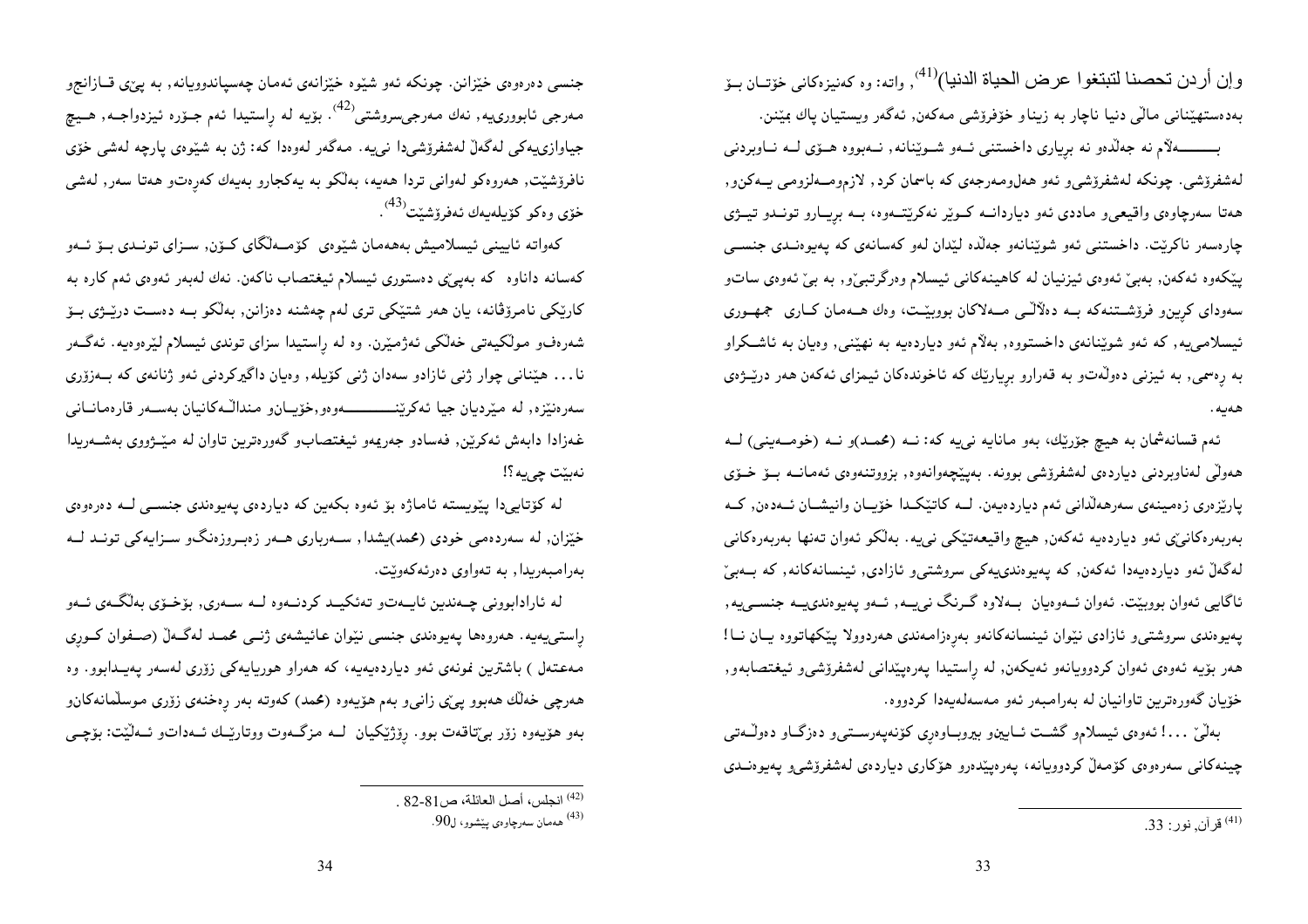موسلمانهکان سەبارەت بەخێزانەکانم ئازارم ئەدەن؟ ئيتر کار ئەگاتە ئەوەي كـە (عائيشـە) بتۆرىپو بچيتتەوە بۆ مالى بــــــــاوكى. وە بــەو ھۆيــەوە نــەخۆش ئەكــەوپىتو مانگێــك لــە جَيْگەدا ئەكەوپت. جا(محمد) يرسى بە ھەندیّك لــه موسـلمانەكان كــرد كــه چــى پكات؟ لــه وهلامدا (علمي) ووتي: ئەي يېنغەمبەرى خودا, ھەر ژن زۆرە بۆ تۆو, يەكت لە ژن ناكـەوپت. بهلام بنیره بهشوین (بهربهره)ی کهنیزهو پرسـیاری لیٌبکـه! (بهربـهره)پـان هیّنـاو (عــهلی) ئەشكەنجەيكردو ھەرەشەي لێدا(مەسەلەكە پەيوەستە بە(عائيشـە)وە, كەچـى ئــەم كوتــەك کاري ئەكريت! ئەمــە رەفتاريــان بــووه لەگــەلّ كەنيزەكانيانــدا)و يــيّ، ووت: هەرچــي4كت لە(عائیشە) بینیوه بۆ پێغەمبەری بگێرەوە! ئەویش لە وەلاّمدا ووتى: هیچ خراپەیــەکم لیێی نەدىيوە … بەلام كاتېنك كە ھــەوير ئـەشــێلم, بــە(عـائـيشــە) ئــەلێم ئاگــادارى بكــە, خــەوى لېرْئەكەوپتو مەرومالات ھەويرەكە ئەخوات.

دواتر (محمد) ئەچێتە مالْمى ئەبوبەكرو دەست ئــەكات بــە ئامۆژگــارىكردنى عـائـيشــەو, داواي لم>ِّئهکات که تۆپه بکات ئهگەر کارې لەو جۆرەي کردووه( ئەمە لەکاتێکدا کە ئەگـەر پەكێكى تر واي بكردايە داواي تۆبەي ليّ نەئەكرا، بـەلكو سەنگەسـار ــ رەجـم ــ ئــەكرا). (عائيشه)ش بۆ بەرگريكردن لە خـۆي ئــەلێت: رۆيشــتووم دەســتبەئاوبگەيەنم, ملوانكەكــەم لیٰپزربووه بیٰنٔموهی که ئاگام لیٰہینت. کاتیْك که ییْم زانــی,گەرامـــەوه ئـــەو شــویْنـه تــاوهکو بیدۆزمەوە, ئەمەش لە كاتێكدابوو كە لەشكرخەریكى گەرانــەوە بــوو(چـۆنە وا, لەوكاتــەدا كەسى ئاگادار نەكردووەتەوە, كە ئەي زانى لە لەشكر بەجىّ ئەمينىيىت؟!), ئيتر لەشكر پىيّى نەزانى وبەجىزيان ھيشتم. بــەلام دوايــى(ســەفوان)م بۆپەيــدابوو, كەبــەھۆى ھەنــدێك كــارى پینویستی خۆیەوه, له لەشکر دواکەوتبوو(چۆنە وا رێك كەوت, كــه ســەفوانیش لــه لـەشــكر دوابکەويت, وه کەس لوێي ئاگادارنەبينت؟! وه ييويسىتى چـي؟!). ئــەوەي شــايانى باسيشــە (عائیشه ) کهسێکی جنسی بووه, ههر بۆیه لهسهر نۆره شهوی خۆی شهرو ههرای کــردووه. بېّگومان كۆكردنەوەي نۆ ژن لەيەك كاتدا<sup>(44)</sup> ھەر بەو ئەنجامە ئەگات.

كاتێلك (محمــد) هەســتى بــەوه كــرد كــه وورده وورده مەســـەلـەكـه بــەقازانجى خــۆي ئەشكێتەوە(لە لايەن راي گشتبي موسلْمانەكانەوە)و, (عائىيشــە)ش ھــيچ نــادركێنىێ, يــاش ليْکۆلْيىنەوە, تۆزىيك خۆي بېردەنگ ئەکاتو, يەكسەر ئەلىيىت: ئەوا لە خوداوە وەحيىم بۆ ھات, کـموا (عـائـیشــه) کــاری وای نــهکردووه<sup>(45</sup>), وه خــودا ئــملّیّت: هـمرکـهســیّك شــتـی وهـــای بۆيەكێكى تر ھەلىبەستەر, چوارشــايەتى نــەبور، ئــەوا ھەشــتا جەلـْـدەي لـى\بـدەن. (والْمَـذين يرمون المحصنات ثم لم يأتوا بأربعة شهداء فاجلدو هم ثمـانين جلدة ولا تقبلوا لمهم شهادة أبدا وأولئك هم الفاسقون)<sup>(46</sup>. واته: وه كهسانيّك كـه تۆمــهتى زينــا, لــه ژنانی داوین یاك ئەدەنو, له ياشان چوار شايەت بۆقسەي خۆيان ناهيننن, هەشتا جەڭدەيان لمي بدهنو, ئيتر قـهت شـايـهتىيان لمي قبـوول مـهكـهنو ئـهوانــه فاســقن. بــهيي ع ئــهم بريـاره تازەيە(بەبى ئەوەي يېشترىش راگەيەنرابېيت!)، ھەشتا دار لە (مستح )و (حسان ــ ي كــورى سابت) و (حمنه ــ ی کچی جحش) درا, که باسی ئهم ږووداوهیان کردبوو<sup>(4)</sup>.

11نسان 1996

36

<sup>&</sup>lt;sup>(44)</sup> صحيح مسلم ج4. قر آن، نور :4.

<sup>&</sup>lt;sup>(45)</sup> هەمان سەرچاوەی پێشوو.

<sup>&</sup>lt;sup>(46)</sup> قر آن، نور :4.

<sup>&</sup>lt;sup>(47)</sup> إبن الأثير، الكامل في التأريخ، ص 132 ومابعدها . إبن هشام، سيرة، 764/3– 773.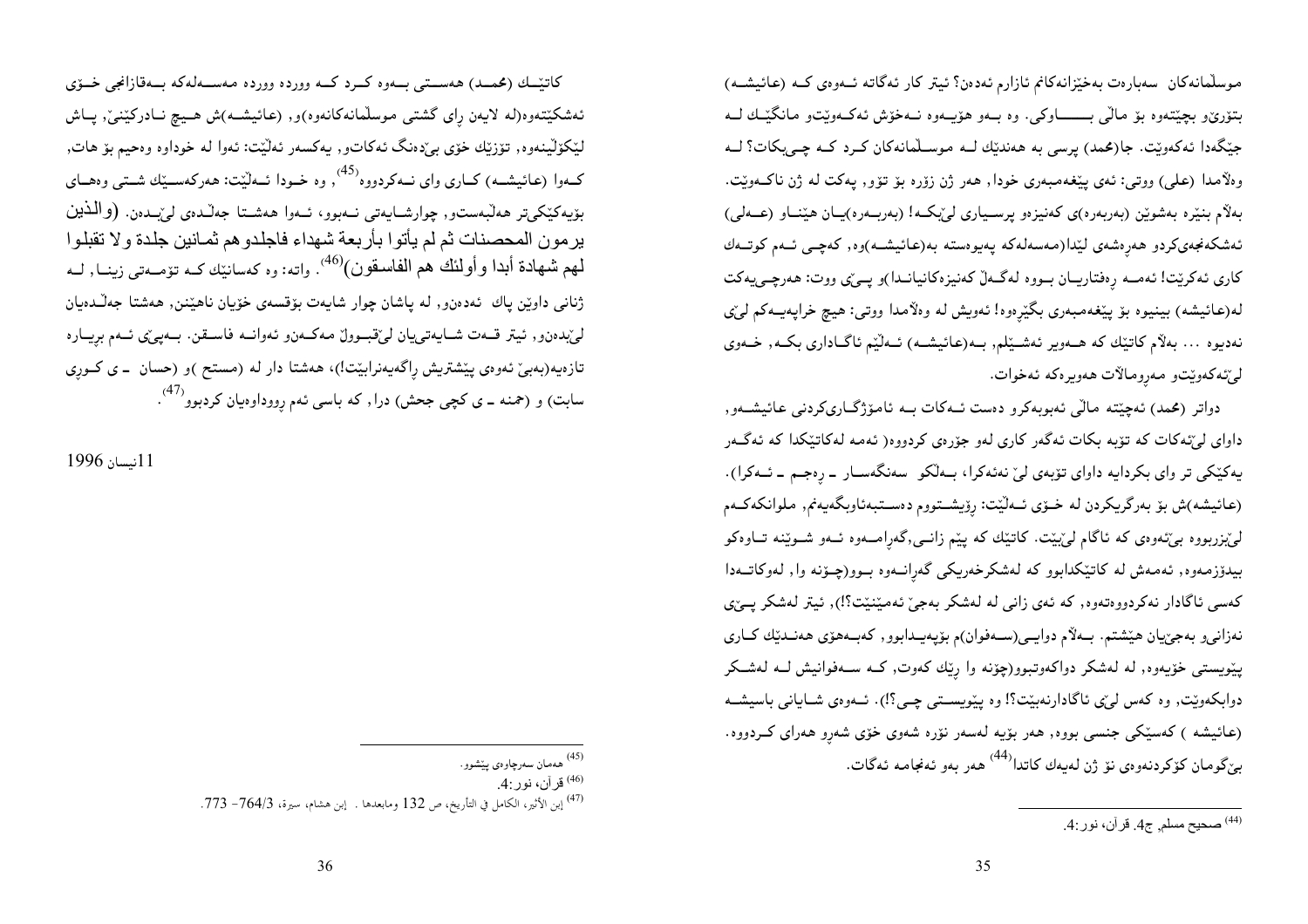## پاشكۆ

چەند بەشێك لە فتواى مەلايەك بە ناوى (مەلا بەشير), لەپەيوەند به ووتاری (ړوانين و ړهفتاری ئيسلام له بهرامبهر مهسهلهی ژنان):

… بەلام بەداخەوە, لەو زەمانە كەسانىڭ پەيدابوون, چ پياو چ ژن, مەجموعە ئافرەتىنكى بیێئابروو, بیێئیمان, قین لەدلٌ, کەبورنەتــە دار بەدەسـت مـەجموعــە کەســانێکی خوانــەناس, دوژمىنى ئېسلام, دەيانەويْ بمانگەرێننەوە بۆ بەرەلايى.

خۆيان ناويان له خۆيان ناوه بەرەلاً, بە سەربەخۆ, دەيانەويْ ئَيْمەش بكەن بــه ســەربەخۆ, يانى بەرەلاً. ئەوانە ئەيانەويْ بان گەرێننەوە ژيانى حەيوانى. حەيوان فەوزاى قبولْ نىيە!

له جيْگەي موسولْمانان, له شارى موسولْمانان, لــهژيْر حـوكمى موســولْمانان, شــوێنێك حاجى٫ مەلاي لىێيە, لە شوێنێك ئەوقافى لىێيە, ئـەوجا جەرىيدەيــەك, وەلڵلاھــى ناوەكەشــى ناهیننم, چونکی با قیمەتی نەدەمیْ. . .جەریدەیەکیان بۆ دەرچووە, ئەو جەریدەیە یەك ئیشی همهیه, تهنها جویْن دانه به خوا, به پیْغهمبهر, جویْن دانه به هــهموو رهوتــه کوردیپــهکان. دهٽينن ههمووتان بي شهرهفن, دهٽينن بامارهيي نهمينني، با لهگمل پيـاوێکي تــردا رابــوێري. باههموو تێکەلٽی یەکبن, زینا نەمێنێ, داوای ئەوە دەکەن. دەيانەوێ ئێمــەش وەکــی خۆیــان بەرەلاپكەن.

وەختىن ئافرەتتكى فاسيدە, زيناكەر لەھەر كۆلانتك ھەبوايە, بـەھۆىھاو چـەپلە دەريـان ئەكرد, ئەيان ووت كۆلانەكەمان پيس بوو.

بەلاّم ئیّستا وا بۆخۆیان ئەو نەوعە قسانە ئەكەن٫٫ جەریدەشـیان ھەپـە. ئەيانــەوێ ئــەو هەمـوو خەلكەش بگەرێننـەوە لاى خۆيـان.

جابزانه تەئسیری موسولْمانان چەندە؟! بزانــه تەئســیری کاربەدەســتان چــەندە, کــه ئــەو حوري پهتهي داوهييٽيان؟!

ئەوە ئازادى, ئەوە سەربەستىيە جـوێن بــەخوا ئــەدەن, چـونكە ئــەزانن مـوســولْمانـەكان حەقيان بەسەر خواوەنى يە...

خوای گەورە لە قورئاندا ئەفەرموێ, ئادەم وحەوام خەلق كىردووە… ئــەلێن ئــەوە درۆپــە! ئەلْيْن خورافاتەو درۆيە, كەلە قورئان ئەفەرموێ بەھەشتم بۆتـان ئامــادە كــردووە… ئــەلْيْن درۆيە! ئەھا…ئەلێن بەھەشتى درۆينەي ئيسلام…بوختان بەسەر حەوا ئەكەنو…ئـەلێن حـەوا مادام حەزت له ئارەزوى جنسىيە, من داوا ئەكەم خۆتو كچەكانت, لـەكاتى مندالبْوونـدا ئازارت ھەبىًّ!

لەجیاتی ئەوەی بلّیٰ لەو ئاپەتە قورئان وا دەلْیٰ, دەلْیْن قورئانی خورافــات, لەوخورافاتــە وادهٽيٰ''…

ئەمانە خۆيان ئەلْيْن كافرين, چونكە ئەلْيْن ئەو موسولْمانانە شەريعەتەكەيان وا دەلْيْ. . . ئيهانەي ھــەمووتان ئەكــەن, چـونكە ئــەلێن ئيســلامىيەكان رۆژەي پێــنج جـار ئەچــنە مزگەوت ئيجتيماعى حيزېي ئەكەن.

ئەلنّىن كچە مەلاو كچە شێخ, كچەكانيان بوونەتە ئەلمۆدەو… ئەوە ئىھانەي شێخرو مــەلا ئەكەن. . .

ئهمانه نه کوردن.. نه ئیسلامن.. نه حهیوانن.. حهیوان نین ...

ئیسلام خودا ساحیْبیْتی… بــهحریش بــهدهمی ســهگ پــیس نــابیْ. بــهلاّم ئیْمــه خــهمی موسولگانانمانه,خەمبی غیرەتسی موسـولّمانانمانـ. خــهمبی ئەوەمانــه دەســەلاتدارەكان چـۆن مەجال ئەدەن بى حەياو بى ئابروى ئاوھا, لەناو مىللەتى موسولىان, ناماقولى ئاوھا بكەن! (سەلمان رِوشدى) بەستەزمان ووتىي ھەندێك لە ئايەتەكان غەلەتە, نەك ھەمووى! ئەوان ئەلێن ههمووي غهانهته! خوا نييه! جوێن به خوا ئهدهن! ئمو واي نهكرد, ههموو عالمه ووتي ئهبيّ بكوژرێ!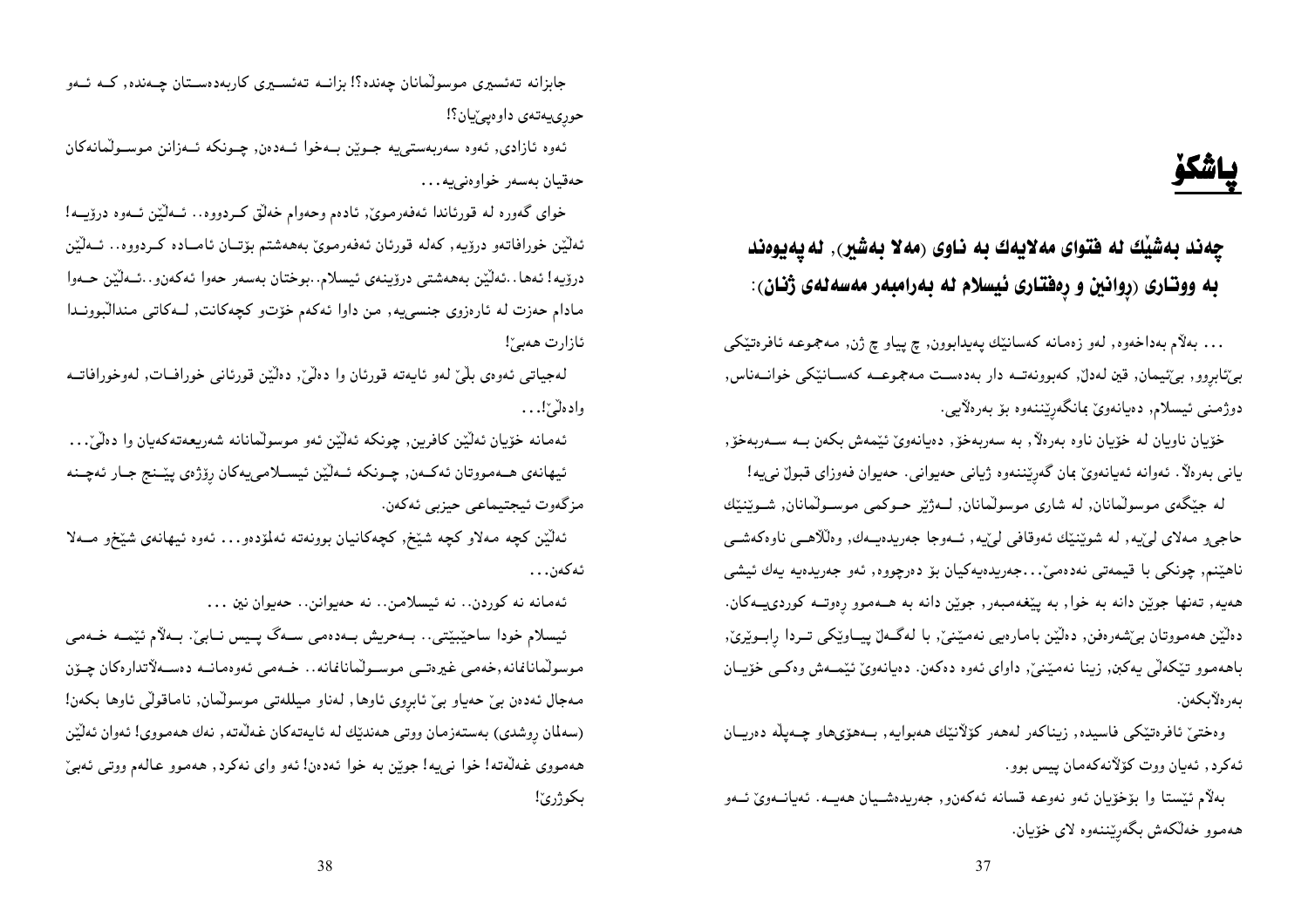ئیسلام خاوەنی خۆی هەيە, ئــەمما ئێمــە ئــەبیّ غیرەتمــان هــەبیّ, دیفــاع لــە پێغەمبــەر بكەين!. . .كە جوێن بە پێغەمبەر ئەدرێ لەرۆژى قيامەت پێغەمبەر لێت ئەپرسێ:جوێنم پێ درا… بۆ دىفاعت نەكرد؟

بەلام ئەگەر بى خيرەت بن, خوا عيقابتان ئەدا… جا موستەحەقى ئەو عيقابەن. جوابتان چی4 له رۆژی قیامهت, که خوای گەوره پیّت ئەلمیّ:جوینم پــی٘درا بــۆ دیفاعــت نەكرد؟

مەوقيفتان چىيە مەلاكان؟ مەوقيفتان چىيە عالەمەكە, موسولْمانان؟ ئەوانە جوێن بەخواو پێغەمبەر ئەدەن.. ئەدى كوا دەنگتان؟ ئەي ئەوانەي كە غيرەتى دينتان لە دلّدايە, نــەھى لــە خراپــە ئەكــەن, ديفــاع لــە خــواو پيّغهمبهر ئهكمن. . . پـانيش ئەوەپــه خـواي گــهوره عـيقــابو عــهزابي گــهورەتان دێنێتــه سەر….ئەوجا چەندە داوا بكەن خواي گەورە, دوعاتان قبوولٌ ناكات! هیوادارین مەوقفێکی مووەحەد هەبیْ, بەرامبەر ئەو بیْ ئابڕووانە!

رِوونکردنهوەيەکى (پارتى ديموکراتى کوردستان), لەلايەن وەزارەتى رۆشنبىرىيەوە, كەنە ژمارە (132)ى رۆژى پِيْنج شەمەي 20|10|1997ز (ھەربىمى کوردستان), بلاو کراوهتهوه:

ږوونکردنهوهیهك دەربارەي ژمارە(20)ى بلاّوكراوەي (يەكسانى) سەرچاوەيەكى وەزارەتى رۆشنبيرى رايگەياند: ږۆژنامەي (يەكســانى), كەچـەند دانەيــەكى لــە ھــەولێر بلاّوبۆتــەوە, لــە ژمــارە (20)ى ناوەڕاستى تشرينى يەكەمى 1997دا, سووكايەتى بەبيروړاى پيرۆزى ئيسلام كردووە.

ړۆژنامەكە (يا بلاوكراوەكە\_وەكو خۆى دەنووسێت) لە وتارێكدا لە ژێر ناونیشانى (ږوانین وړەفتارى ئيسلام لە بەرامبەر مەسەلەى ژنان)دا, لە چەند رِستەدا سووكايەتى ئاشكراى بــە ئايينى پيرۆزى ئيسلامو ناوى پەيامبەرى ئيسلام(د .خ) كردووه.

ئەو جۆرە بۆچوونانە بە هيچ شێوەيەك ناگونجێت لە گەلٌ دابو نەرىيتى نيشتيمانپەروەرىو رِۆژنامەگەرىو, پێچەوانەي ياساي ژمارە (10)ى چاپەمەنى ھەرێمى كوردستانى عيراقە. وەزارەتى رِۆشنبيرى نارِەزايىى وبێزارى توندى خۆى بەرامبەر ئــەم جـۆرە ياساشــكێنيانە دەردەبږیتو له هەمان كاتدا ږوونى دەكاتەوە كە (يەكسانى) لەم وەزارەتە مۆلەتى دەرچوونى وەرنەگرتووەو, لە چاپخانە ناسراوەكانى ھەولێر لە چاپ نەدراوە, بەلكو لــە شــارێكى ديكــە دەرچووە كەدەسەلاتى ئەم وەزارەتەي بەسەرەوە نيە.

وەزارەتى رۆشنبيرى جـارێكى تـر ئومێـدەوارى دەردەبرێت كەرۆژنامــەو گۆڤـارو گشــت چاپکراوهکانی دەرچووی هەرێمی کوردستانی عیراق پابەندی یاسای چاپەمەنى و رێزلێنان لــه ئايينو مەزھەبو دابونەريتە كۆمەلايەتيەكان ببن.

### -\*

رپپپۆرتاژنيك لە ژمارە (169)ى 11|14|1998ى گۆڤارى (گولان)ى سەربە (پارتى ديموكراتي كوردستان), سەبارەت بە چاوپيْكەوتنيان لەگەلْ (سەلوا عەلى و نازەنين عهلی) هه نُسورِاوانی (رِیْکخراوی سهربِهخوْی نافرهتان) و (مهلا بهشیر)

### مەلا بەشىرو ڕێكخراوى سەربەخۆى ئافرەتان كێ كێ دادگايى دەكات؟!

فتوادارانی تیروّری ژنان دهبیّ رِیسواو مهحکوم بکریّن (( له ژیّر ئـهم ناونیشـانه رِیّکخـراوی سەربەخۆی ئافرەتان \_ لقى ھەولىێر لە 1998/3/29 بەياننامەيەكى بلاّوكردەوە تىێيدا دەڭـێ مـهلا بـهشیر لـه یـهکیْك لـه خوتـبـهکانـی ڕۆژانـی هـهیـنـی قسـهـی بـه شیْنوهی نـاوزړانـدن بـه ڕێکخراوی ناوبراو داوهو به مەبەستى سووكايەتىكردن بىەو رِيْكخىراوه, ھـەروەھا لــە بەياننامەكــەدا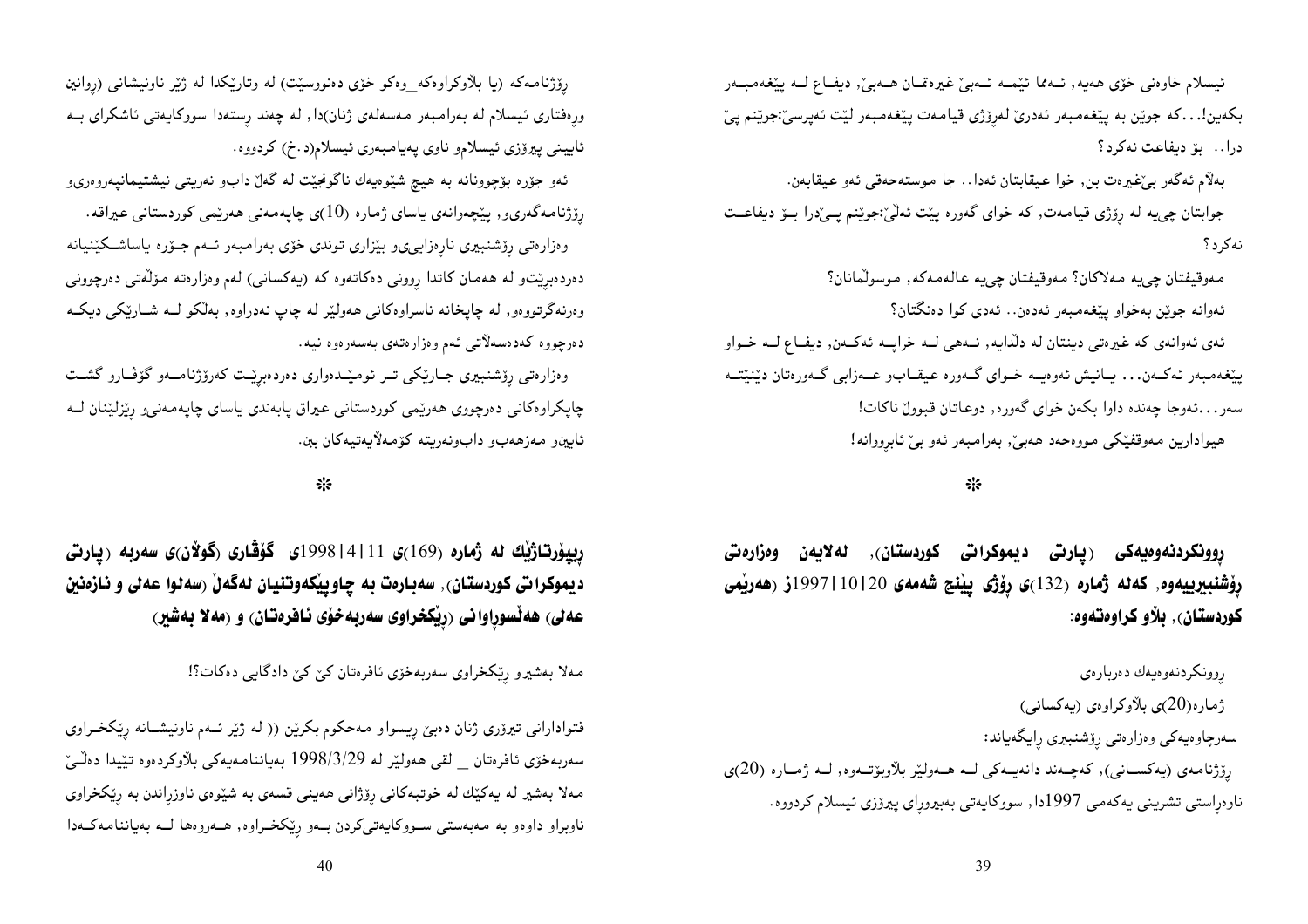هاتووه کەوا پارێزگاری لە (قانوونی ئەحوالی شەخسی) پێش ڕاپەڕینی کردووەو بــه پــیرۆزی داناوه که قابیلی دهسکاری نی۵په, دهیهویٰ به رێگەی جولاندنی ههستو سۆزی گوێگرەک|نی فتوای کوشتنی ئەو ریکخراوه دەربکات, ھەروەھا دەلْیٌ دەبیْ لە ســەلمان روشــدی خراپتریــان بهسەر بینت, که مەلا بەشیر هەولْهکانی بینھودە دەبینت گوینگرەکانی مل بەم تاوانە نادەن روو دهکاته ئهوانیش و ئیهانهیان دهکات و به بین غیرهت و خواندانس ناویان دهبات هـمروهك لـه بەياننامەكەدا ھاتووە.

ئیْمه له گولاْن به مەبەستى لیْکۆلْینــەوەو بەدواداچـوونى بابەتەکــە ئــەم لیْکۆلْینـەوەيــەمان ئەنجامدا .

دوابەدوای گوێگرتنمان لە خوتبەی مەلا بەشیر سەردانى رێکخـراوی ســەربەخۆی ئافرەتانمــان کرد به مەبەستى لێکۆڵێنەوه لە بابەتەکە چاومان بە سەلوا عەلى ئەندامى دەسـتەي بـالاي رِیْکخراوی سەربەخۆی ئافرەتانو لیْپرسراوی لیژنەی پەيوەندیپەکان کەوت.

گولان: له بهیاننامهکهتاندا هاتووه کهوا مهلا بهشیر له خوتبهکهیدا ویستوویهتی به رِیْگـهی جۆشدانی گویکرانی فتوای کوشتنی ئەندامانی رِیکخراوهکەتان بدات. له هەمان کاتدا مــهلا بهشیر ئیّوه تاوانبار دهکات بهوهی که ئیّوه له رِوْژنامهکهتاندا سووکایهتیتان به موقهدهسات کردووه و زړاندووتانه, ئینوه چی دهانین؟

بەرِیز سەلوا عەلی: رِوْژنامەی ئیْمە چوار سالْه دەردەچێ بــه شــیْوەیـەکی یاســاییو بایــەخی تایبهتی به بابهتهکانی پهیوهنددار به ئافرهتـان دهدات, واتــه بایــهخ دهدات بــه کێشــهکانی ئافرەتان لە رووى كۆمەلايەتىىو ياسايىيەوە, ھەروەھا چارەسەريشيان بۆ دادەنى، سـەبارەت بهو بابهتهی مهلا بهشیر باسی دهکات ووتاریکه به ناوی (روانینو رهفتاری ئیسلام بهرامبــهر به مەسەلەي ژنان) كە لە ژمارە 20ى يەكسانىدا بلاوبووەتــەوە, بــەلام ئــەو ووتــارە نــاوى نووسەرى لەسەرە واتە نووسەر لىێى بەرپرسيارە, ئەگەر ئيمزاى نووسەرى پێوە نەبوايە ئــەوە ږۆژنامەكەمان لىێى بەرپرسيار دەبوو لە ھەموو شتێك.

گولان: ئەو قسەيەي بەرێزت وادەگەيەنى ووتارەكە راوبۆچوونى رێكخراوەكەتان نىيە؟

بەړێز سەلوا عەلى: ئەو ووتارە لايەنێكى واقعى تێدايە كە لەگەلْ بۆچوونى ڕێكخراوەكـەمان یهك دهگریتنهوه, بۆ نموونه ئـهو ووتاره باس لـه (قانوونى ئـهحوالى شـهخسى) دهكات, باس لــه گۆرپنىي (قانوونى ئەحوالى شەخسى) دەكات كە چۆن بگۆردرى و بەدىلى بۆ دابنرى ئەمــەش یەكێكە لە ئامانجە سەرەكىيەكانى رێكخراوەكەمان.

گولان: بێگومان مەبەست لەھەر شۆرشێك ياخود لەھەر راپەرينێك گۆرينى ھەندێك ياســايە که کار دهکاته سهر ئازادییهکان پاخود پابهنـده بـه ئازادییـهکان ئـهو ئازادییانـهش لـه یاساکانی(ئەحوالی شەخسی)و یاسـاکانی تایبـەت بـه ئازادیپـهکان بـهدی دەکـرینن, دوای رِاپەرِینیش لــه کوردسـتان سیسـتەمیکی سیاســی نــویٰ هاتــه ئــاراوه ئــهویش سیســتهمی ديموكراسيهته, بهپێي ئـهم سيسـتهمه زۆر ياسـاي نـوێ دارِيــژران, لهوانــه ئـازادي بـيرورِا دەرېريىنو ئايينو… تد.

ئینوه لهو روانگهیهوه چۆن دەرواننه خوتبەكەی مەلا بەشیر بەتايبەتى ئیْوه تاوانباری دەكەن بەوەى كەوا بەرگرى لە ياساكانى (ئەحوالى شەخسى) پێش ڕاپەڕين دەكات؟

بەرێز سەلوا عەلى: بەلْیْ راستە يەكێك لە بريارو ياساكانى پەرلەمانى كوردسـتان ئــازادى پیروړایه, ئــازادي ئايينـــه, ئَيْمــهش هــهر لــهو ږوانگهيــهوه زۆر بــه ږاشــكاوي ږاي خۆمــان دەردەبرِين ووتار بلاّودەكەينەوە بەرانبەر بە مەسەلەكان, بەلاّم دەمــەوێ بلْـێم ســەبارەت بــە ياساي (ئەحوالى شەخسى) ھەمان ياساي پێش راپەرِينە ئێمـەش ئـەو ياسـايەمان پـێ رِەوا نىيە, چونكە ئەم ياسايە تەنيا سەرچاوەى شەرعيەتى ئيسلامە, ياسايەكە ژنان بە پلــە دوو دادەنىێ, ووتارەكەش كە باس لەم بابەتە دەكات لەگەلْ بۆچوونى رِيْكخراوەكـەمان دەگونجـێ, مەسەلەيەك نىيە ئېمزاي نووسەرى پێوەيە, بەلام بۆيە بلاومــان كردۆتــەوە, چــونكە لەگــەلْ بۆچوونى ئېمەدا دەگونجىن.

ئیْمه که ئەم شتەمان بلاوکردۆتەوە, روانینیْکی عیلمیانەیەو, ئەگـەر بـەرِیْز مــەلا بەشـیر بیمونیت وهلامی ئیْمه بداتموه زوّر مینبەری دیکه هەیه که دەپتوانی لەوێ وەلاًممـان بداتــەوه بەتايبەتى لەړێگەى ڕۆژنامەكان, بەلاّم نەك بە شێوازى ناوزړاندنو ئيھانــەكردنو ســوكايەتى يێکردن٫ حەزناکەم لێرەدا دووبارەيان بکەمەوە.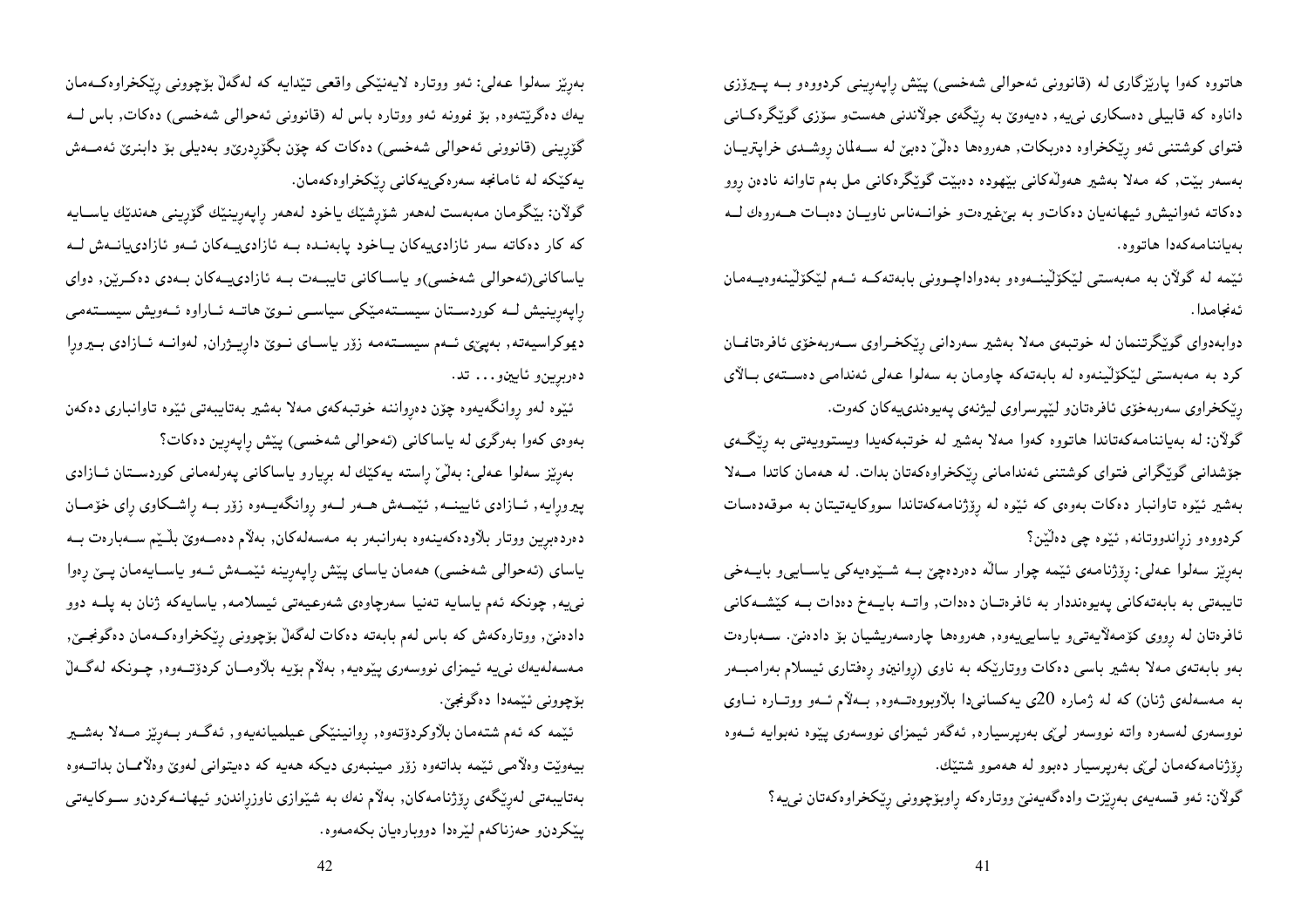گولان: له بهیاننامـهکەتاندا هاتووه کەوا بـەرِیْز مـەلا بـەشیر بـه رِی٘گـەی بـەجۆشدانـی جـەمـاوەر فتوای کوشتنی ئەندامانی ئیّوەی داوه, رِاسته بەرِیّز مەلا بەشیر دەلْیّت لەچاو ئیّـوه ســەلمان ړوشدی هیچی نهکردووه, بهلام فتوای ړاستهوخوّو بهئاشکرای نهداوه که بلٌیٰ دهبیٰ بکـوژرینن ئایا ئینوه له ږووی ناوهږۆکەوه دەږواننه قسەکانی مەلا بەشیر کەوا فتوایە؟

بهږێز سهلوا عـهلي: ڕاستـه فـتواکـه بـه ئـاشکرا نـهدراوهو نـهايگوتـووه ئـهمـانـه دهبێ بکــوژرێن, بهلام سەيرى هەر ووشەيەك لە ووشەكانى بكەيت هەر لــە ســەرەتاى خوتبەكەيــەوە دەبينـــى ئەمە دەگریتتە خۆی, ھەولْ دەدات ھەستى ئەو خەلكە كە لەوێ دانیشتووە بېزوێنێ, پێڀان دەلْيّ: ئێوە بێغیرەتن, ئێ؎وە بێشــەرەڧن, ئێــوە ئەگــەر بــێغیرەت نــەبن نــاھێڵن كۆمـەڵـﻪ ئافرەتێکى وا… لەناو كۆمەڵگەى ئێوەدا ئە بەو جۆرە باس دەكات. ئەمە خۆى لــە خۆيــدا فتوایه. شتیکمی دیکهش که دهلٌیٌ سهلمان روشدی هیچـی نــهکردبوو هــهموو عـالــهم گــووتـی بکوژرێ, هەروەها بە ((سەریحی عیبارە)) دەلىّى بکوژرێ, كەچى ئەمانە خراپتريـان كــردووە, ئەي باشە ئەمە چ دەگەيەنى ئەگەر ئەمە فتوا نەبى ئايا بەراي ئێوە چ واتا دەگەيەنىٚ.

گولان: باشه بهرای ئینوه بهریز مهلا بهشیر له چ سهرچاوهیهکی هیزهوه ئـهم فتوایـهی داوه, ئینمه له وولاتینکین حکومەتى هەیەو یاسای خــۆی هەپــەو دەبــێ لــه رێگــەی دادگاکانــەوە چارەسەرى كێشەكان بكرێت٬ باشە ئەو فتواپىەى بىەرێز مىەلا بەشىير لــە چ سەرچـاوەيەكى ياسايي وەرگيراوە؟

بەرِیْز سەلوا عەلی: ئیْمەش دەلبْین با باسا دەست بالا بیّت لە کۆمەلگەدا نــەك خــەلْکانى دیکه. یان هەرکەسێك بێتو لە خۆیەوه فتوا بداتو ئەم فتوایه ببێته یاسا لە کۆمەلٚگەدا, بهلام بهداخهوه له کۆمەگەی ئی٘مەدا ھەزاران جۆرە فتوا دەردەکرێ نــه تــەنیا بــۆ رێکخــراو, بەلکو بۆ ھەندىك كەساپەتىش, بۆ نموونە (كەژالْ خدر) لە سلێمانى يەكێكى ئەوھا فتواى بۆ دەركرد كە لووتىي بېردرێتو بكوژرێ ئيدې ئەمە نموونەيەكو چەندىين نموونەي دىكـەش ھەيــە فتوای لەسەر دەدرێو فتواکەش جێبەجێ دەکرێ. ئەمەش سنوور شکاندنی یاسایە, چــونکە فتوادادان شتیکی زۆر ناشارستانی یهو له هـهموو عـورفو عادهتیکـا بـهدهره کـه سـیمای شارستانيەت بە كۆمەلگەوە نامێنێت.

گولان: بەڕاى ئێوە چۆن چارەسەرى ئەم كێشانە دەكرێن؟

بەرتیز سەلوا عەلی: ئیْمە لە ریْکخراوی خۆماندا لەگەلْ ئازادى بیْ(قەيدو شـەرتىي سياسـين, واته ههرکهسیّك ئازاد بیّ له دهربرِینی بیرورِای خوّی با یاسا نـههیّلیّ بیرورِایـمك بسـمپیّنریّ بهسهر بیروړایکی دیکهو با بیاسا سهروهر بینتو رینگه نهدات ئهو جۆره فتوایانه بهردهوام بینت لە كۆمەلگەدا بۆ ئەوەي ئەم جۆرە پاشا گەردانيە تەشەنە نەسێنێت.

همروهها چاومان کموت به بهڕێز مملا بهشیر بهم چهشنه باسی له ڕووداوهکه کرد: گولان: ئەوان دەلٽين بەرِيز مەلا بەشیر فتواى كوشــتنـى ئەنــدامـانـى ئــەو رِيْكخــراوەى داوە؟ شتبي وا هەيە؟

بهرِیْز مهلا بهشیر: ئیْمه لایەنیْکی قەزائی نین که فتوای حوکم دەربیْنین بۆ کەسـێك, ئــەوە کاری دادگهو قازیو حاکمه که به گویرهی کاری باسایی خویان حـوکم دهدهن, ئیمـه تـمنها ئەركمان ئەوەبيە كە لەسەر مىينبەرى مزگەوتدا لە شويْنىي پيّغەمبەر(د .خ) رِاستىي بۆ خەلّك بە دیار بخەین, جا قسەکانى ئێمە قورئانو سوونەتە, جا كەسانێك ئەگەر قورئـانو سـوونەتيان لاپەســەند نــەبیّت كەواتــە دوژمنايــەتىيان لەگــەلّ ئی٘مــەدا نىيـــە وەكــو كەســیّك, بــەلْكو دوژمنايەتىيان لەگەلْ ئىسلامە.

بۆيه ئێمه نه ئێستهو نه له پێشوو نه له ئاييندهدا ئهمه به کاری خۆمــان نــازانينو ئـهمــه كارى ئێمه نييه.

گولان: ئەوان دەڭيىن ســوكايەتيت بــە ڕێكخراوەكــە كــرووەو ســوكايەتيت بــە ئـەنــدامـانـى ږێکخراوهکه له خوتبهکهتدا کردووه.

بەرنیز مەلا بەشیر: كامە خوتبە؟ نازانم باسى كام خوتبە دەكەن... ؟

گولان: خوتبەيەكت داوە.

بەرِيْز مەلا بەشير: باشە بۆ ئَيْستە وەلامەكەي دەدرىيتەوە؟ بۆ ئەوكات وەلام نەدەدرايەوە؟ گولان: ئیدی ئیسته وەلامەكەی ھەپەو ئیممە گوێبیســتی خوتبەكــه بــووین٫و یــەكیْك لــه رِستەكانى جەنابت لەو خوتبەيەدا دەلٽيى: سەلمان رِوشدى ھيچى نــەكردووە تــەنيا ووتويــەتى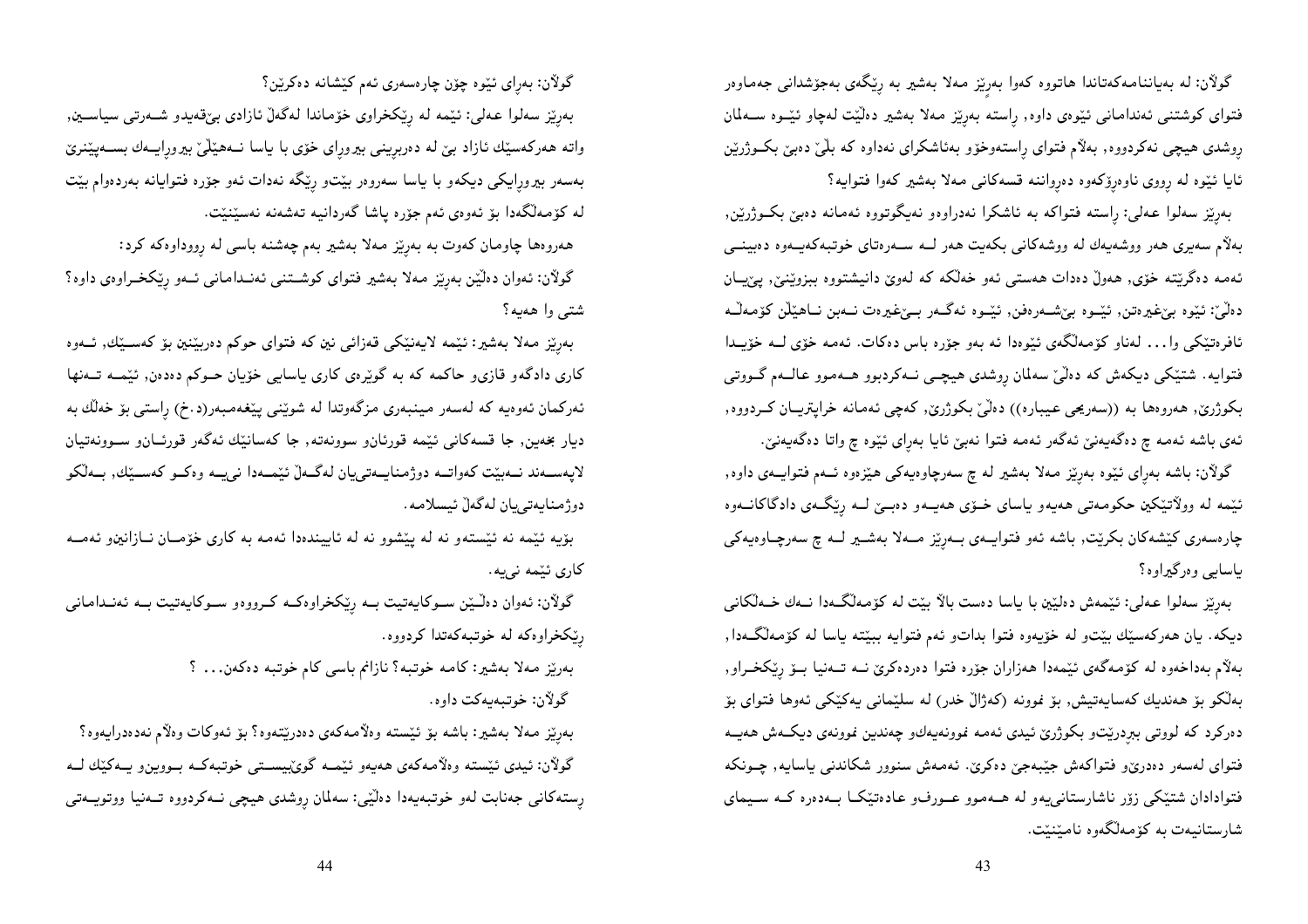چەند ئايەتىنك ھەلّەي تىندايە ياخود كەم٫وكورى ھەيە, بەلاّم ئەمانە تاوانيــان زۆر گــەورەترە, ئەوانیش ئەمە بە فتواپەكى ناوەكى دادەنێن بۆ كوشتنى ئەندامانى رێكخراوەكەپان. بەرێز مەلا بەشیر: نەخێر ئەمە فەتوا نيە دووەميش ئەم بابەتە بۆ ئێستە وەلام دەدرێتەوە؟ مانگی دوانزه ماوهیهکی زۆره هەر لەبیرم نەماوه, ئەگەر ئەو خوتبەيە بێت کەوەلامی چـەند پەلامارێكى ئەوان بوو لە رِۆژنامەي يەكسانيدا بلاّويان كردبوەوە.

گولان: بەلْيْ وتارىيكە كە لەو رۆژنامەيە دابەزيوە وەكـو خۆپـان دەڭـيْن ئىيمـزاي نووســەرى لەسەر ە؟

بەرپیزمەلا بەشیر: ئەو خوتبەيە وەلامىي قسەكانى ئەوان بوو لەو رِۆژنامەيــەدا, نــەك تــەنيا ئەوە وەلامىي ئەو وتارە بووە,بەلكوھەموو وتارەكـانى ڕۆژنامەكەيــە لــەو ژمــارەو لەھــەمـوو ژمارهکانی دیکه که هیچیان تیّدا نیه, تهنیا سوکایهتیکردن به موسلمانان نهبیّت. ئینسته من له بیرم نهماوه, بهلام بینگومان له خوتبهکه وهلامیان دراوهتهوه.

گولان: باشه جهنابت جنێوت بهوان داو ناوت زراندوون. . .؟

بەرپیز مەلا بەشیر: نەخیر, ناوی كەس نەھاتووە, بەلام لەوانەيە نــاوی رِۆژنامەكــە ھــاتووە كەوا لەو ڕۆژنامەيە ئەو شتانە ھاتووەو ئەمەش وەلامەكەيەتى.

گولان: له بهیان نامهکهیاندا هاتووه کهوا تۆ بهرگری لهیاسای (ئـهحوالی شهخســی) پــێش راپهرين دهکهيتو ئيموه رهچاوي ژياني دواي راپهرينتان نـهکردووه کـه ههنـدي شـتي نــوي،ي تێدابه؟

بهږیز مەلا بەشیر: جا واقیعو کردەوەو ئەنجامىي کردەوەکان دووپات دەکاتـەوە ئـاخۆ کـی خزمەتىي رِژێم دەكاتو كێ دەيەوێ ئەو شتانە بۆ خزمەتىي رِژێم رابكێشــێ. ئــەوان كــە ئــەو جۆره شتانه بلاودەكەنەوە ئەوجۆرە نــا ئارامـيانــه لەناوخەلكـدا دروســت دەكــەن يــان ئـێمــە کەباسى قورئان بۆ خەلگ دەكەين, ئىنمە ھيىچ كاتىٰ: ناوى ياســاى رِژْيْممــان نــەھينناوە نــاوى یاسای بهغدامان نههینناوهو تهحهداشیان دهکهین ئهگمر ناویشــمان هیننابــیٰ نــاوی قــانوونـی خوامان هینناوه, بوّ نموونه باسای فره ژنبی, ئـهم باسایه باسای بـهغدا نـیبیـه, باسـای مـنــیش نې په له گیرفانې خوْمم دەرهیننابیْ.

گولان: لە كۆمەلگەى شارستانيدا ياسا سەروەرە ياســا رِۆلْ دەبينــێ نــەك ھەلْســەنگاندنى چەند كەسانێك جا حكومەت رِەچـاوى شــەرىيعەت دەكــات.. ناكــات لــە ياســاكانيدا ئـەمــە شتینکی دیکهیه بهلام سهروهری بۆ یاسایهو ئهوان دهلیّنن بهرِیزتان لهو یاسایه دهرچووی. بەرپیز مەلا بەشیر: کام یاسا؟! ئەو یاسایە کە ھەیە لە حکومەتى ھــەرپیم کــە دەلـْــیٚ دەبــیْ ئازادی بیروړا هەبینتو ږیز له بیرو بۆچوونو ئايینو ږیچکهکان بگرینت؟ بهږیز مهلا بهشیر: جا ئهگەر ئازادی بیروړا هەیه با ئیْمەش ئازادی بیروړامان هـــهبینت, بــۆ بۆوان هەيە بە ئازادى لە بيروړادا جنێو بدەن, بۆ بۆ ئێمە نىيە وەلاّميان بدەينەوە؟ گولان: باشه واته جەنابتان خەلكتان هان نەداوه بۆ كوشتنى ئەندامانى ئەم رِيْكخراوه؟ بەړتیز مەلا بەشیر: بۆ ئەوان لە مانگی دوانزەوە تاكو ئینستە كەسپان كوژراوە…؟ ئەگەر من لەوانە بوومايە كە خەلگ هان بدەم بۆ كوشتن چ عەقلْ(و لۆجيكێك قبــوولْ ناكــات كــەوا بــە ئاشکرا له خوتبه هاوار بکهم, ئهو شته به دزی دهکریت.

گولان: يەكێك لە ڕستەكانى بەڕێزتان لە خوتبەكەدا ھاتووە جـەنابت دەلـّـێى ئەوانــە نــەك تەنھا مرۆۋ نينە, بەلكو لە ئاژەلْ كەمترن؟

بەرپیز مەلا بەشیر: دەزانى بۆ؟ چونكە كەسپىك ھەولْ بدات شــیرازەي كۆمــەلْ تـیْــك بــداتو رِهووشت نهمیننیٰ نیرو میٰ نامووس له نیوانیان نهمیننیٰو نیرو میٰبیاتی له نیوان ئاژهاێیشــدا ههیه که قبوولٌ ناکات نیْر لهگهلٌ نیْر کــۆ ببیْتــهوه. بــهلاّم ئـهمانــه داوای ئـهمــه دهکــهن! وا شتهكان ئاوا هاتووه؟

گولان: ئايا له رِۆژنامەكەياندا هاتووه؟ بەرِاستى داواى شتینكى وايان كردووه؟! بەرپیز مەلا بەشیر: ئەگەر تەماشاى ئەو ژمارەي يەكســانىي بكــەي كــە خوتبەكــە وەلامـــى دەداتەوە, باسى ئايەتىي مارەيىي دەكەن. رِۆژنامەكە دەلْيٌ نامووس نابێ بمێنێ واتــه شــتەكە زیاده له ناو کۆمەلٌ, واته بۆ میْردایەتی بمیْنیْ؟ بۆیه ئیْمه ئەو وەلامەمان داوەتەوە. گولان: ئايا ئەوان داواي ئەوەيان كردووه جياوازي نيوان دايكو ژن نەبىي؟! بەرِتِيز مەلا بەشىر: ڕۆژنامەكەيان بخوتپنەرەوە. گولان: ئەي كە دەلىْيى سەلمان روشدى ھىيچى نەكردووە؟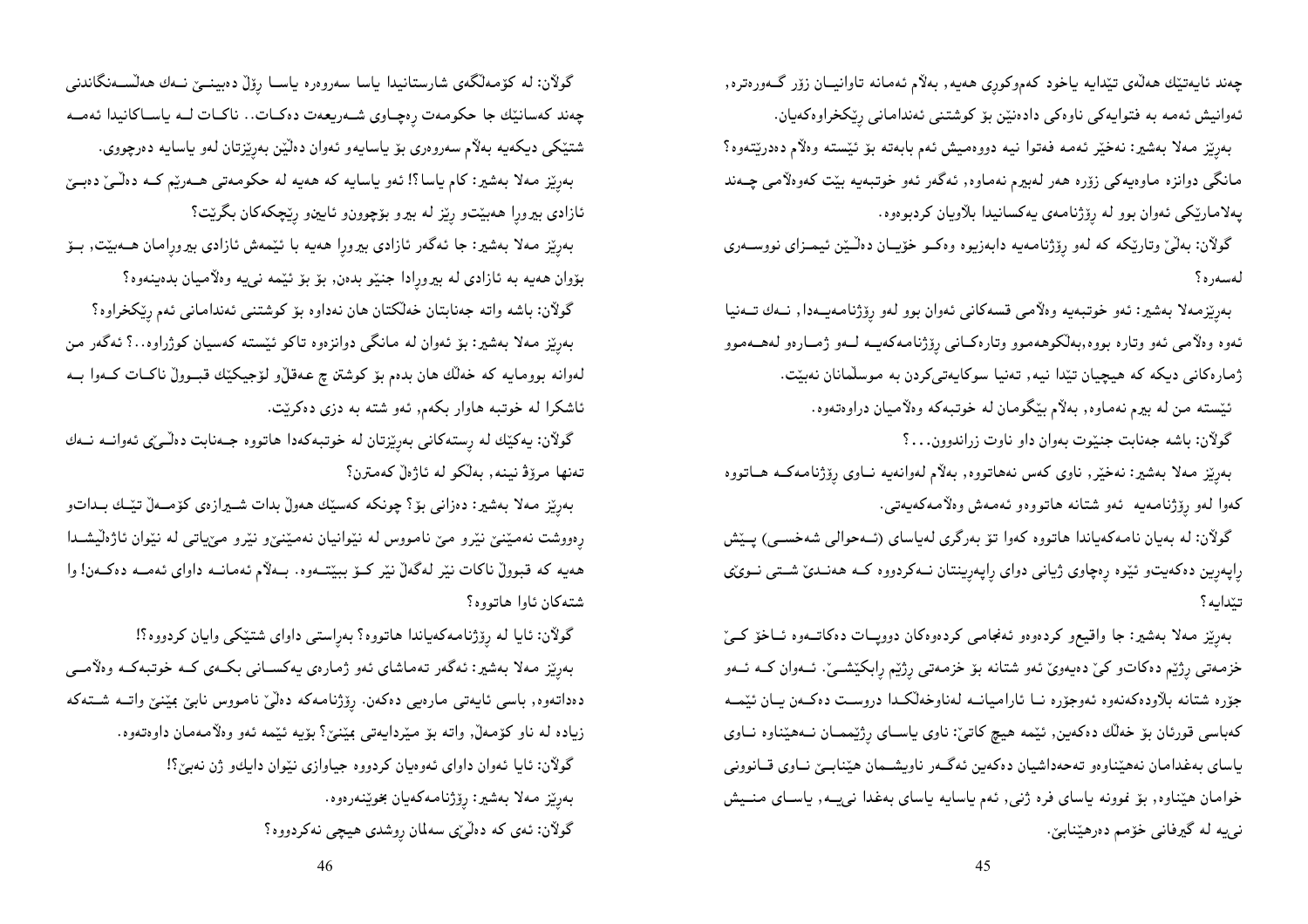بەرِيْز مەلا بەشير: مەبەست لەرە كوشتن نىيە.

گولان: بەلام ئەوان ئەمە بە ماناي زمنىي كوشتنى تێدەگەن!

بەرِیز مەلا بەشیر: ئاخر بۆ ئەوەندە وا دەكەن, ئەمە مانای زمنــی نی۵یــە, مانــای قســەكە سەلمان روشدى گومانى لە چەند ئايەتێك ھەبوو نــەك ھــەموو قورئــان, بــاوەرى بــە قورئــان هەبوو, دەيگووت زۆربەي قورئانەكە راستە, بەلام چەند ئاپەتێك نــا. بۆپــە يـەرتووكەكــەش ناوبرا (ئاپاتی شەپتانی) کەوابوو سەلمان روشدی باوەرِی بە خواو قورئان ھەيە, من گوتوومە سەلمان روشدى ھيچى نەكرووە دونياي بۆ ھەلسا.

گولان: کەواتە دونیا بۆ ئەوە ھەلسا کە ھیچی نەکردووە, بەلام ئەمانە زۆرتریـان کــردووەو دەبىێ پتر بۆيان ھەلىّسن ئەوان بەم شێوەيەي تێدەگەن, شتێکى ديكەش لە رِستەيەكى ديكەدا هاتووهو دهٽن(( رِۆژی قيامەت خوا لَيْتان دەپرسێ بۆ بــەرگريتان نــەکرد..؟)) تــۆ چــی پــێ دهلُّێی؟! بەرِیْزت پیٚیان دەلێیت ئی٘وە بــیْ(عیرەتن دیفاعتــان نــەکردووە, ئــەوان ئـەمــەش بــە هەرەشەو ھاندان دادەنێن بۆ كوشتنيان.

بەرتیز مەلا بەشیر: جا ئەوان كەيفى خۆيانە, چۆنى لینكدەدەنەوە با لینكسى بدەنــەوە, ئینمــە نامانەوێ وەلاميان بدەينەوە, چونكە مەبەستى ئەوان ئەوەندەيە كـە نـاوى رێكخراوەكـەيان لەسەر بلندگۆكان باس بكرێ تا خەلك بزانێ ئەوان ھەنو دەيانەوێ پتر ناويان بێنين. ناويشيان لموین به ئاشکرا نههاتووهو فتوای کوشتنبی ئەندامەکانیشیان نەدراوەو بە هیچ شیوەیەك. کە ديموكراتيەت ھەيە, با ئەوان ھەر بلێن بەلاّم ئێمەش بۆمان ھەيە وەلاّميان بدەينــەوە, ئێمــە پەيوەنديمان بە مەسەلەى كوشتن نىيە, بەلام ئەمە دابونەريتێكى كوردەوارى كۆنە ئافرەتێك ئەگەر بېئابرووبى لەوانەيە برايەكەي بيكوژىّ, ئەم دابونەريتەش واتە ميللەتەكەي ئێمە بە ئەخلاقەو حەز دەكات ھەموو شتێك بە خاوێنىي بێت.

من لەناو مەلاپەكانيش بەناوبانگم كە زۆر بەرگرى لــە ئافرەتــان دەكــەم تەنانــەت پيــاوان گلەييمان لىێدەكەن٫ دەلێن ئافرەتتان لە ئێمە ھار كردووە ئەوەندە پێيان ھەلڵدەدەن, ئێمە پتر له بیست کاسپتمان هەیه لەسەر کچ نابیّت به زوّر به میّرد بدریّتو شـیرباییو بنپشــكو ژن بەژنى و ئەمانەمان ھەموو رەت كردووەتەوە.

ئیْمه مەبەستمان رِەتدانەوە نىيە, چونكە خۆمان بە تاوانبار نازانین, بەلْكو ئەوان لەوانەيە بیانموێ شەرمان پێ بفرۆشن٫ ئەوەي لە بەياننامەكەياندا ھاتووه ھەمووى رەت دەكەينەوە. فتوای کوشتنی کهسمان نەداوەو ناشدەین, ئەگەر وەلامىی رۆژنامەیەکمان دابپتتەوە ئەوە لــە روانگەی قورئانەوەيە هيچ شتێکمان لە گیرفانی خۆمان دەرنــەهێناوەو بــەرگری لــە ياســای (ئەحوالى شەخسى) ناكەين, بەلكو بەرگرى لە ئاپىەتى قورئـان دەكـەين٫ ئەگـەر لــە ھــەر خوتبەيەك شتێكمان دژى ئايين گوتووبێ ئامادەين دادگەيبى بكرێين, بەلام دژى رٍاي ئەمر ئەو بيّت ئەمە ھەر دەبيّت.

گولان: ئەي ياسا؟!

بەرِيْز مەلا بەشير: تەنانەت ئەگەر ياساش دژى قورئان بيْت ئيْمە ئەركمانە بلّْيْين قورئــان وا دەلْيْز, ياسا موخاليفە لەگەلْ قورئان, ئەمە ئەركمانە, ئەي ئێمە ئەركمان چىيە؟ ئەمە يەك, دووهم داوامان له دهزگاکانی هەرتیم هەیە ئەگەرچی ئازادیدەربرین هەیە, بەلام سنوورتیك بىۆ ئەوە دابنرێ كە نەبێتە مەسەلەي كەمكردنەوەي كەرامەتىي مرۆۋ, بەشێوەيەك مــرۆۋ ئــازادە که سووکایهتی به بهرانبهری نهکات.

داواش دهکهم دهزگاکانی پهیوهندیدار لهم شته بکۆلنـهوه ئـهگهر وانـی4 مـن داوا دهکهم کــه سزا بدرێن بۆئەوەي جارێکى ديکه شتى وانەکەن. گولان: واته لەگەلْ ئەوەي پەنا بېردرێتە بەر دادگا بۆ ئەم مەسەلەيە؟ مەلا بەشير: دادگەي شەرعى, من ئەگەر دادگايەكە شەرعى بێت, ڕازيم. گولان: دادگا ئەو دادگايانەن كە ئێستا ھەن؟

بەړتیز مەلا بەشیر: بەلْیْ ئەو دادگایانەی کــه ھەنــەو ړازیــم, چــونکه زۆر لــه یاســاکانیان شەرعینو پەيرەوى قورئان دەكەن, چونكە ئايينىي دەولەت بە رەسمى ئىسلامە.

هەروەها پاش چاوپێکەوتن لەگەلْ بەرِێز مەلا بەشیر چەند پرسیارێکی دیکە سەری هەڵدا, جارێکی دیکه سەردانی رێکخـراوی ســهربەخۆی ئافرەتانمــان کــردەوەو چــەند پرســیارێکمان ئاراستەى بەڕێز نازەنین عەلىي بەرپرسى لقى ھەولێرى ڕێكخراوەكە كرد.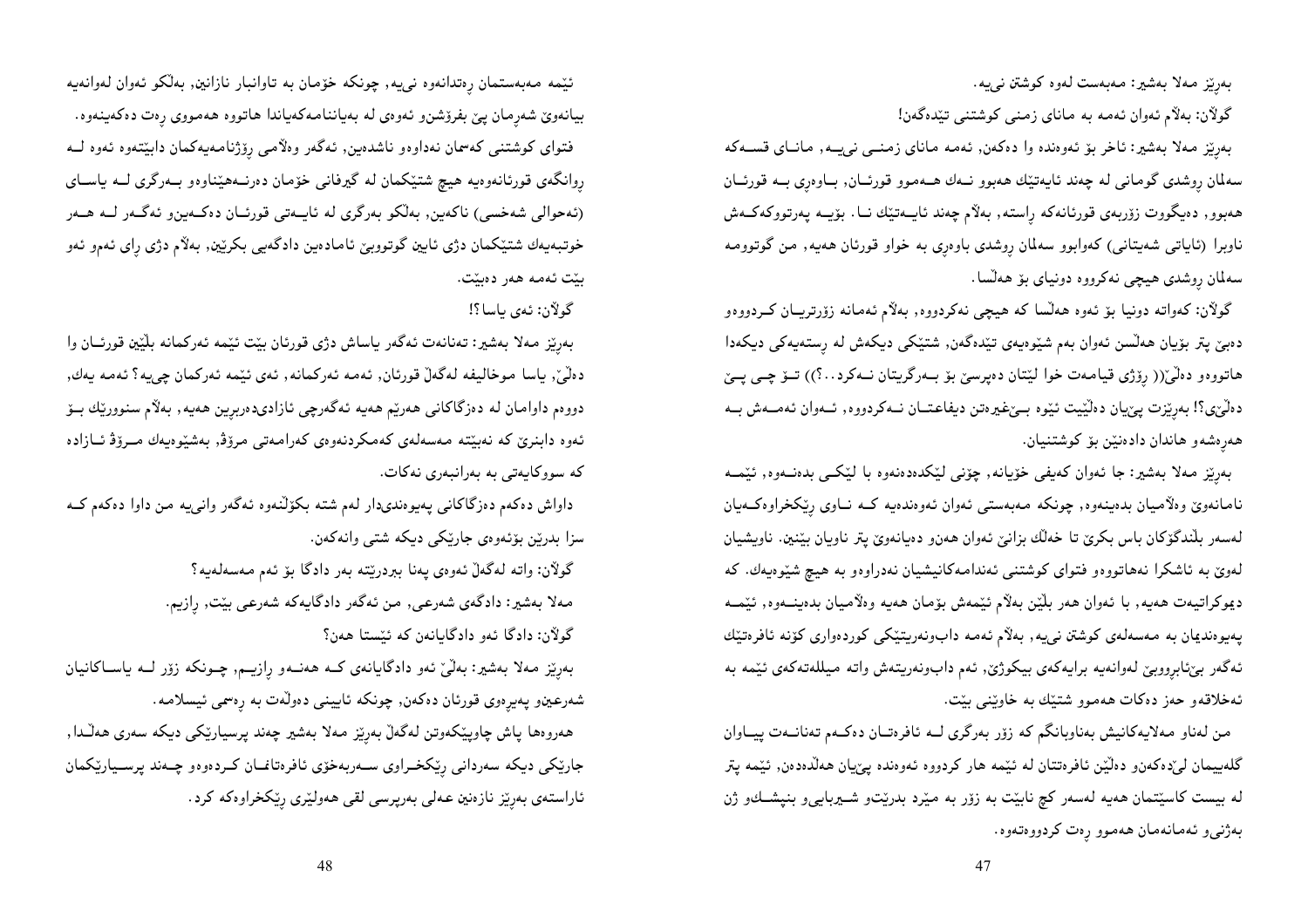گولان: خوتبهکهی بهریز مهلا بهشیر له مانگی دوانزهدا دراوه کهچی ئهو بهپاننامهی ئینــوه له (29 )ي مانگې ئاداردا دەرچووە, باشە بۆ ئەو ماوەيە درنپـۋە لــه وەلامدانــەوە بېيْــدەنگ سوون؟

بەرێز نازەنین عەلى: بەراستىي ئێمە لە كاتىي خۆيدا ئاگادارى ئەو خوتبەيە نــەبووين, بــەلاّم لهم دوایپییدا سووکایهتی یهکی زوّر به ئافرهتان کراو ئیّمه ویستمان سهرچاوهکهی بـزانین, وهکو ئەوەي بەرێز مەلايەکى کوران دەڭئێ: ( ژنــانى ســفوور وەکــو تاکســينـەو بــۆ ھــەمـوو خەلكىنو ژنە پێچەدارەكان وەكو ئۆتۆمبێلى تايبەتين تەنيا بۆ خاوەنەكانيانن), ئێمە لە دواي ئەو لێکۆلیننەوانە بووین کاسێتەکەی بەرێز مەلا بەشیرمان بــە دەســتکەوت کــە گوێبیســت بووین قسهکانی دژی ئیمه بوو ئهوسا ئیمه زانیمانو بهیاننامهکمان دهرکرد.

گولان: بەرِیْز مەلا بەشیر دەلْیْ من فتوام نەداوە ئیْدِه چی دەلْیْن.

بەرتیز نازەنین عــهلی: قســهکانـی روونو ئاشــکرایـهو نموونــه هیننانــهوهی ســهلمان روشــدیش ىەڭگەىە.

گولان: وەكو خۆي دەلىّى تاكو ئېيستە كەس لە ئەندامەكانى ئېيوە نەكوژراوە.

بەړنیز نازەنین عەلی: ئەم بیانووه ړاست نىيـــە, چــونکە ئـەوەتــە فتــواى کوشــتنـى ړتيبــوار ئەحمەدو تەسليمە نەسرين دراوە.

بهلام تاکو ئیسته هیچ کهسیان نهکوژراوون ئهمه ئهوه دهرناخات که فتواکه نهدرابیت. گولان: بهرنیز مهلا بهشیر دهلْیٌ ئَیْوه جیاوازی له نَیْوان ژنو دایلءو نَیْرو میْ ناکهنو جـوّره بەرەلايىيەك ھەيە لە ھزرتانو دەتانەوێ جۆرە بەرەلايىيەك ھەبيىت لە رەفتارتــان دەتانــەوێ جیاوازی نهبیت له نیوان نیرو میْ له مومارهسهی سیْکسدا (نیرو نیر, میْرو میْ) ئایا ئهمه راسته؟

بهږیز نازەنین عـهلی: ئـهمانـه قسـهی بۆشن, ئـهوان کـه ناتـوانن وهلاممـان بدهنــهوه ناچـار پــهنا دهبهنه بەر هەلىبەستنىي ئەم شتانەو جنێودانو ئەمە بەشێکە لە شێوازى زەبوونانەي ئەوان.

هەركەسپكيش رۆژنامەو بەرنامەي ئېممەي خوپندىيتتەوە دەزانپت ئېممە تاچ رادەيمەك بەرگرى لە بەرزترىين يرەنسىييەكانى مرۆڤاپەتى دەكەين, ئێمە دەلێین ژنــانىش وەكــو ييــاوان ئازادن له هەلىبژاردنى هاوسەريانو لە كاروبارى كەساپەتى خۆيان.

گولان: له ږووی یاسایپیهوه ئیّوه چۆن تهماشای مەسەلەكە دەكەن.

بەرتیز نازەنین عەلى: بەرتیز مەلا بەشیر يینشینلی ھەموو مەوازینینكو شیوازیكی مرۆڤاپەتى کرووه, له قسهکانیدا ناوی زراندووین و جنیوی ناشیرینی به ئیمه داوه, که من دهلیم بواری قسهو گفتوگۆی تیادا نهماوەتەوه, به ئێمه دەڵێت داوای شێوازێکی ئاژەڵی دەکەن لە ژیاندا بهلام که پیاونیك بخرنیته نیموان دوو ژن0و سنی ژنو چوار ژنهوه, ئــهوه بــهلای ئینمــه گــهورهترین شینوازي ئاژەلٽي په, نەك ئەوەي ئېيمە دەيلێين كە ئەو مرۆڨە چ ژنە, چ پياو بە ئارەزووي خىۆي ژبانی خوّی هەلىبژیریت, بەلىّی ئیّمه رازی نین که شووکردنیّك به پالەپەستوْ بیّتو ئیّمه لەگەلّ ئەوەين ئەم ئافرەتە بە ئـارەزووى خـۆى شـوو بكـات بــە ئــارەزووى خـۆى ھاوســەرى خـۆى ھەلىژىرى نەك بە يالەيەستۆ.

گولان: ئىيوە بۆ پەناتان بردەبەر بەياننامەو پەناتان نەبرد بۆ دادگا؟

بهریز نازەنین عەلی: ئیْمە پەنا دەبەينە بەر دادگەو پەنا دەبەينەبەر بەياننامــەش بــەرای ئیْمه دادگه به تەنیا بەس نىيە, چونکە لە سووچى خانوويەکدا ئەو قسانەي نەکرووە, بەلْکو له پینش جەماوەریکدا ئەو قسانەی کردووه بۆیە ئیْمەش پـەنا دەبەينەبـەر شـیْوازی سیاســی خۆمان, لەلاپبەكى ديكبەه ئەوان وەكبو شىيوازىچكى سياسىي كاسىيىتەكەپان زۆر دانىميان لەبەرگرتوەتەوەو لەناو خـەلكىي خۆيانــدا بلاوكردووەتــەوە, بۆيــەش ئێمــە يــەنا دەبەينـەبــەر بەياننامەو بەر دادگەش.

گولان: من پرسیارێکم ئاراستەی بەڕێز مەلا بەشیر کرد, ووتم ئامادەی مەسەلەکە لە دادگە چارەسەر بكريت, ئەو ووتىي بەلْيْ. بەرتىز نازەنىن عەلى: ئىنمەش ئامادەين.

گولان: ئیوه کامهن, داواکارن یان داوا لهسهر تۆمارکراو؟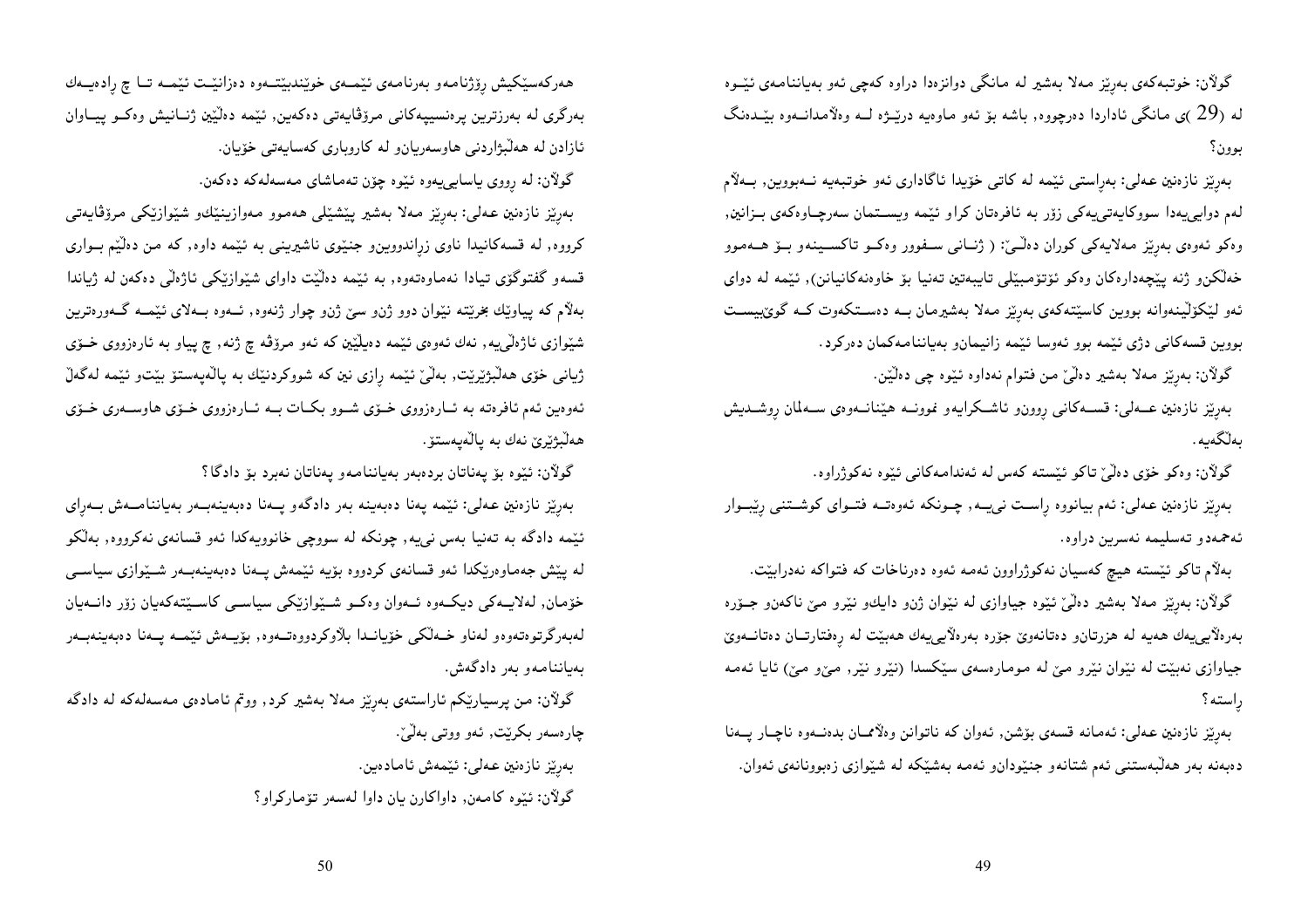سنی کهسیان بهیهکهوه هاتنه وهلامو ووتیان: ئینمه داواکارین و داوا دژی بهرنیز مــهلا بهشــیر ىەرز دەكەينەوە.

> گولان: تاکو ئیسته ئەو داوايەتان لە دادگە بەرز نەکردووەتەوە. بەرىز نازەنىن عەلى: دەيكەين.

> > 永

### **ڕوونکردنهوەيەکى رِۆژنـامەگەرى**: له لقى هەولیْرى رِیْکخراوى سەربەخۆی ئافرەتانەوە

خەلكى ئازادىخوازى شارى ھەولپر!

وەك ئاگادارن, رێكخراوى سەربەخۆى ئافرەتان\_لقى ھــەولێر\_ لــە بــەروارى 29|3|1998دا بەياننامەيەكى بلاوكردەوە,

بەدوای بەدەست ھیننانی کاسپتتیکی دەنگ تۆمارکراوی مەلايەك بەناوی مــەلا بەشــير, كــە ماوهیهك بهر له ئیستا له خوتبهیهكی رۆژی جومعهدا, به فهرههنگو شـینوازیكی دوور لــه هــــهموو برەنســــييێکي ئينســـاني, دەكەوێتــــه ســـوكاپەتي پێکـــردنو ئيھانــــەكردن بەرێکخراوەکەمانو بلاّوکراوەی يەکسانى و ئەندامانمان, وە بــه ئاشــکرا بانگــەوازو ھانــدانو تەحریزی خەلك دەكات بۆ تیرۆرو كوشتنی ئەندامانى ریكخراوەكەمان و دەلىٌ دەبىٌ لە سەلمان روشدى خراپتريان ليٰبكەن.

هەروها له بەرانبــەر پیشــرەوىيەكانى بزووتنـــەوەي يەكســانىخوازى ژنــانو هاتنـەمـەيــدانى بەرچاوى ئەم بزووتنەوەيە لە ماوەكانى 8ى مارسى ئەمسالدا كە سەرنجى خەلكى كودستانى بەكێش كرد بۆ لاى كێشەكانى ژنان. چـەند مەلايــەكى كۆنەپەرسـت ھێــرش دەكەنــە ســەر شەخسیەتی ژنانو ئیھانەیان پیزدەكەن, لە چەشنى مەلای مزگەوتى مەلا زاھیر لە گەرەكى کوران که شەوی 20\20|3|1998دا لە کاتى مناسەبەيەکى زەواجى ئيسلامىدا دەلىّ: ژنانى سفورو مۆدە وەك سەيارەي تەكسىينەو ژنانى موحەجەبە وەك سەيارەي خسوسينە!

ئەوەبوو بەدواي بەياننامەكەي رێكخراوو بيستنى خوتبەكەي مەلا بەشىير لەلايـەن گۆڤـارى گولانموه له ژماره (169)دا دیمانمیهکی ئمنجام دا لهگهاز ئمندامانی ریکخراوهکممانو مــهلا بهشیر. وه همر لهو دیمانهپهدا بۆ جارتکیتر مهلای نـاوبراو لــه لاپــهره 18 داو لــه ســتوونی سپههم, بهناوی دابو نهریتی کوردهواریو به بههانهی نامووس پهرستی رهسمیهت دهدات بـه كوشتنى ژنان. وه لەسەر داواي تەلەفزيۆنى گولان بۆ سازدانى منازەرەيەكى تەلـەفزيۆنى لـە بەرنامەي (رەھەند) كەشەوي 4|13\12 پەخش دەكرى، لە نيوان ئېيمەو مەلا بەشىير, ئېيمـە ئامادەيى خۆمان بۆ ئەو منازەرەيــە نيشـانداو ئــەم جـۆرە لــە منـازەرات بــە ئوسـلوبێكى شارستانی دەزانینرو دیفـاعـی لـیٌدەكــهين. بــهلام دوواتــر ئاگاداربووينـــهوه كــه مـــهلا بـهشــير پاشەكشى، كردووه لە ئامادە بوون ولەو منازەرەيە, چـونكە دەزانــىٰ قســەوباس٫و پــەيامـى ئینسانی ئیّمهو ئهو بهرهو کویّ دهباتو پهرده لادهدات لهسهر ئهو زولّمو ستهمهی که لهسهر ژنانه. هەروەها بەر لە دووسەعات لە كاتى تۆماركردنى ئەو منازەرەيە, تەلـەفزيۆنى گـولان ئینمەی ئاگادار کردەوە کە ئەو منازەرەيە بۆ کاتینکی نادیار دواخراوە.

ئینمه وهك ریكخراوی سەربەخۆی ئافرەتان سەرەرای ئەوەی بەشـویْن ئــەوەوە دەبــین كەچــیتر تەحقيرو ئيھانەت كردن بەژنان كۆتابىي پى،پينينبر لەھەمان كاتيشدا بەھيچ شىيوەيەك رِيْگا نادەين, لەم كۆمەلگايەدا كەسانێك بە ئارەزووى خۆيـان بانگـەوازى كوشــتنو تــيرۆرى ژنــان بدەن وتەبليغاتى دژى ئينسانى ودژى ژنان وپەرە پيدەن بۆ جاريكى تر رايدەگەيەنين كە دەبى ههموو ئهو کهسانهی که بهم شیّنوازه ههلُدهستن دادگایی بکریّن و به سزای توند بگهیهنریّن. وه بانگەوازى تەواوى لايەنو رِيْكخراوەكانو ھــەمـوو ئــەو كەســانەى كەلايــەنگرو مــدافعى پیشکەوتن و ئازادى ئينسانن كە توندترو بەھیزتر بیننە مەيـدان وپشــتيوانى لــە ھەلْویســتى ئينسانيانەو راديكالانەي ئێمه بكەن, لــه پێنــاو بنـــەبر كـردنو دەسـت كوێتـاكردنى تــاوانو تاوانباران بەرووى ژناندا.

> سەركەوتووبێت بزووتنەوەي يەكسانىخوازى ژنان! بژى پەكسانى ھەمەلاپەنەي ژنان ويياوان!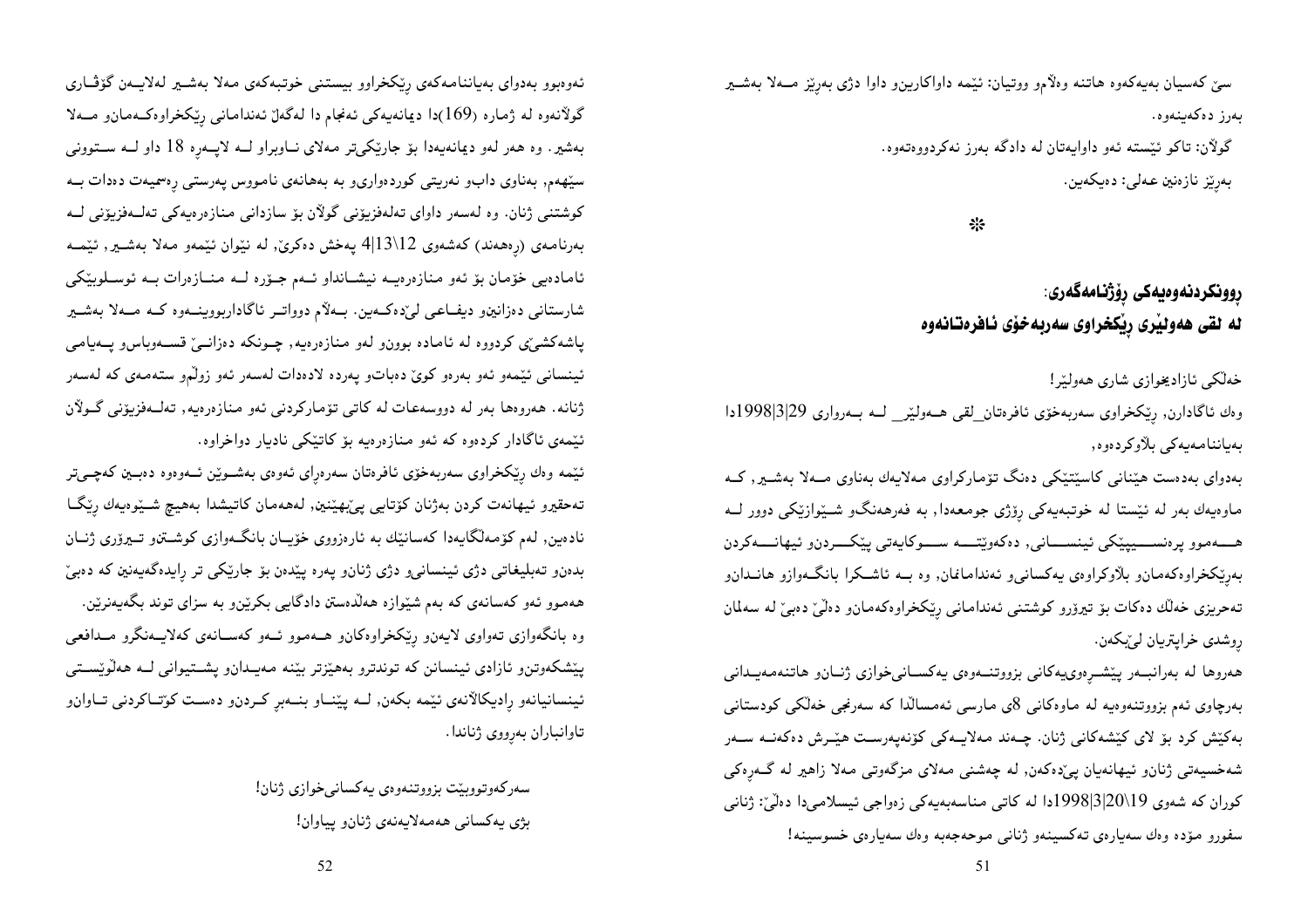رێكخراوي سەربەخۆي ئافرەتان

لقى ھەولپر 1998|4|13

╬

بِوْ بِهريْز/ سِهروْكايِه تي ئه نجومه ني وِهزيران بابەت/ ياداشتنامە

ياش سلاو

بەرێزان…

چەند مانگ بەر لە ئېستا, مەلايەك بە ناوى مەلا بەشپر, لە شارى ھەولپېر, لە خوتبەيــەكى رۆژې جومعەدا, بە شێوەيەكى ھيستيريايانەو دوور لە ھــەمـوو يرەنســيييێكى ئينســانى ئــەم سەردەمە, دەكەوپتە سوكايەتى پيكردنـى ئەنـدامانو ھەلسـوراوانى ريكخراوەكـەمانو لــە ههمان خوتبهدا, به شیّوهیهکی ئاشکرا دهکهویّته هاندانو تهحریك کردنی خهالكو بانگهوازی فتواي كوشتني ئەندامانى ريكخراوهكەمان دەداتو دەلىّ ئەبىّ لـه سـەلمان روشـدى خـراپ تريان يې بكەين.

هەروەها له شەوى 19 له سەر 20|3|1998دا له مزگەوتى مەلا زاهير له گەرەكى كـورانى شاری هەولپر مەلايەك لــه مناســەبەيەكى زەواجــى ئيســلامـىدا, دەسـت دەكاتــە ئيھانــەو سوكايەتىي يېڭردنىي ژنانو دەلىي: ژنانىي سفورو مۆدە لە چەشنىي ســەيارەي تـەكســينو ژنــانـي موحەجەبەو دايۆشراو لە چەشنى سەپارەي تايبەتين!

ئیّمه له وهلاّم دانــهوه بــه قســـهکانو فتواکــهی مـــهلا بهشــیر, لــه بــهرواری 29|3|998|دا بەياننامەيەكمان دەركىردو داواي دادگـايى كردنـى ئـەم مەلايـەمان كـردووه سـەبارەت بـە سوكايەتى كردن بە ئەندامانمانار فتواى كوشتنيان لەم بارەوە, گۆڤارى گولان لە ژمـارە 169 دا لیکوّلینهوهیهکی ئهنجام داوه بهدوای دهرچوونی بهیاننامهکهمان وبیستنی خوتبهکهی مهلا

بهشیر. وه مهلا بهشیر لهو دیمانهیهدا, جاریکمیتر له لایهره 18 داو له ستونبی سینههم, بهناوی دابوندریتی کوردهواریو بهبههانهی ناموس پهرستی رهسمیهت دهدات به کوشتنی ژنان. ئاشكرايه, ئەم ھەولە رەزيلانەيەي ئىەم مەلايانىە ئاكىامى ئىيفلاس وناتىەواوى ئەوانىە لىە بەرانبەر ھاتنەمەيدانى ژنان ويېشرەوي ەكانى بزووتنەوەي يەكسانيخوازى ژنان وبە تايبىەت له ماوهکانی 8 مارسی ئەمسالدا, کە رێکخراوی سەربەخۆی ئافرەتان٫ بلاّوکراوەی يەکسانی دەورو نەخشێكى بەرچاويان ھەبووە لە ھەلخراندنو رابەرابيەتى كردنى ئەم بزووتنەوەيــە, لــە پینناو راوەســتانەوە بــەرووى كۆنەپەرســتىو بەدەســتهیننانى مافــەكانو ئامانجــەكانى ژنــانى نارازي.

بۆیه ئیْمه داواکارین, که مەلا بەشیرو ئەو مەلايەی مزگەوتی مەلا زاھـیر کــه ســوکایـەتـیو ئیهانەت دەكەن بەژنانو ئەندامانى رێكخراوەكەمان, دادگایی بكرێن. وەھەروەھا سـەبارەت به فتواو هاندان وتەحربك كردنى ئاشكراي خەلك لەلايــەن مـــەلا بەشــيرەوە بــۆ تيرۆركردنــي ئەندامانىي رێكخراوەكەمانو بانگەواز كردنىي بۆ تيرۆرى ژنان بە بەھانەي نــامـوس پـەرســتىي, دهبین ئەو مەلايە دادگايبى بكرى بە سزاى توند بگەيەنرىٰ.. وە لەھەمان كاتدا, بۆ وەرگرتنى هەلَویستیکی توند له بەرانبەر ئەو کەس٫ لايەنانەی کە فتواو تەحریك دەکەن بىۆ كوشىتنى ئینسان له ئاکامی ئیفلاس بوونیانداو دهست دهدهنـه ئـهم شــێوازه غــهیره مــۆدێرنو دژی ئینسانی۵په. ئەنجومەنىي وەزىران ئەركيەتىي بە رەسمى ئەم شێوازە قەدەغە بكــاتو ئەوكــەسو لایهنانهی دهست دهبهن بۆ ئـهم شیْموازه بـه سزای تـوند بگـهیـهنریین.

به سلاوي دووباره

رێكخراوي سەربەخۆي ئافرەتان لقى ھەولپر 1998 /04/13

> وێنەپەكى بۆ: \_ لايەنە سياسىو رێكخراوە جەماوەرىيەكان.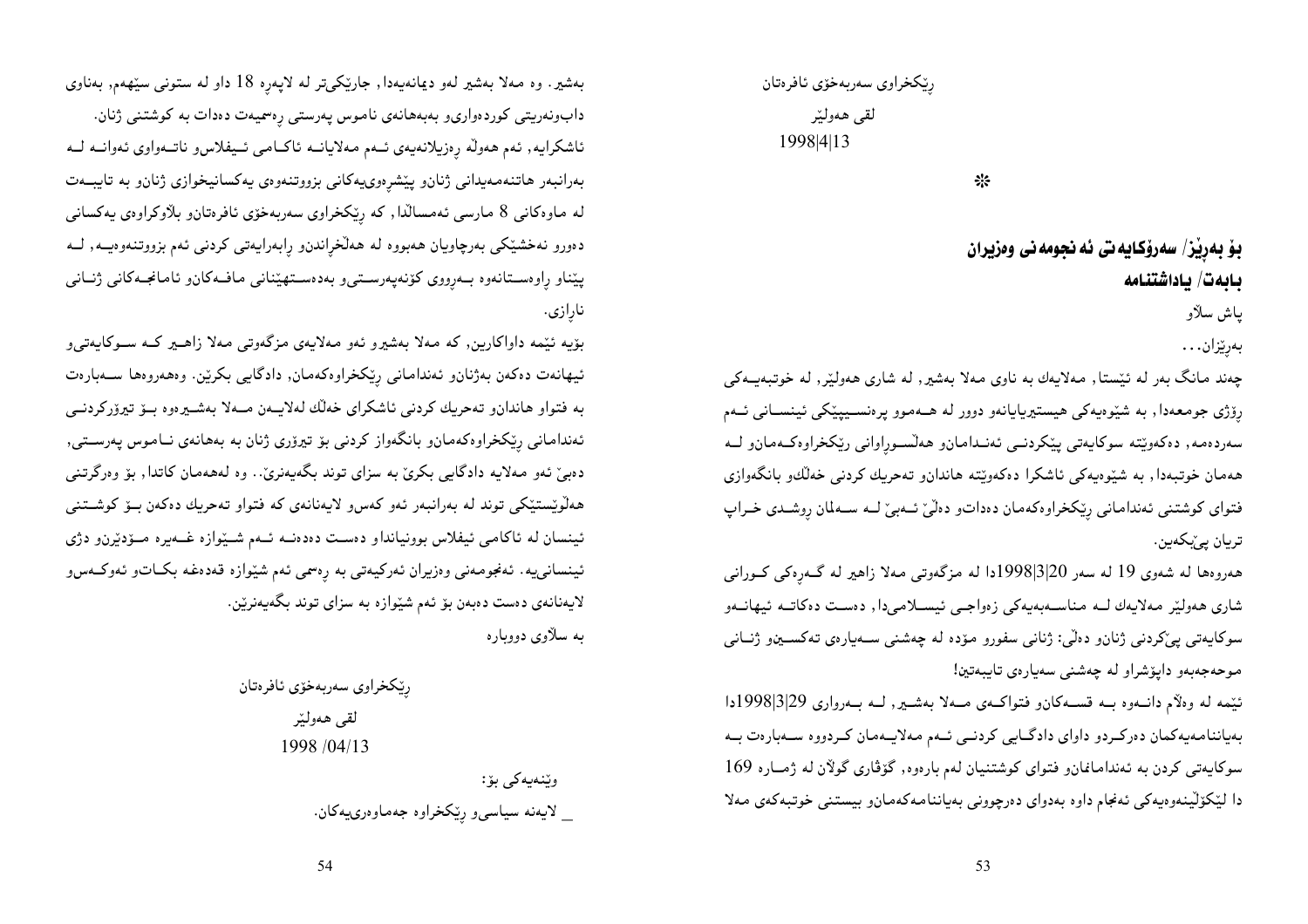\_ دەزگاكانى راگەياندن. \_ نووسینگەی UN لە جنێف. نووسەران٫ كەساپەتيە كۆمەلاپەتى٫ سياسيەكان.

₩

راگەياندنى مەكتەبى سياسى حيزبى كۆمۆنيستى كريكارى عيراق

سەبارەت بە كارەساتىي تيرۆرى ھاورىيان (شاپور عبدالقادر\_ئەندامى مەكتەبى سياسى حيزب) و (قابیل عادل ئەندامى كۆمپتەي رابەرى ريكخراوى كوردستان) له شاري هەولىنر

کرٽکاران!

خەلكى ئازادىخواز!

حیزبو لایەنە سیاسے پەكان وریكخراوه جەماوەرىپـەكانو لايـەنگرانى ئــازادى سیاســى و مافەكانى ئېنسان!

سەعات(10)ى سەر لە بەيانى ئەمرۆ (18|4|1998) لــە كاتێكـدا وەڧـدێكى حزبــان بــە سەرۆكاپەتى ھاورىٰ (شاپور عبدالقادر) سەردانى بنكەي پەكێتى بێكـارانى كـرد لــە شــارى هەولیر هاورییان (شاپور عبدالقادر\_ئەندامی مەکتەبی سیاسی حزب وە هاوریٰ قابیل عادل ئەندامى كۆميتەي رابـەرى رێكخـراوى كوردسـتانو ئەنـدامى كۆميتـەي مەحـەلى شـارى همولیری حزبمان) کهوتنه بهر هیرشیکی موجریمانهی دهستهیهك تیروریستو گیانیان له دهست دا. ئەنجامدانى كارتكى تېرۆريستى بەم شێوەيە لە نێو جەرگەي شارى ھـﻪولێردا راســتەوخۆ مسئولیەتەكەي دەكەوپتە سەرشانى دەســەلأتداران٫ حاكمانپنـك كــە لــەو شــارەدا ئىبــدىعاي ئاسايش و وجودي ئازادي هەلىسورانى سياسى دەكەن.

حزبي كۆمۆنيستى كريكارى عيراق لــه بەرانبــەر ئــهم كــردەوه وەحشــيانەو رەزيلانەيــەدا بې دهنگ نابې و کریکارانو خەلکى ئازادېخواز دلنيا دەكـات تاوانكــارانى ئــهم جەريمەيــە بــه سزای خۆپان دهگەن وله بەرانبەر ئەو لايەنانەشدا كە لە يشت سەرى ئەم تاوانەوە راوەستاوە, هەلۈئستى بەكردەۋە دەگرئتە بەر.

تيرۆرى ھاورپيان (شايور عبدالقادرو قابيل عادل) تەنھا تەقەلاپەكى زەبوونانەي دوژمنانى کۆمۆنیزمو چینی کریکار نی یه که له دژی حیزبی ئیْمه ئهنجام درابــیْ. بــهڵکو کردهوهیــهکی رەزیلانەیە لە بەرانبەر خەباتو تێکۆشانى گشت مەحرومانو ستەمكێشـانو ئــازادىخوازانى ئەم كۆمەلگايە. كە ئەمە تيرۆرى رابەرانى كرێكارانى نەسيجو جگەرەو رابـەرانى ھــەزاران ئینسانی ئاوارەو خەلكى ئازاديخوازو ژنانى سىتەم دېدەپــە. تــيرۆرى رابــەرانى كۆمۆنيســتى هەميشە لەلايــەن هێـزە بــورژوازىو كۆنەيەرســتەكانەوە رێگايــەك بــووە بــۆ بــەرگرتن بــە بزووتنەوەي چينى كريكارو نارەزايەتى مەحرومانى كۆمەل. كۆنەپەرستان لـە كاتێكـدا كـە دەبینن حیزبی کۆمۆنیستی کرێکاری عی٘راق وەکو ییٚشــەنگی خــەباتی کرێکــاران٫ خــەلکی ستهمدیدهی ئمم کۆمەلگایە خۆی نیشان داوەو جەسورانە یارێزگاری لــه مافــەکانـی ئــەوان5و ئازادي سياسي و حورمەتى ئېنسانى ژنان ومندالان دەكات. بۆيە يەنابردنە بەر ئــەم شــێوازە رەزيلانەيە تەقەلايەكى بېڭاكام دەكەن بىۆ بىەرگرتن بىە خىەباتو تېكۆشـانى مــەحرومانى كۆمەلڧو حيزېمان.

ئینمه بانگەوازی هەموو خەلکىي ئازادیخوازو حیزبو ریکخراوه جەماوەرىيەكانو لايــەنگرانىي ئازادی سیاسی و مافهکانی ئینسان دەکەین, کە لە بەرانبەر ئەم کارە تیرۆریســتیەدا دەنگــی نارەزاپەتىي ھەلّبرنږ بە توندى مەحكومىي بكەن.

1998|4|18

崇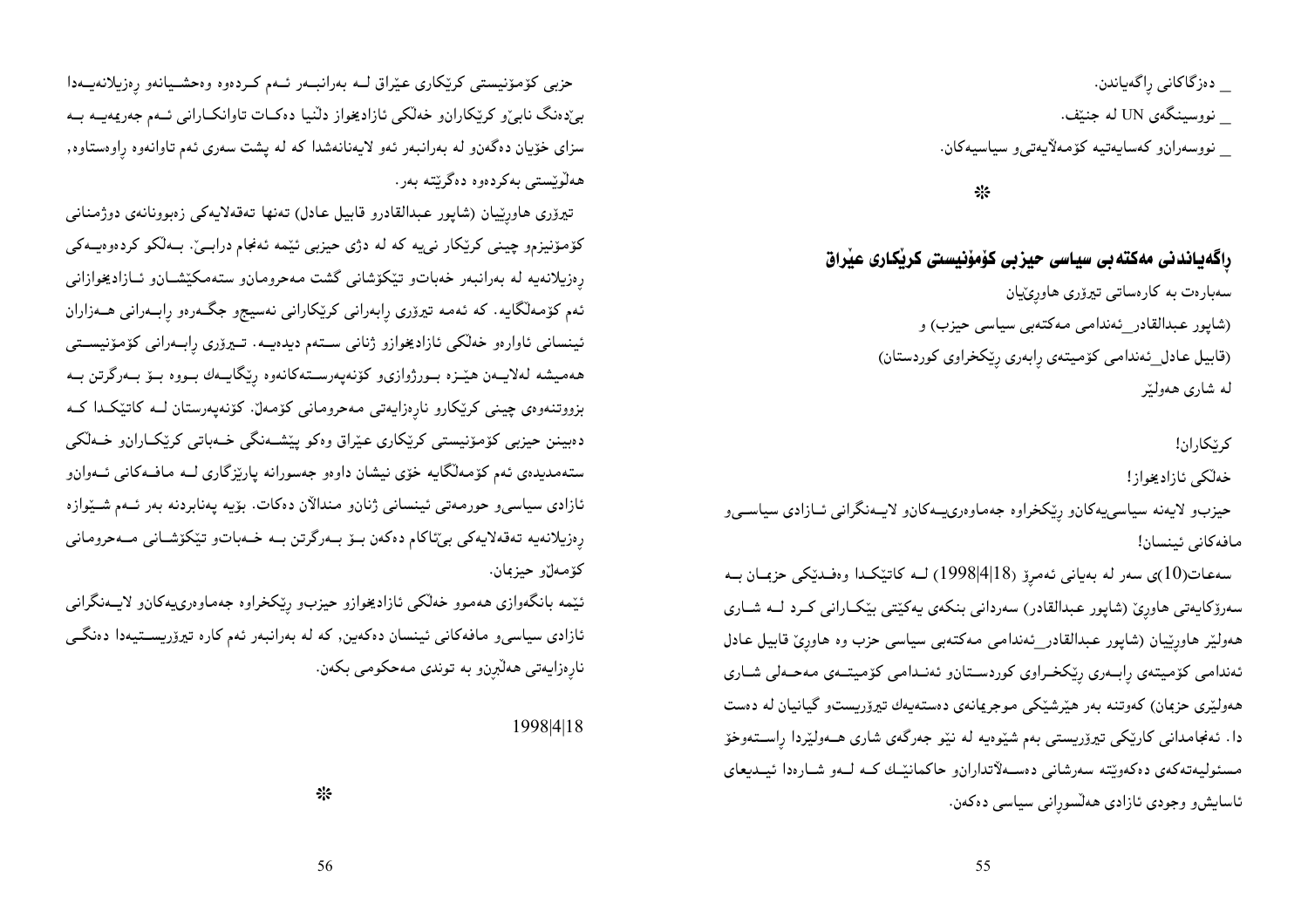ئه نجومه ني وهزيرا ني سهربه يارتي ئيجازهي فهعاليهت به ريْكخراوى سەربەخۆى ئافرەتان نادات!

خەلكى ئازادىخواز! هيزه پيشكەوتنخوازەكان! ریکخراوهکانی دیفاع له مافهکانی ژنان له جیهاندا! نویننمرایهتی هیزه سیاسی یهکانی عیراقی و کوردستانی له دهرهوهی وولات!

وەك لەم كېتابە رِەسمىمى خوارەوەدا دەيببينن, پارێزگارى شارى ھەولێر (فرانسوا حــەرىيرى) بمهینی کیتـابی رِهسمی ژمـاره((230))ی رِوّژی 1998|5|299 بــوّ رِیّکخـراوی ســهربهخوّی ئافرەتان, به نــاوی ئـهنجومـــهنـی وەزىيرانـــهوه دەلێــت کــه ((ڕەزامـهنــدی وەرنــهگیرا لـــه ســـهر دامەزراندنى رێكخراوەكەتان)).

ئـهمـه لـه کاتێکدایـه کـه رِێکخراوی سهربـهخۆی ئـافرەتـان, یـهکێکـه لـه رِێکخراوه رِهسمـیو بــه شخسیەتەكانى كوردستانى عیّراق. لەزەمانى حوكومەتى ھەرپّمداو تەنانەت بە يــێى ياسـا قەرەقووشيەكانى ئەو حكومەتەش يەكێك بووە لە رێكخراوە ناسراوو رەسمى و شــەرعـيەكانى ژنان.

ئەم رِيْكخراوه چەندين ســالْه لەســەر ئاســتى عيْــراقو ناوچــەكەو جيهــان وەك مــودافيعى سەرسەختى مافەكانى ژنان لە كوردستان, ناسراوە.

له کوردستان رِیکخراوی سهربهخوّ ههزاران ئهندامی ههیهو له زوّربهی شـارهکانی کوردســتان ((هەولىيْر,سلىێمانى, قەلادزىن, ڕانيە, كەلارو كفـرى, ھەڭەبجـە, پېرەمــەگرون, چەمچــەمالٌ, دەربەندىخان, تەكيەو ...هتد)) بنكەي ھەيەو لە زۆرێك لــە وولاتــەكانى دنيـا نوێنەرايــەتى ههیه. ههتا ئیّستا دهیان خهباتو تیکوّشانی بزووتنهوهی ژنانی کوردستانی عیّراقعی رِابەرايەتى كردووە. لەوانە كەمپينە بەناوبانگەكانى دژى ڕەشەكوژى ژنان لە كوردستان كــە رای گشتی جیهان ئاگاداری بوو, خــهبات لــه دژی قــوانینی ئیســلامی ئــهحوالی شهخســی عیّراق و دارِشتنی قوانینی مۆدیّرنی دنیایی ژنان له شـویّنیدا لــه کوردسـتان, خــهبات دژی

توندوتیژی له سهر ژنانی کوردستان که کـهمپینی بـهناوبانگی ((دیفـاع لـه کـهژالٌ خـدر)) نموونەيەكێتى, چەندىن كـەميين لــە دژى ملھورىيــەكانى گرويــە ئىســلامىيە تيرۆريســتەكان بەرامبەر بە ژنانى كوردستان, كەمپين بۆ بـاش كردنــى وەزعـــى كرێكــارانى ژنو كردنـــەوەي دایهنگا بۆ ژنانی کریکارو کارمەند, لەم دواپیانەشەدا ئەم ریکخـراوه لــه ئاسـتی جیهانـدا دهستی داوهته ((کهمپینی کردنهوهی مالی سهلامهتی بوّ ژنان لـه کوردستان " Shelter .((For Women In Kordostan"

زوّر به داخهوه ئـهنجومـهنـی وهزیـرانـی پـارتـی دهستـی رِیْکری دهنیێتـه بـهردهم ئــهم رِیْکخــراوه کــه هەزاران تێکۆشەرى لە ژنان وپياوان لە پشــتە, لــە کاتێکـدا لــە ژێـر ســايەى ئــەودا کــەم نفوزترین و بی شهخسیهت ترین گروپی فتواگهری ئیسلامی که هیدلانهی تیروریزم و تــهدهخولی دەولەتە كۆنەپەرستەكانن٫ ئاسايشى خەلكى كوردستان تێك دەدەن, ئازادانە لە سايەي ئەودا هەلدەسورىين.

╬

نامەيەكى كراوە بۆ سەرۆكى پارتى ديموكراتى كوردستان مەسعود بەرزانى

ړێ گرتن به هەلسوړانى ڕێکخراوى سەربەخۆى ئافرەتان, بـه مانـاي رِيْكَـرتن و سـهركوت كردنـي گشـت داواكـاري و نارِهزايهتييـمكاني ژنانــه لــه کوردستان.

به تاریخی 1998/5/12 له وهزارهتی ناوخوّی ههریمی کوردستان \_ ههولیْر رِاگهیاندنیْك به ئیمزای فرانسوا حەربیری پارێزگاری هەولێر کە دەرچـووبوو گەييشــت بــه دەســتم کــه دەقــی